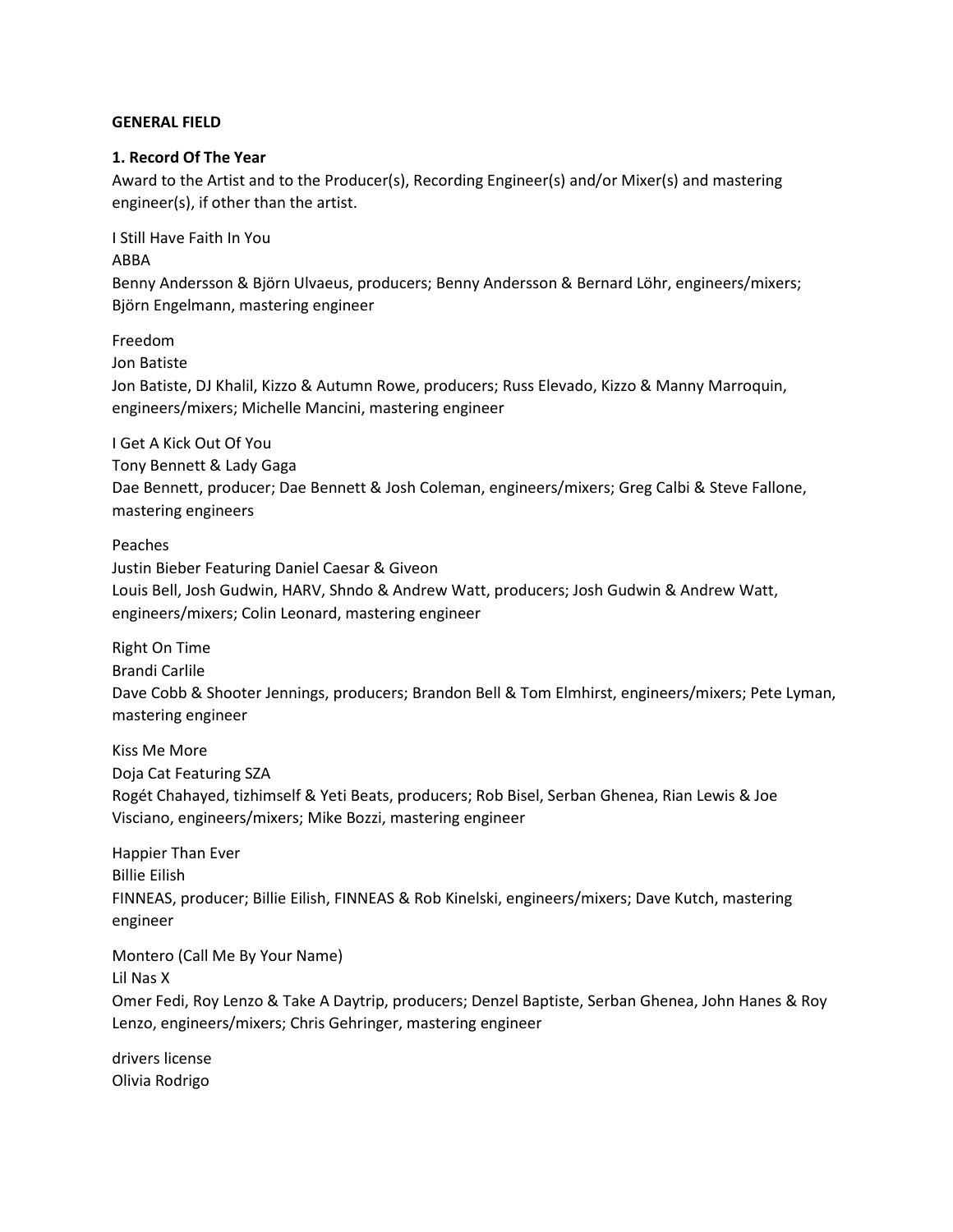Daniel Nigro, producer; Mitch McCarthy & Daniel Nigro, engineers/mixers; Randy Merrill, mastering engineer

## Leave The Door Open

## Silk Sonic

Dernst "D'Mile" Emile II & Bruno Mars, producers; Serban Ghenea, John Hanes & Charles Moniz, engineers/mixers; Randy Merrill, mastering engineer

## **2. Album Of The Year**

Award to Artist(s) and to Featured Artist(s), Songwriter(s) of new material, Producer(s), Recording Engineer(s), Mixer(s) and Mastering Engineer(s).

## We Are

## Jon Batiste

Craig Adams, David Gauthier, Braedon Gautier, Brennon Gautier, Gospel Soul Children Choir, Hot 8 Brass Band, PJ Morton, Autumn Rowe, Zadie Smith, St. Augustine High School Marching 100 & Trombone Shorty, featured artists; Jon Batiste, Mikey Freedom Hart, DJ Khalil, King Garbage, Kizzo, Sunny Levine, Nate Mercereau, David Pimentel, Ricky Reed, Autumn Rowe, Jahaan Sweet & Nick Waterhouse, producers; Jon Batiste, Russ Elevado, Mischa Kachkachishvili, Kizzo, Joseph Lorge, Manny Marroquin, Ken Oriole, David Pimentel, Ricky Reed, Jaclyn Sanchez, Matt Vertere, Marc Whitmore & Alex Williams, engineers/mixers; Andrae Alexander, Troy Andrews, Jon Batiste, Zach Cooper, Vic Dimotsis, Eric Frederic, Kizzo, Sunny Levine, Steve McEwan, PJ Morton, Autumn Rowe & Mavis Staples, songwriters; Michelle Mancini, mastering engineer

Love For Sale

Tony Bennett & Lady Gaga

Dae Bennett, producer; Dae Bennett, Josh Coleman & Billy Cumella, engineers/mixers; Greg Calbi & Steve Fallone, mastering engineers

# Justice (Triple Chucks Deluxe)

## Justin Bieber

BEAM, benny blanco, Burna Boy, Daniel Caesar, Chance The Rapper, DaBaby, Dominic Fike, Giveon, Jaden, Tori Kelly, Khalid, The Kid LAROI, Lil Uzi Vert & Quavo, featured artists; Amy Allen, Louis Bell, Jon Bellion, Justin Bieber, benny blanco, BMW Kenny, Capi, Dreamlab, Dvlp, Jason Evigan, FINNEAS, The Futuristics, German, Josh Gudwin, Jimmie Gutch, HARV, Marvin "Tony" Hemmings, Ilya, Rodney "Darkchild" Jerkins, Stefan Johnson, KCdaproducer, Denis Kosiak, The Monsters & Strangerz, Jorgen Odegard, Michael Pollack, Poo Bear, Shndo, Skrillex, Jake Torrey, Trackz, Andrew Watt & Ido Zmishlany, producers; Cory Bice, benny blanco, Kevin "Capi" Carbo, Edwin Diaz, DJ Durel, Dreamlab, FINNEAS, Josh Gudwin, Sam Holland, Daniel James, Antonio Kearney, Denis Kosiak, Paul LaMalfa, Jeremy Lertola, Devin Nakao, Chris "TEK" O'Ryan, Andres Osorio, Micah Pettit & Benjamin Thomas, engineers/mixers; Amy Allen, Delacey (Brittany Amaradio), Louis Bell, Jonathan Bellion, Chancelor Johnathon Bennett, Justin Bieber, David Bowden, Jason Boyd, Scott Braun, Tommy Lee Brown, Valentin Brunn, Kevin Carbo, Kenneth Coby, Kevin Coby, Raul Cubina, Jordan Douglas, Giveon Dezmann Evans, Jason Evigan, Dominic David Fike, Kameron Glasper, Jacob Greenspan, Josh Gudwin, James Gutch, Scott Harris, Bernard Harvey, Leah Haywood, Gregory Aldae Hein, Marvin Hemmings, Jeffrey Howard, Alexander Izquierdo, Daniel James, Jace Logan Jennings, Rodney Jerkins, Jordan K. Johnson, Stefan Johnson, Anthony M. Jones, Antonio Kearney, Charlton Kenneth, Joe Khajadourian, Felisha "Fury" King, Jonathan Lyndale Kirk,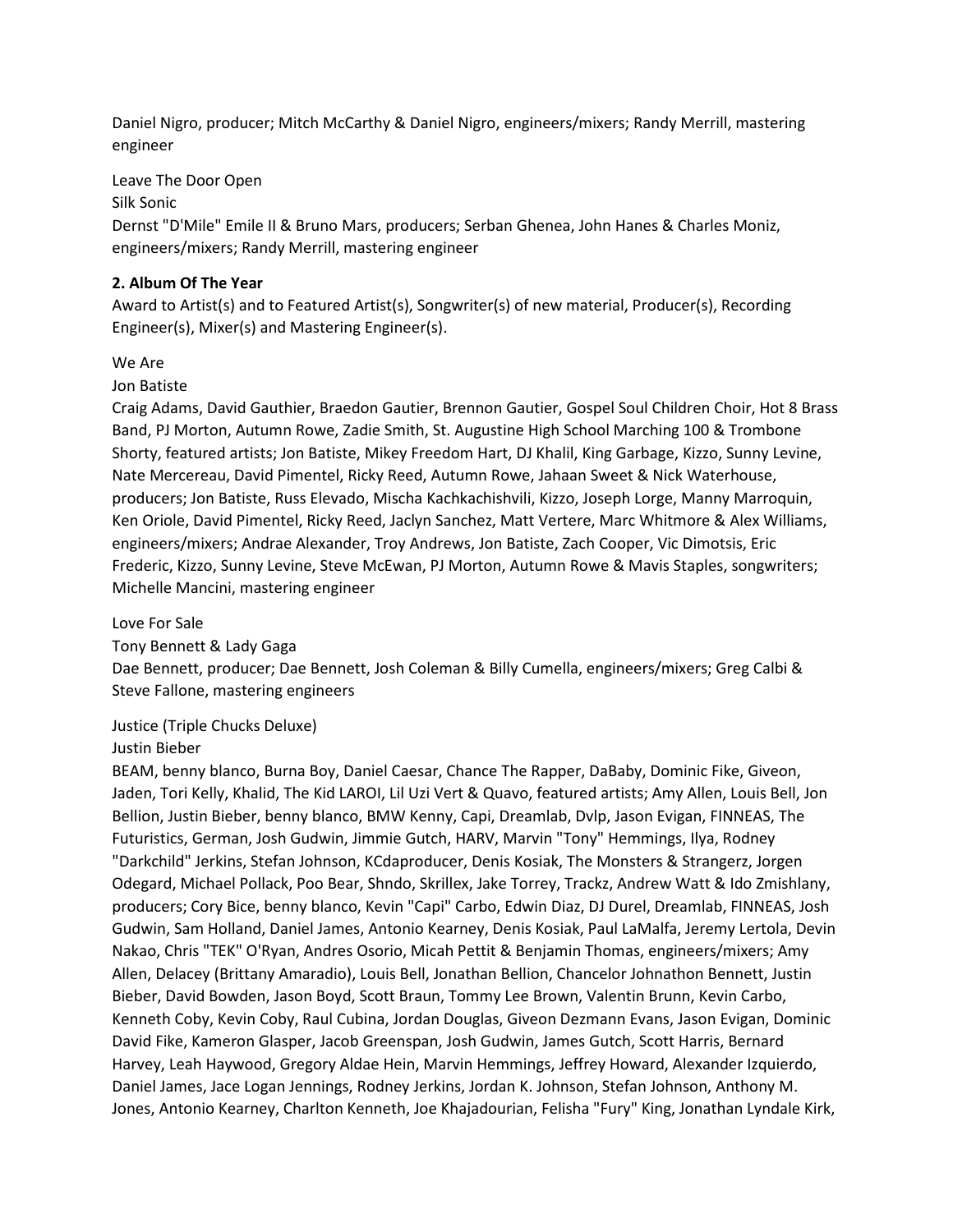Matthew Sean Leon, Benjamin Levin, Marcus Lomax, Quavious Keyate Marshall, Luis Manuel Martinez Jr., Sonny Moore, Finneas O'Connell, Jorgen Odegard, Damini Ebunoluwa Ogulu, Tayla Parx, Oliver Peterhof, Whitney Phillips, Michael Pollack, Khalid Donnel Robinson, Ilya Salmanzadeh, Alex Schwartz, Tia Scola, Aaron Simmonds, Ashton Simmonds, Gian Stone, Ali Tamposi, Ryan Tedder, Tyshane Thompson, Jake Torrey, Billy Walsh, Freddy Wexler, Symere Woods, Andrew Wotman, Rami Yacoub, Keavan Yazdani, Bigram Zayas & Ido Zmishlany, songwriters; Colin Leonard, mastering engineer

#### Planet Her (Deluxe)

#### Doja Cat

Eve, Ariana Grande, Gunna, JID, SZA, The Weeknd & Young Thug, featured artists; Aaron Bow, Rogét Chahayed, Crate Classics, Digi, Dr. Luke, f a l l e n, Mayer Hawthorne, Mike Hector, Linden Jay, Aynzli Jones, Kurtis McKenzie, Jason Quenneville, Reef, Khaled Rohaim, Al Shux, Sully, tizhimself, Yeti Beats & Y2K, producers; Rob Bisel, Jesse Ray Ernster, Serban Ghenea, Clint Gibbs, Rian Lewis, NealHPogue, Tyler Sheppard, Kalani Thompson, Joe Visciano & Jeff Ellis Worldwide, engineers/mixers; Ilana Armida, Aaron Bow, Rogét Chahayed, Jamil Chammas, Sheldon Yu-Ting Cheung, Antwoine Collins, Amala Zandile Dlamini, Lukasz Gottwald, Ariana Grande, Mayer Hawthorne, Mike Hector, Aaron Horn, Taneisha Damielle Jackson, Linden Jay, Eve Jihan Jeffers, Aynzli Jones, Sergio Kitchens, Carter Lang, Siddharth Mallick, Maciej Margol-Gromada, Kurtis McKenzie, Jidenna Mobisson, Gerard A. Powell II, Geordan Reid-Campbell, Khaled Rohaim, Destin Route, Solána Rowe, Laura Roy, Al Shuckburgh, David Sprecher, Ari Starace, Lee Stashenko, Abel Tesfaye, Rob Tewlow & Jeffery Lamar Williams, songwriters; Dale Becker & Mike Bozzi, mastering engineers

#### Happier Than Ever

#### Billie Eilish

FINNEAS, producer; Billie Eilish, FINNEAS & Rob Kinelski, engineers/mixers; Billie Eilish O'Connell & Finneas O'Connell, songwriters; John Greenham & Dave Kutch, mastering engineers

#### Back Of My Mind

## H.E.R.

Chris Brown, Cordae, DJ Khaled, Lil Baby, Thundercat, Bryson Tiller, Ty Dolla \$ign, YG & Yung Bleu, featured artists; Tarik Azzouz, Bordeaux, Nelson Bridges, DJ Camper, Cardiak, Cardo, Chi Chi, Steven J. Collins, Flip, Jeff "Gitty" Gitelman, GRADES, H.E.R., Hit-Boy, Rodney "Darkchild" Jerkins, Walter Jones, KAYTRANADA, DJ Khaled, Mario Luciano, Mike Will Made-It, NonNative, NOVA WAV, Scribz Riley, Jeff Robinson, STREETRUNNER, Hue Strother, Asa Taccone, Thundercat, Thurdi & Wu10, producers; Rafael Fai Bautista, Luis Bordeaux, Dee Brown, Anthony Cruz, Ayanna Depas, Morning Estrada, Chris Galland, H.E.R., Jaycen Joshua, KAYTRANADA, Derek Keota, Omar Loya, Manny Marroquin, Tim McClain, Juan "AyoJuan" Peña, Micah Pettit, Patrizio Pigliapoco, Alex Pyle, Jaclyn Sanchez, Miki Tsutsumi & Tito "Earcandy" Vasquez, engineers/mixers; Denisia "Blu June" Andrews, Nasri Atweh, Tarik Azzouz, Stacy Barthe, Jeremy Biddle, Nelson "Keyz" Bridges, Chris Brown, Stephen Bruner, Darhyl Camper Jr., Luis Campozano, Louis Kevin Celestin, Anthony Clemons Jr., Steven J. Collins, Ronald "Flip" Colson, Brittany "Chi" Coney, Elijah Dias, Cordae Dunston, Jeff Gitelman, Tyrone Griffin Jr., Priscilla "Priscilla Renea" Hamilton, H.E.R., Charles A. Hinshaw, Chauncey Hollis, Latisha Twana Hyman, Keenon Daequan Ray Jackson, Rodney Jerkins, Dominique Jones, Khaled Khaled, Ron Latour, Gamal "Lunchmoney" Lewis, Mario Luciano, Carl McCormick, Leon McQuay III, Julia Michaels, Maxx Moore, Vurdell "V. Script" Muller, Chidi Osondu, Karriem Riggins, Mike "Scribz" Riley, Seandrea Sledge, Hue Strother, Asa Taccone, Tiara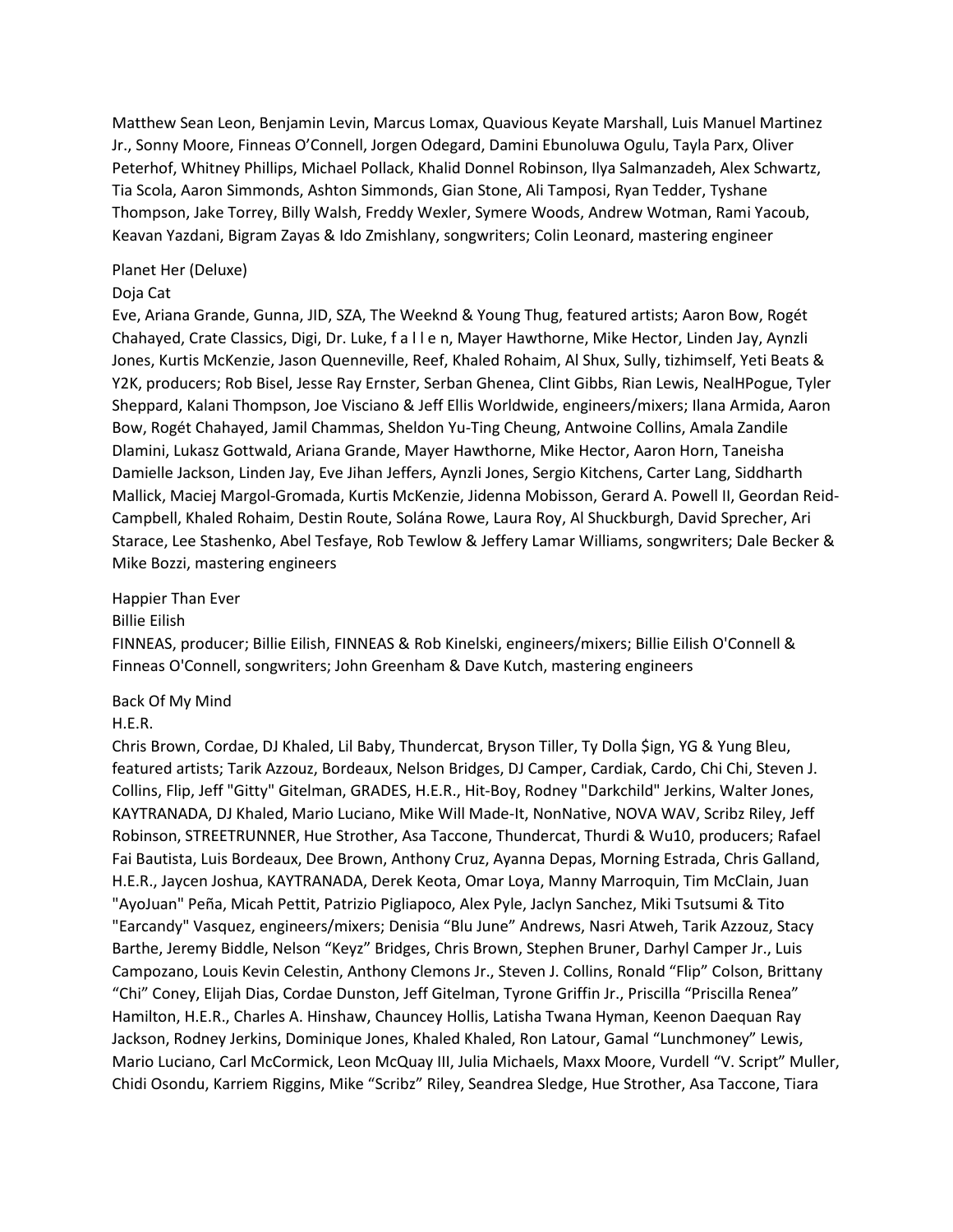Thomas, Bryson Tiller, Daniel James Traynor, Brendan Walsh, Nicholas Warwar, Jabrile Hashim Willliams, Michael L. Williams II, Robert Williams & Kelvin Wooten, songwriters; Colin Leonard, mastering engineer

#### Montero

#### Lil Nas X

Miley Cyrus, Doja Cat, Jack Harlow, Elton John & Megan Thee Stallion, featured artists; Denzel Baptiste, David Biral, John Cunningham, Omer Fedi, Kuk Harrell, Jasper Harris, KBeaZy, Carter Lang, Nick Lee, Roy Lenzo, Tom Levesque, Jasper Sheff, Blake Slatkin, Drew Sliger, Take A Daytrip, Ryan Tedder & Kanye West, producers; Denzel Baptiste, David Biral, Jon Castelli, John Cunningham, Jelli Dorman, Tom Elmhirst, Serban Ghenea, John Hanes, Kuk Harrell, Roy Lenzo, Manny Marroquin, Nickie Jon Pabon, Patrizio 'Teezio' Pigliapoco, Blake Slatkin, Drew Sliger, Ryan Tedder & Joe Visciano, engineers/mixers; Keegan Bach, Denzel Baptiste, David Biral, John Cunningham, Miley Ray Cyrus, Amala Zandile Dlamini, Omer Fedi, Vincent Goodyer, Jack Harlow, Jasper Harris, Montero Hill, Ilsey Juber, Carter Lang, Nick Lee, Roy Lenzo, Thomas James Levesque, Andrew Luce, Michael Olmo, Jasper Sheff, Blake Slatkin, R.L. Stafford, Ryan Tedder, William K. Ward & Kanye West, songwriters; Chris Gehringer, Eric Lagg & Randy Merrill, mastering engineers

#### Sour

#### Olivia Rodrigo

Alexander 23, Daniel Nigro & Olivia Rodrigo, producers; Ryan Linvill, Mitch McCarthy & Daniel Nigro, engineers/mixers; Daniel Nigro, Olivia Rodrigo & Casey Smith, songwriters; Randy Merrill, mastering engineer

#### Evermore

#### Taylor Swift

Bon Iver, Haim & The National, featured artists; Jack Antonoff, Aaron Dessner, Bryce Dessner & Taylor Swift, producers; Thomas Bartlett, JT Bates, Robin Baynton, Stuart Bogie, Gabriel Cabezas, CJ Camerieri, Aaron Dessner, Bryce Dessner, Scott Devendorf, Matt DiMona, Jon Gautier, Trevor Hagen, Mikey Freedom Hart, Sean Hutchinson, Josh Kaufman, Benjamin Lanz, Nick Lloyd, Jonathan Low, James McAlister, Dave Nelson, Sean O'Brien, Ryan Olson, Ariel Rechtshaid, Kyle Resnick, Michael Riddleberger, Laura Sisk, Evan Smith, Alex Sopp & Justin Vernon, engineers/mixers; Jack Antonoff, William Bowery, Aaron Dessner, Bryce Dessner, Taylor Swift & Justin Vernon, songwriters; Greg Calbi & Steve Fallone, mastering engineers

#### Donda

#### Kanye West

Baby Keem, Chris Brown, Conway The Machine, DaBaby, Jay Electronica, Fivio Foreign, Westside Gunn, JAY-Z, Syleena Johnson, Kid Cudi, Lil Baby, Lil Durk, Lil Yachty, The LOX, Marilyn Manson, Playboi Carti, Pop Smoke, Roddy Ricch, Rooga, Travis Scott, Shenseea, Swizz Beatz, Young Thug, Don Toliver, Ty Dolla \$ign, Vory, The Weeknd, Westside Gunn & Lil Yachty, featured artists; Allday, Audi, AyoAA, Roark Bailey, Louis Bell, Jeff Bhasker, Boi-1Da, BoogzDaBeast, Warryn Campbell, Cubeatz, David & Eli, Mike Dean, Dem Jointz, Digital Nas, DJ Khalil, DRTWRK, 88-Keys, E.Vax, FNZ, Gesaffelstein, Nikki Grier, Cory Henry, Ronny J, DJ Khalil, Wallis Lane, Digital Nas, Nascent, Ojivolta, Shuko, Sloane, Sean Solymar, Sucuki, Arron "Arrow" Sunday, Swizz Beatz, Zen Tachi, 30 Roc, Bastian Völkel, Mia Wallis, Kanye West, Wheezy & Jason White, producers; Josh Berg, Todd Bergman, Rashade Benani Bevel Sr., Will Chason, Dem Jointz, IRKO, Jess Jackson, Nagaris Johnson, Shin Kamiyama, Gimel "Young Guru" Keaton, James Kelso, Scott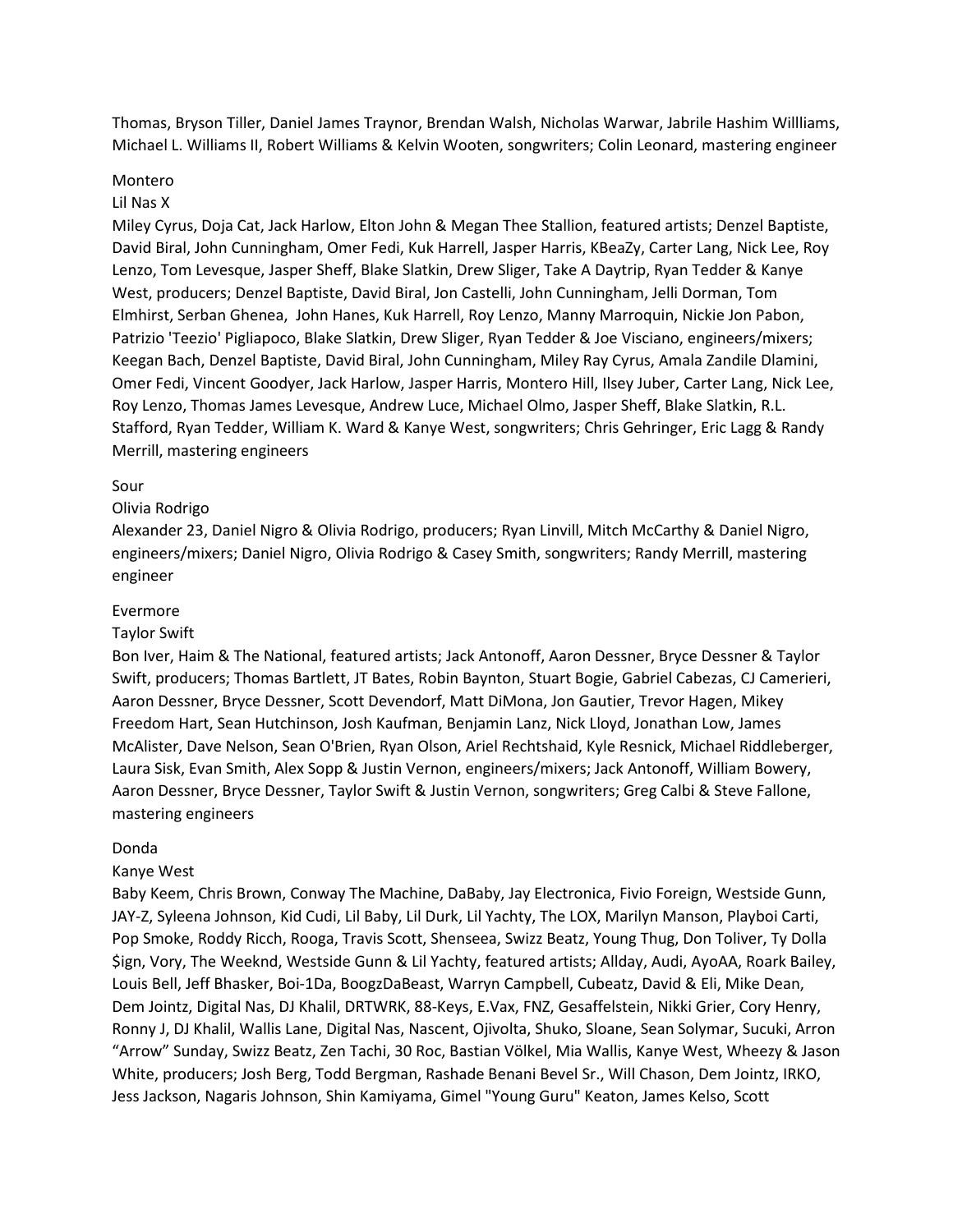McDowell, Kalam Ali Muttalib, Jonathan Pfarr, Drrique Rendeer, Alejandro Rodriguez-Dawson, Mikalai Skrobat, Devon Wilson & Lorenzo Wolff, engineers/mixers; Dwayne Abernathy Jr., Elpadaro F. Electronica Allah, Aswad Asif, Roark Bailey, Durk Banks, Sam Barsh, Christoph Bauss, Louis Bell, Jeff Bhasker, Isaac De Boni, Christopher Brown, Jahshua Brown, Tahrence Brown, Aaron Butts, Warryn Campbell, Hykeem Carter Jr., Jordan Terrell Carter, Shawn Carter, Denzel Charles, Raul Cubina, Isaac De Boni, Kasseem Dean, Michael Dean, Tim Friedrich, Wesley Glass, Samuel Gloade, Kevin Gomringer, Tim Gomringer, Tyrone Griffin Jr., Jahmal Gwin, Cory Henry, Tavoris Javon Hollins Jr., Larry Hoover Jr., Bashar Jackson, Sean Jacob, Nima Jahanbin, Paimon Jahanbin, Syleena Johnson, Dominique Armani Jones, Eli Klughammer, Chinsea Lee, Mike Lévy, Evan Mast, Mark Mbogo, Miles McCollum, Josh Mease, Scott Medcudi, Brian Miller, Rodrick Wayne Moore Jr., Michael Mulé, Mark Myrie, Charles M. Njapa, Nasir Pemberton, Carlos St. John Phillips, Jason Phillips, Khalil Abdul Rahman, Laraya Ashlee Robinson, Christopher Ruelas, David Ruoff, Maxie Lee Ryles III, Matthew Samuels, Daniel Seeff, Eric Sloan Jr., Sean Solymar, Ronald O'Neill Spence Jr., David Styles, Michael Suski, Aqeel Tate, Abel Makkonen Tesfaye, Caleb Zackery Toliver, Bastian Völkel, Brian Hugh Warner, Jacques Webster II, Kanye West, Orlando Wilder, Jeffery Williams & Mark Williams, songwriters; Irko, mastering engineer

#### **3. Song Of The Year**

A Songwriter(s) Award. A song is eligible if it was first released or if it first achieved prominence during the Eligibility Year. (Artist names appear in parentheses.) Singles or Tracks only.

Bad Habits Fred Gibson, Johnny McDaid & Ed Sheeran, songwriters (Ed Sheeran)

A Beautiful Noise

Ruby Amanfu, Brandi Carlile, Brandy Clark, Alicia Keys, Hillary Lindsey, Lori McKenna, Linda Perry & Hailey Whitters, songwriters (Alicia Keys & Brandi Carlile)

drivers license Daniel Nigro & Olivia Rodrigo, songwriters (Olivia Rodrigo)

Fight For You Dernst Emile II, H.E.R. & Tiara Thomas, songwriters (H.E.R.)

Happier Than Ever Billie Eilish O'Connell & Finneas O'Connell, songwriters (Billie Eilish)

Kiss Me More

Rogét Chahayed, Amala Zandile Dlamini, Lukasz Gottwald, Carter Lang, Gerard A. Powell II, Solána Rowe & David Sprecher, songwriters (Doja Cat Featuring SZA)

Leave The Door Open Brandon Anderson, Christopher Brody Brown, Dernst Emile II & Bruno Mars, songwriters (Silk Sonic)

Montero (Call Me By Your Name) Denzel Baptiste, David Biral, Omer Fedi, Montero Hill & Roy Lenzo, songwriters (Lil Nas X)

Peaches

Louis Bell, Justin Bieber, Giveon Dezmann Evans, Bernard Harvey, Felisha "Fury" King, Matthew Sean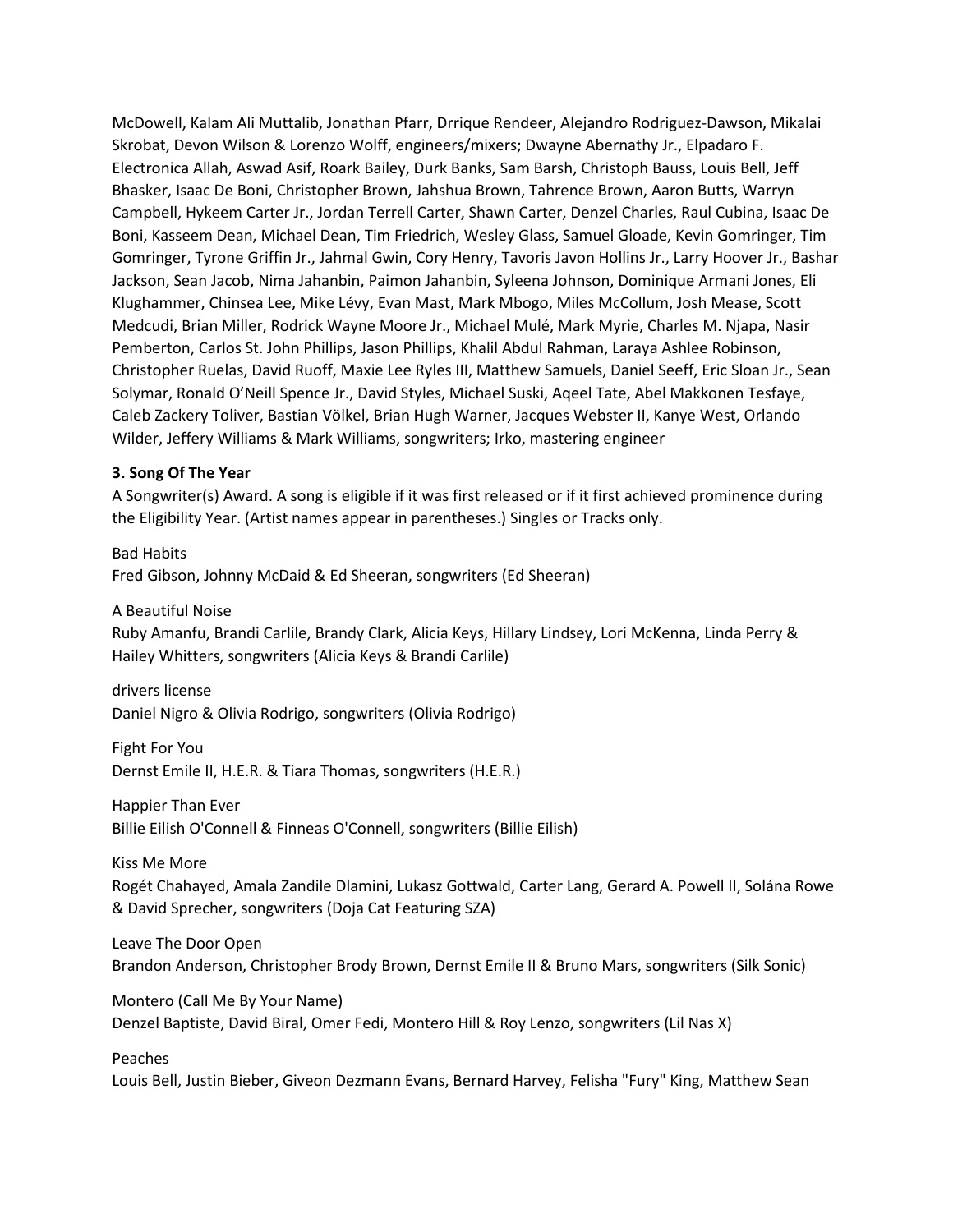Leon, Luis Manuel Martinez Jr., Aaron Simmonds, Ashton Simmonds, Andrew Wotman & Keavan Yazdani, songwriters (Justin Bieber Featuring Daniel Caesar & Giveon)

Right On Time

Brandi Carlile, Dave Cobb, Phil Hanseroth & Tim Hanseroth, songwriters (Brandi Carlile)

#### **4. Best New Artist**

This category recognizes an artist whose eligibility-year release(s) achieved a breakthrough into the public consciousness and notably impacted the musical landscape.

Arooj Aftab Jimmie Allen Baby Keem FINNEAS Glass Animals Japanese Breakfast The Kid LAROI Arlo Parks Olivia Rodrigo Saweetie **POP**

#### **5. Best Pop Solo Performance**

For new vocal or instrumental pop recordings. Singles or Tracks only.

Anyone Justin Bieber

Right On Time Brandi Carlile

Happier Than Ever Billie Eilish

Positions Ariana Grande

drivers license Olivia Rodrigo

#### **6. Best Pop Duo/Group Performance**

For new vocal or instrumental duo/group or collaborative pop recordings. Singles or Tracks only.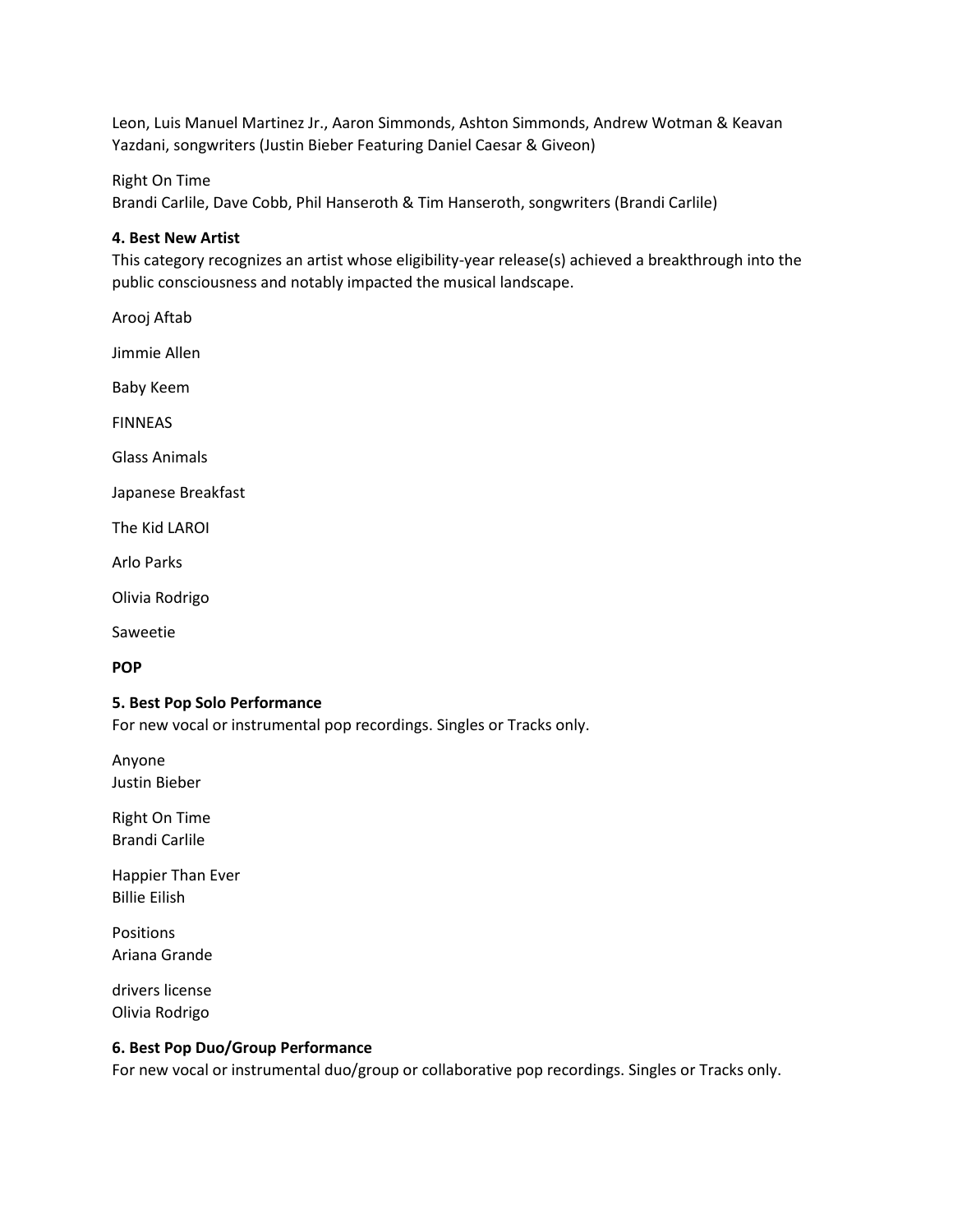I Get A Kick Out Of You Tony Bennett & Lady Gaga

Lonely Justin Bieber & benny blanco

Butter **BTS** 

Higher Power Coldplay

Kiss Me More Doja Cat Featuring SZA

# **7. Best Traditional Pop Vocal Album**

For albums containing at least 51% playing time of new traditional pop recordings.

Love For Sale Tony Bennett & Lady Gaga

Til We Meet Again (Live) Norah Jones

A Tori Kelly Christmas Tori Kelly

Ledisi Sings Nina Ledisi

That's Life Willie Nelson

A Holly Dolly Christmas Dolly Parton

## **8. Best Pop Vocal Album**

For albums containing at least 51% playing time of new pop vocal recordings.

Justice (Triple Chucks Deluxe) Justin Bieber

Planet Her (Deluxe) Doja Cat

Happier Than Ever Billie Eilish

Positions Ariana Grande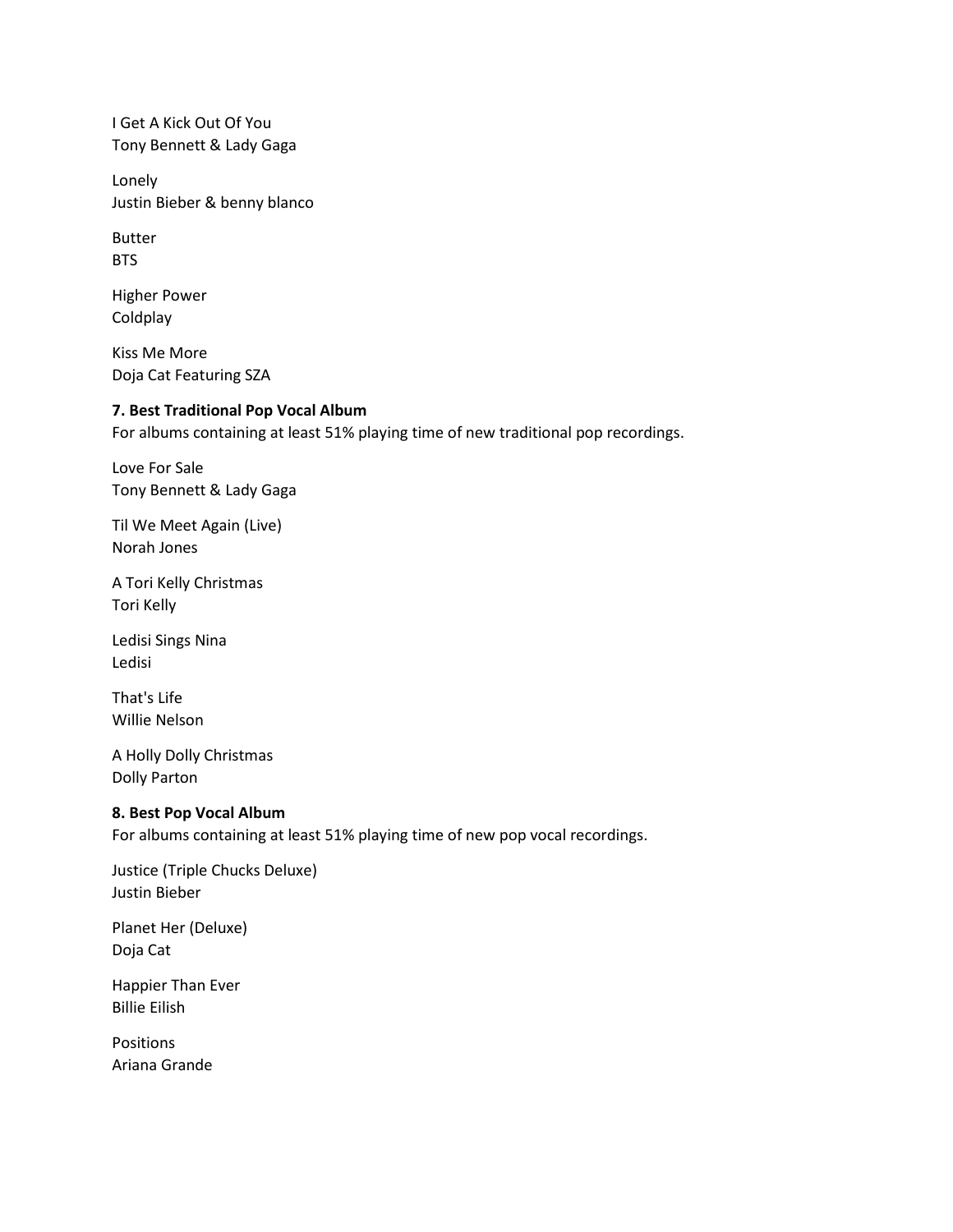Sour Olivia Rodrigo

#### **DANCE/ELECTRONIC MUSIC**

## **9. Best Dance/Electronic Recording**

For solo, duo, group or collaborative performances. Vocal or Instrumental. Singles or tracks only.

Hero

Afrojack & David Guetta Afrojack, David Guetta, Kuk Harrell & Stargate, producers; Elio Debets, mixer

Loom Ólafur Arnalds Featuring Bonobo Ólafur Arnalds & Simon Green, producers; Ólafur Arnalds, mixer

Before James Blake James Blake & Dom Maker, producers; James Blake, mixer

Heartbreak Bonobo & Totally Enormous Extinct Dinosaurs Simon Green & Orlando Higginbottom, producers; Simon Green & Orlando Higginbottom, mixers

You Can Do It Caribou Dan Snaith, producer; David Wrench, mixer

Alive Rüfüs Du Sol Jason Evigan & Rüfüs Du Sol, producers; Cassian Stewart-Kasimba, mixer

The Business Tiësto Hightower, Julia Karlsson & Tiësto, producers; Tiësto, mixer

## **10. Best Dance/Electronic Music Album**

For vocal or instrumental albums. Albums only.

Subconsciously Black Coffee

Fallen Embers ILLENIUM

Music Is The Weapon (Reloaded) Major Lazer

Shockwave Marshmello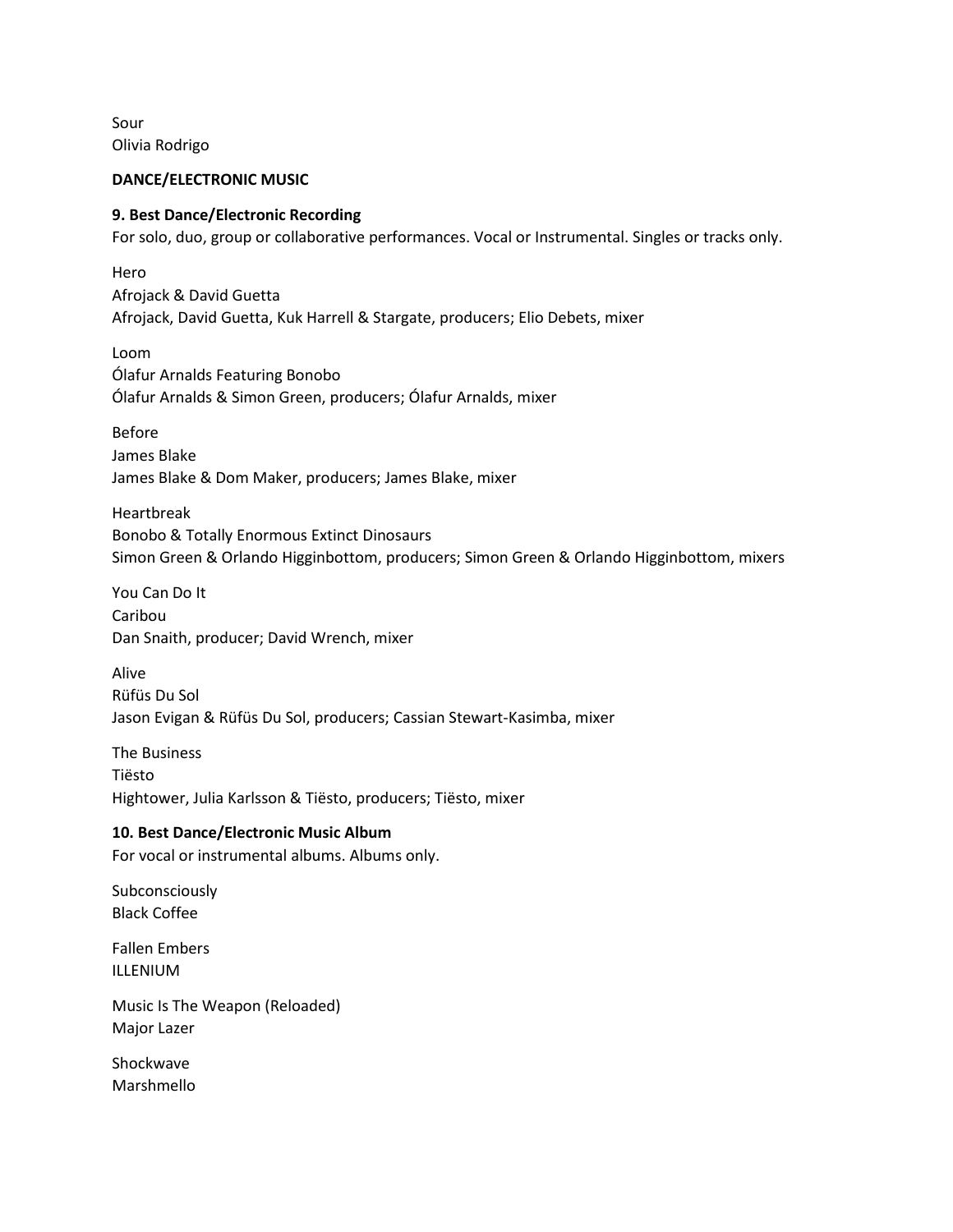Free Love Sylvan Esso

Judgement Ten City

#### **CONTEMPORARY INSTRUMENTAL MUSIC**

#### **11. Best Contemporary Instrumental Album**

\*For albums containing approximately 51% or more playing time of instrumental material. For albums containing at least 51% playing time of new recordings.\*\

Double Dealin' Randy Brecker & Eric Marienthal

The Garden Rachel Eckroth

Tree Falls Taylor Eigsti

At Blue Note Tokyo Steve Gadd Band

Deep: The Baritone Sessions, Vol. 2 Mark Lettieri

## **ROCK**

#### **12. Best Rock Performance**

For new vocal or instrumental solo, duo/group or collaborative rock recordings.

Shot In The Dark AC/DC

Know You Better (Live From Capitol Studio A) Black Pumas

Nothing Compares 2 U Chris Cornell

Ohms **Deftones** 

Making A Fire Foo Fighters

## **13. Best Metal Performance**

For new vocal or instrumental solo, duo/group or collaborative metal recordings.

Genesis **Deftones**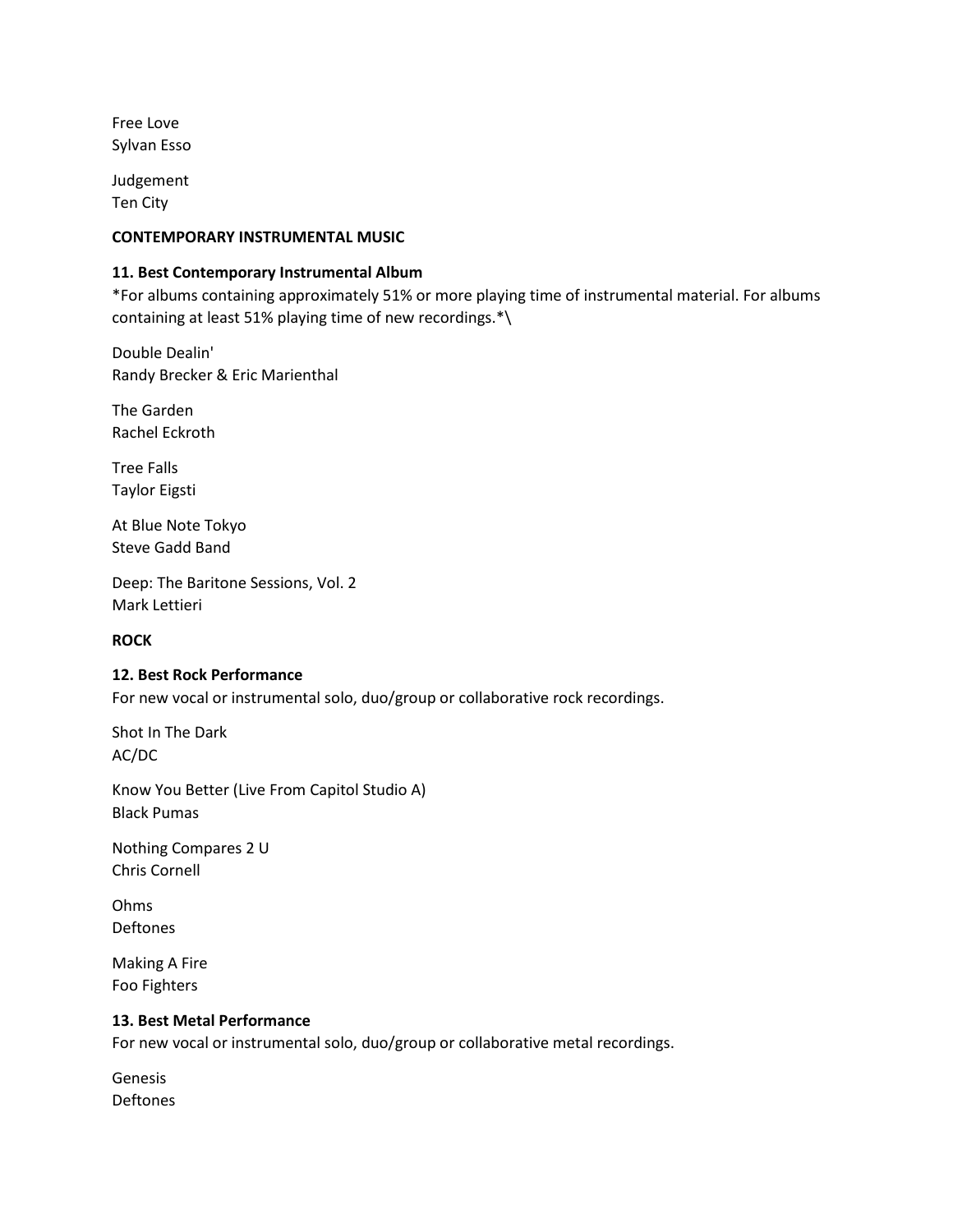The Alien Dream Theater

Amazonia Gojira

Pushing The Tides Mastodon

The Triumph Of King Freak (A Crypt Of Preservation And Superstition) Rob Zombie

## **14. Best Rock Song**

A Songwriter(s) Award. Includes Rock, Hard Rock and Metal songs. A song is eligible if it was first released or if it first achieved prominence during the Eligibility Year. (Artist names appear in parentheses.) Singles or Tracks only.

All My Favorite Songs Rivers Cuomo, Ashley Gorley, Ben Johnson & Ilsey Juber, songwriters (Weezer)

The Bandit Caleb Followill, Jared Followill, Matthew Followill & Nathan Followill, songwriters (Kings Of Leon)

Distance Wolfgang Van Halen, songwriter (Mammoth WVH)

Find My Way Paul McCartney, songwriter (Paul McCartney)

Waiting On A War Dave Grohl, Taylor Hawkins, Rami Jaffee, Nate Mendel, Chris Shiflett & Pat Smear, songwriters (Foo Fighters)

## **15. Best Rock Album**

For albums containing at least 51% playing time of new rock, hard rock or metal recordings.

Power Up AC/DC

Capitol Cuts - Live From Studio A Black Pumas

No One Sings Like You Anymore Vol. 1 Chris Cornell

Medicine At Midnight Foo Fighters

McCartney III Paul McCartney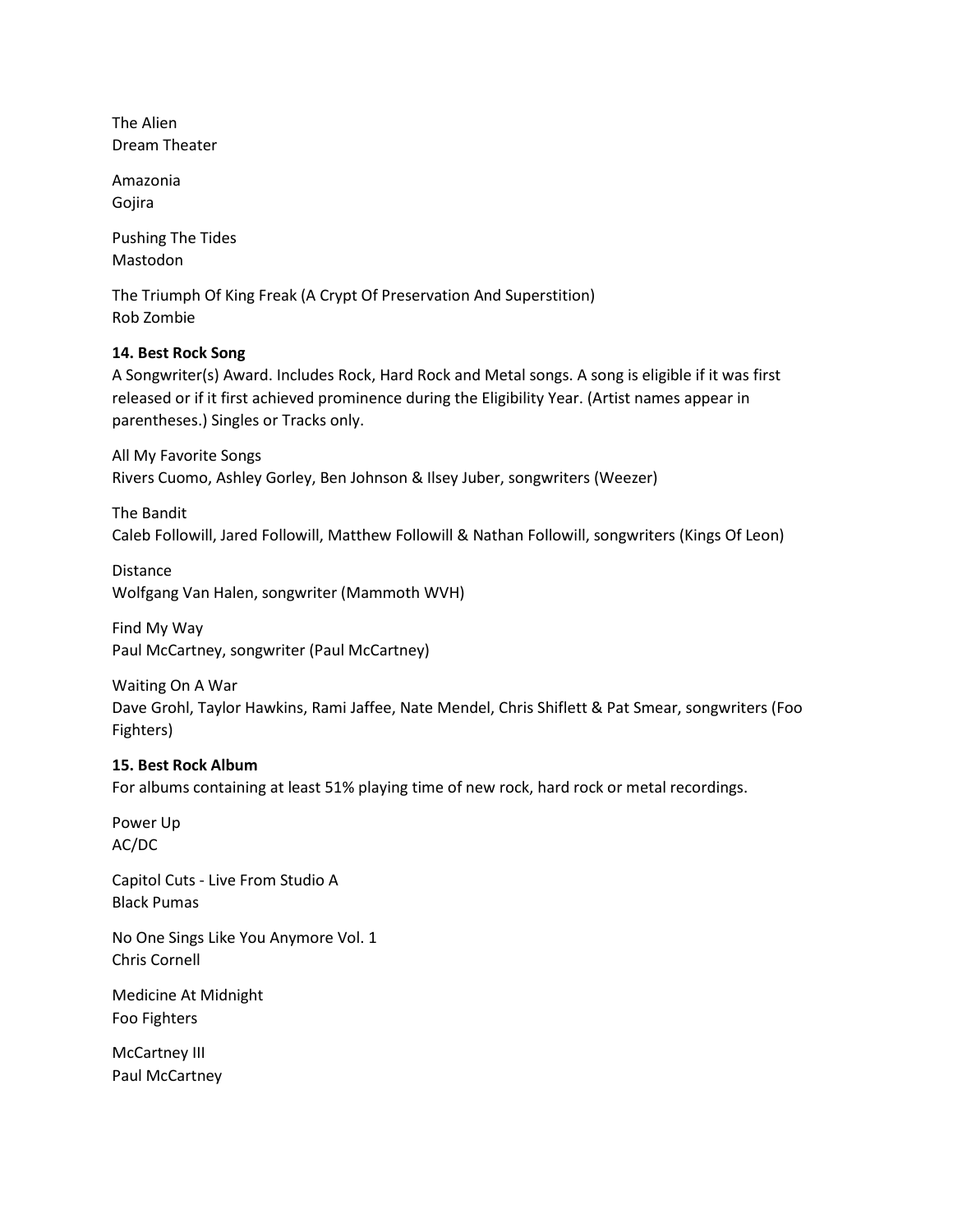#### Alternative

#### **16. Best Alternative Music Album**

Vocal or Instrumental.

Shore Fleet Foxes

If I Can't Have Love, I Want Power Halsey

Jubilee Japanese Breakfast

Collapsed In Sunbeams Arlo Parks

Daddy's Home St. Vincent

#### **R&B**

# **17. Best R&B Performance** For new vocal or instrumental R&B recordings.

Lost You Snoh Aalegra

Peaches Justin Bieber Featuring Daniel Caesar & Giveon

Damage H.E.R.

Leave The Door Open Silk Sonic

Pick Up Your Feelings Jazmine Sullivan

## **18. Best Traditional R&B Performance**

For new vocal or instrumental traditional R&B recordings.

I Need You Jon Batiste

Bring It On Home To Me BJ The Chicago Kid, PJ Morton & Kenyon Dixon Featuring Charlie Bereal

Born Again Leon Bridges Featuring Robert Glasper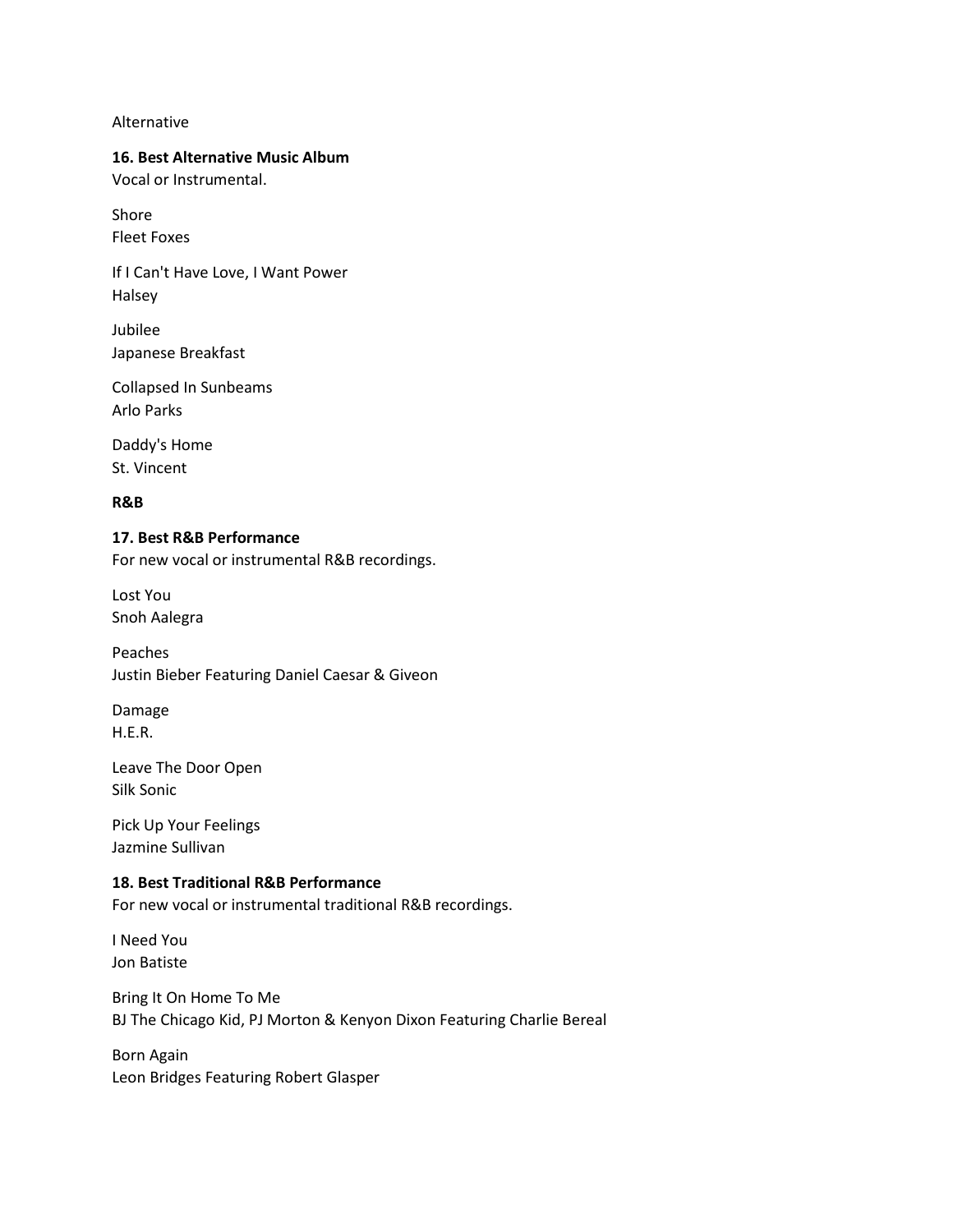Fight For You H.E.R.

How Much Can A Heart Take Lucky Daye Featuring Yebba

#### **19. Best R&B Song**

A Songwriter(s) Award. A song is eligible if it was first released or if it first achieved prominence during the Eligibility Year. (Artist names appear in parentheses.) Singles or Tracks only.

Damage Anthony Clemons Jr., Jeff Gitelman, H.E.R., Carl McCormick & Tiara Thomas, songwriters (H.E.R.)

Good Days Jacob Collier, Carter Lang, Carlos Munoz, Solána Rowe & Christopher Ruelas, songwriters (SZA)

Heartbreak Anniversary Giveon Evans, Maneesh, Sevn Thomas & Varren Wade, songwriters (Giveon)

Leave The Door Open Brandon Anderson, Christopher Brody Brown, Dernst Emile II & Bruno Mars, songwriters (Silk Sonic)

Pick Up Your Feelings

Denisia "Blue June" Andrews, Audra Mae Butts, Kyle Coleman, Brittany "Chi" Coney, Michael Holmes & Jazmine Sullivan, songwriters (Jazmine Sullivan)

#### **20. Best Progressive R&B Album**

For albums containing at least 51% playing time of newly recorded progressive vocal tracks derivative of R&B.

New Light Eric Bellinger

Something To Say Cory Henry

Mood Valiant Hiatus Kaiyote

Table For Two Lucky Daye

Dinner Party: Dessert Terrace Martin, Robert Glasper, 9th Wonder & Kamasi Washington

Studying Abroad: Extended Stay Masego

# **21. Best R&B Album**

For albums containing at least 51% playing time of new R&B recordings.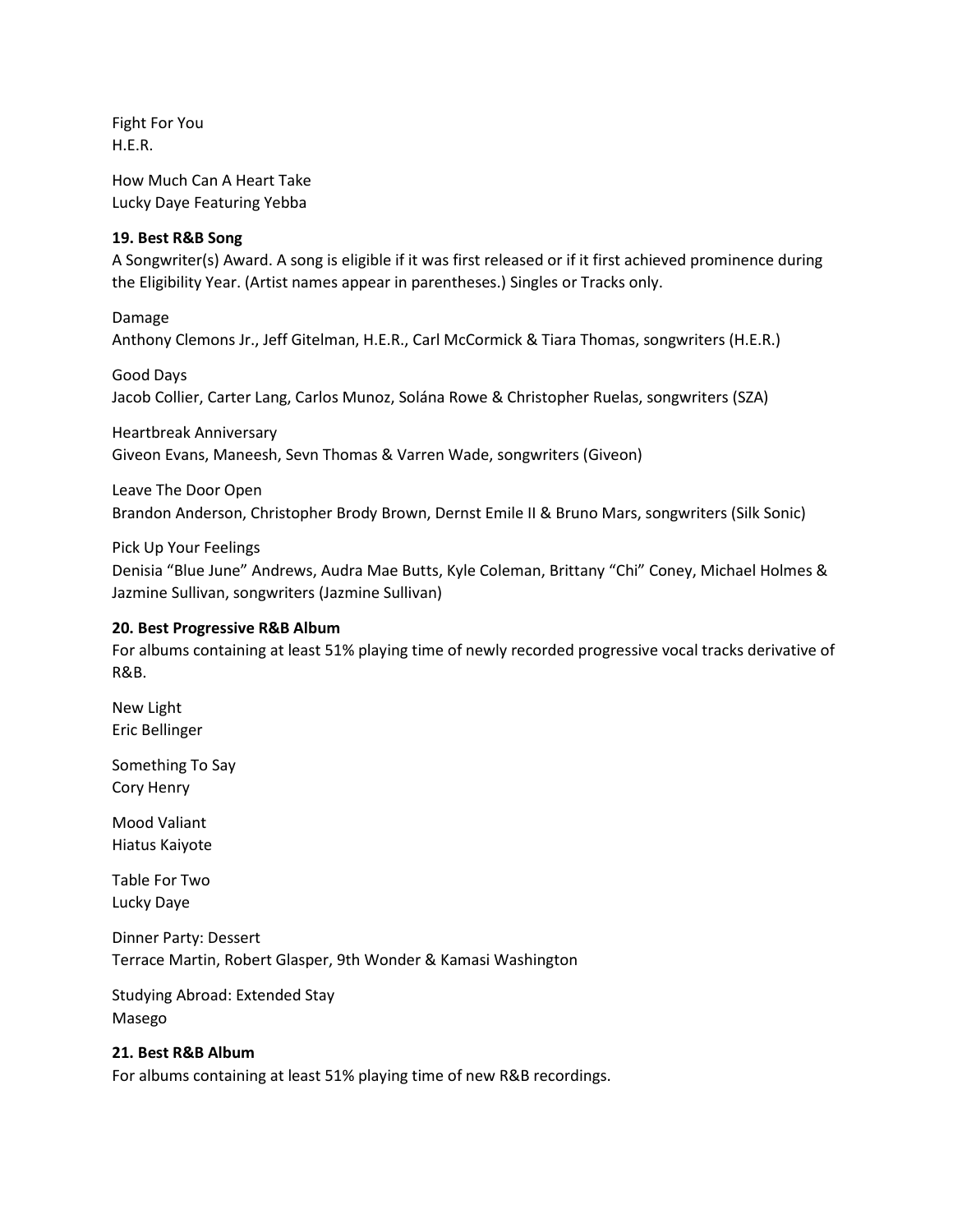Temporary Highs In The Violet Skies Snoh Aalegra

We Are Jon Batiste

Gold-Diggers Sound Leon Bridges

Back Of My Mind H.E.R.

Heaux Tales Jazmine Sullivan

**RAP**

# **22. Best Rap Performance**

For a Rap performance. Singles or Tracks only.

Family Ties Baby Keem Featuring Kendrick Lamar

Up Cardi B

M Y . L I F E J. Cole Featuring 21 Savage & Morray

Thot S\*\*\* Megan Thee Stallion

# **23. Best Melodic Rap Performance**

For a solo or collaborative performance containing both elements of R&B melodies and Rap.

P R I D E . I S . T H E . D E V I L J. Cole Featuring Lil Baby

Need To Know Doja Cat

Industry Baby Lil Nas X Featuring Jack Harlow

Wusyaname Tyler, The Creator Featuring Youngboy Never Broke Again & Ty Dolla \$ign

Hurricane Kanye West Featuring The Weeknd & Lil Baby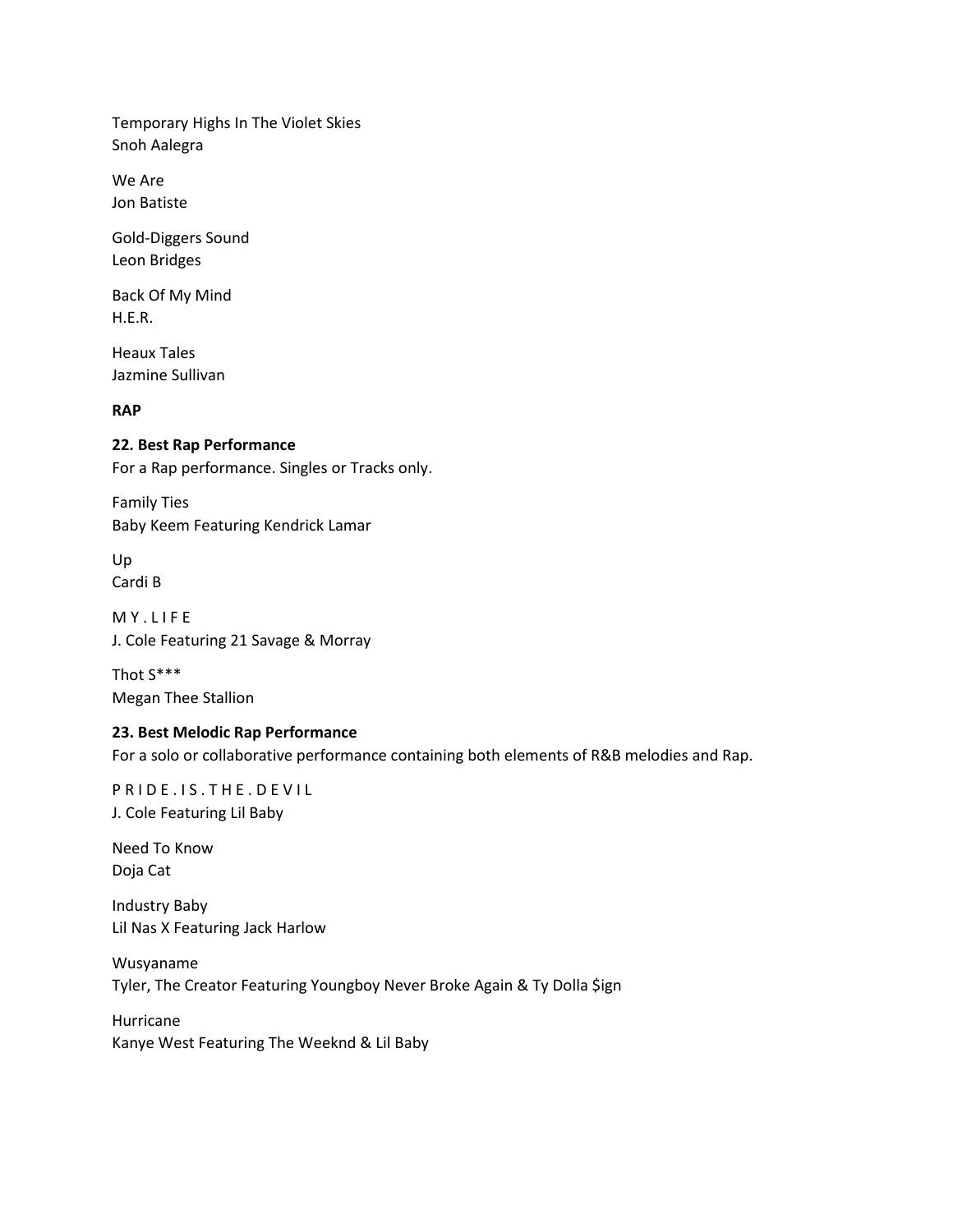## **24. Best Rap Song**

A Songwriter(s) Award. A song is eligible if it was first released or if it first achieved prominence during the Eligibility Year. (Artist names appear in parentheses.) Singles or Tracks only.

# Bath Salts

Shawn Carter, Kasseem Dean, Michael Forno, Nasir Jones & Earl Simmons, songwriters (DMX Featuring Jay-Z & Nas)

## Best Friend

Amala Zandelie Dlamini, Lukasz Gottwald, Randall Avery Hammers, Diamonté Harper, Asia Smith, Theron Thomas & Rocco Valdes, songwriters (Saweetie Featuring Doja Cat)

## Family Ties

Roshwita Larisha Bacha, Hykeem Carter, Tobias Dekker, Colin Franken, Jasper Harris, Kendrick Lamar, Ronald Latour & Dominik Patrzek, songwriters (Baby Keem Featuring Kendrick Lamar)

Jail

Dwayne Abernathy, Jr., Shawn Carter, Raul Cubina, Michael Dean, Charles M. Njapa, Sean Solymar, Kanye West & Mark Williams, songwriters (Kanye West Featuring Jay-Z)

## M Y . L I F E

Shéyaa Bin Abraham-Joseph, Jermaine Cole & Jacob Dutton, songwriters (J. Cole Featuring 21 Savage & Morray)

## **25. Best Rap Album**

For albums containing at least 51% playing time of new rap recordings.

The Off-Season J. Cole

King's Disease II Nas

Call Me If You Get Lost Tyler, The Creator

Donda Kanye West

## **COUNTRY**

## **26. Best Country Solo Performance**

For new vocal or instrumental solo country recordings.

Forever After All Luke Combs

Remember Her Name Mickey Guyton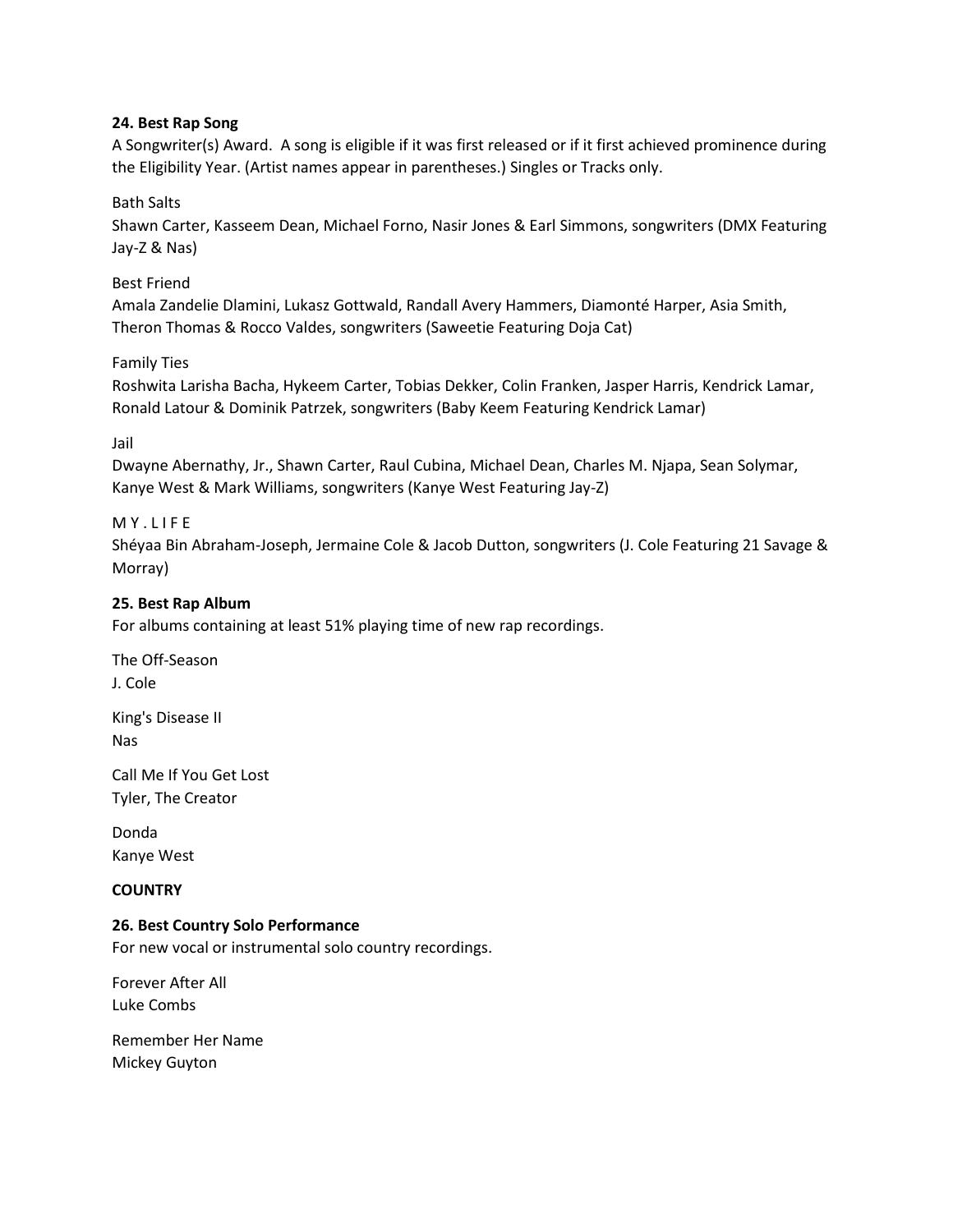All I Do Is Drive Jason Isbell

camera roll Kacey Musgraves

You Should Probably Leave Chris Stapleton

## **27. Best Country Duo/Group Performance**

For new vocal or instrumental duo/group or collaborative country recordings.

If I Didn't Love You Jason Aldean & Carrie Underwood

Younger Me Brothers Osborne

Glad You Exist Dan + Shay

Chasing After You Ryan Hurd & Maren Morris

Drunk (And I Don't Wanna Go Home) Elle King & Miranda Lambert

## **28. Best Country Song**

A Songwriter(s) Award. A song is eligible if it was first released or if it first achieved prominence during the Eligibility Year. (Artist names appear in parentheses.) Singles or Tracks only.

Better Than We Found It Jessie Jo Dillon, Maren Morris, Jimmy Robbins & Laura Veltz, songwriters (Maren Morris)

camera roll Ian Fitchuk, Kacey Musgraves & Daniel Tashian, songwriters (Kacey Musgraves)

Cold

Dave Cobb, J.T. Cure, Derek Mixon & Chris Stapleton, songwriters (Chris Stapleton)

Country Again Zach Crowell, Ashley Gorley & Thomas Rhett, songwriters (Thomas Rhett)

## Fancy Like

Cameron Bartolini, Walker Hayes, Josh Jenkins & Shane Stevens, songwriters (Walker Hayes)

## Remember Her Name

Mickey Guyton, Blake Hubbard, Jarrod Ingram & Parker Welling, songwriters (Mickey Guyton)

#### **29. Best Country Album**

For albums containing at least 51% playing time of new country recordings.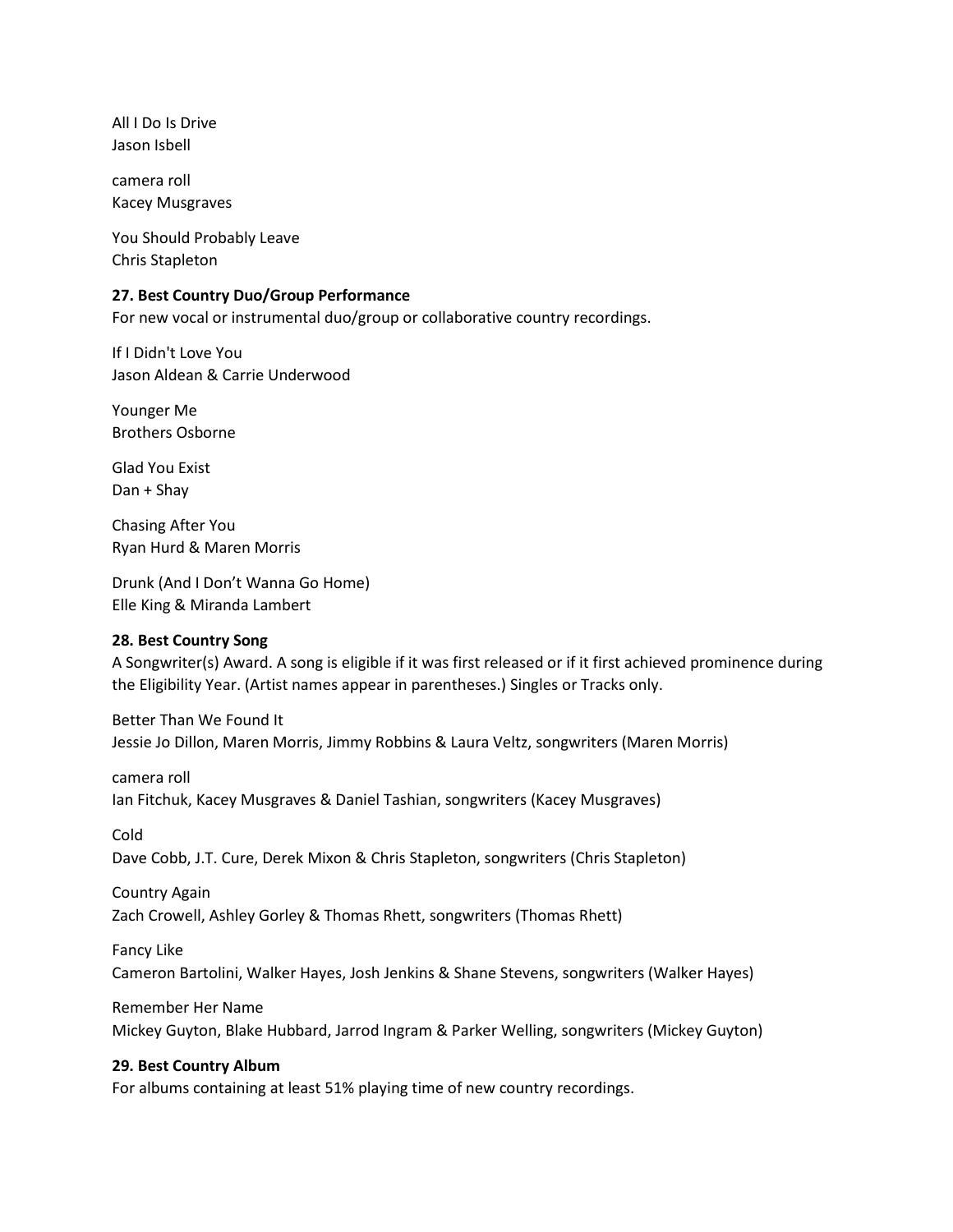**Skeletons** Brothers Osborne

Remember Her Name Mickey Guyton

The Marfa Tapes Miranda Lambert, Jon Randall & Jack Ingram

The Ballad Of Dood & Juanita Sturgill Simpson

Starting Over Chris Stapleton

## **NEW AGE**

## **30. Best New Age Album**

For albums containing at least 51% playing time of new vocal or instrumental new age recordings.

Brothers Will Ackerman, Jeff Oster & Tom Eaton

Divine Tides Stewart Copeland & Ricky Kej

Pangaea Wouter Kellerman & David Arkenstone

Night + Day Opium Moon

Pieces Of Forever Laura Sullivan

## **JAZZ**

## **31. Best Improvised Jazz Solo**

For an instrumental jazz solo performance. Two equal performers on one recording may be eligible as one entry. If the soloist listed appears on a recording billed to another artist, the latter's name is in parenthesis for identification. Singles or Tracks only.

Sackodougou Christian Scott aTunde Adjuah, soloist Track from: The Hands Of Time (Weedie Braimah)

Kick Those Feet Kenny Barron, soloist Track from: Songs From My Father (Gerry Gibbs Thrasher Dream Trios)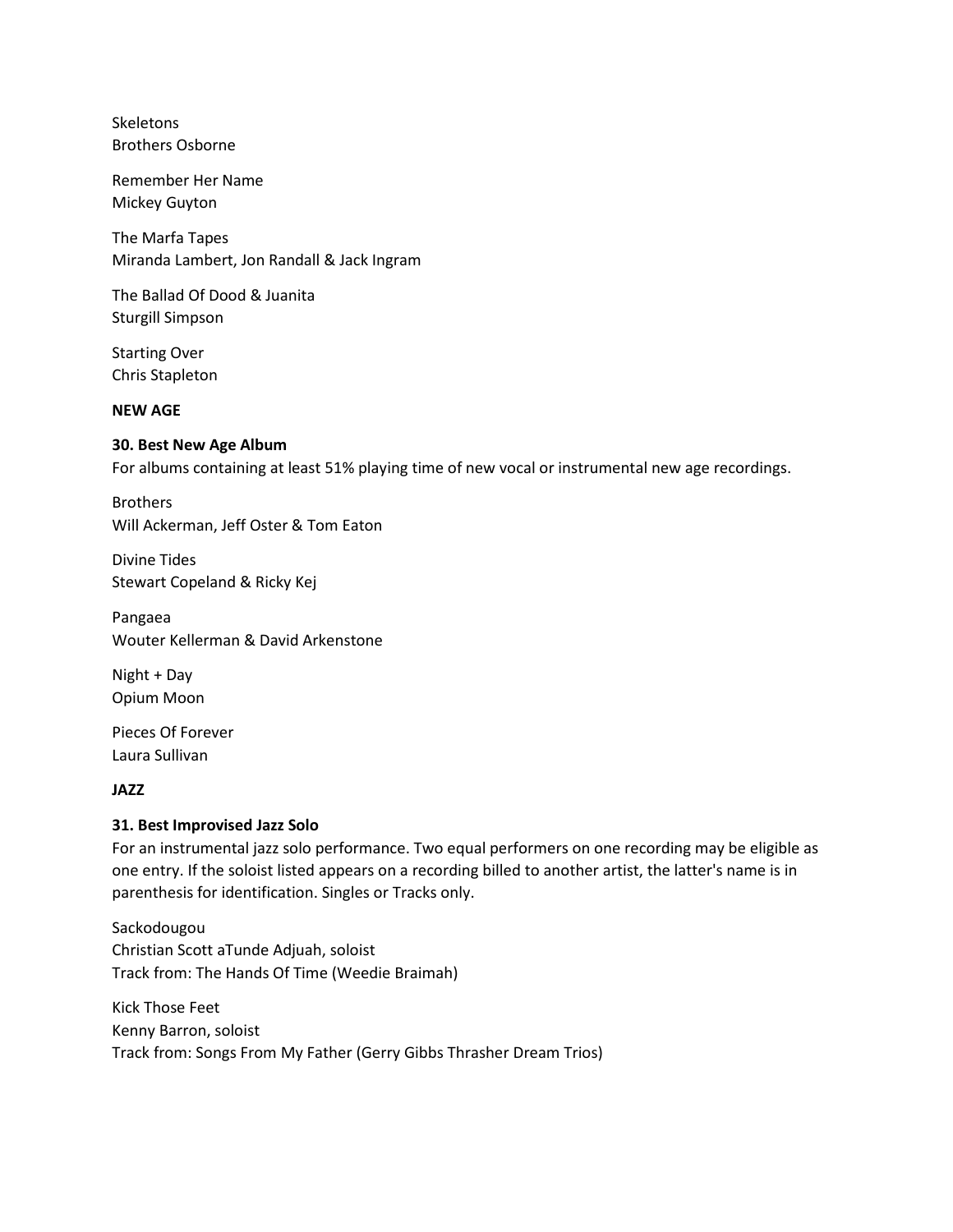Bigger Than Us Jon Batiste, soloist Track from: Soul (Original Motion Picture Soundtrack) (Various Artists)

#### Absence

Terence Blanchard, soloist Track from: Absence (Terence Blanchard Featuring The E Collective And The Turtle Island Quartet)

Humpty Dumpty (Set 2) Chick Corea, soloist Track from: Akoustic Band Live (Chick Corea, John Patitucci & Dave Weckl)

#### **32. Best Jazz Vocal Album**

For albums containing at least 51% playing time of new vocal jazz recordings.

**Generations** The Baylor Project

**SuperBlue** Kurt Elling & Charlie Hunter

Time Traveler Nnenna Freelon

Flor Gretchen Parlato

Songwrights Apothecary Lab Esperanza Spalding

#### **33. Best Jazz Instrumental Album**

For albums containing at least 51% playing time of new instrumental jazz recordings.

Jazz Selections: Music From And Inspired By Soul Jon Batiste

Absence Terence Blanchard Featuring The E Collective And The Turtle Island Quartet

Skyline Ron Carter, Jack DeJohnette & Gonzalo Rubalcaba

Akoustic Band LIVE Chick Corea, John Patitucci & Dave Weckl

Side-Eye NYC (V1.IV) Pat Metheny

## **34. Best Large Jazz Ensemble Album**

For albums containing at least 51% playing time of new ensemble jazz recordings.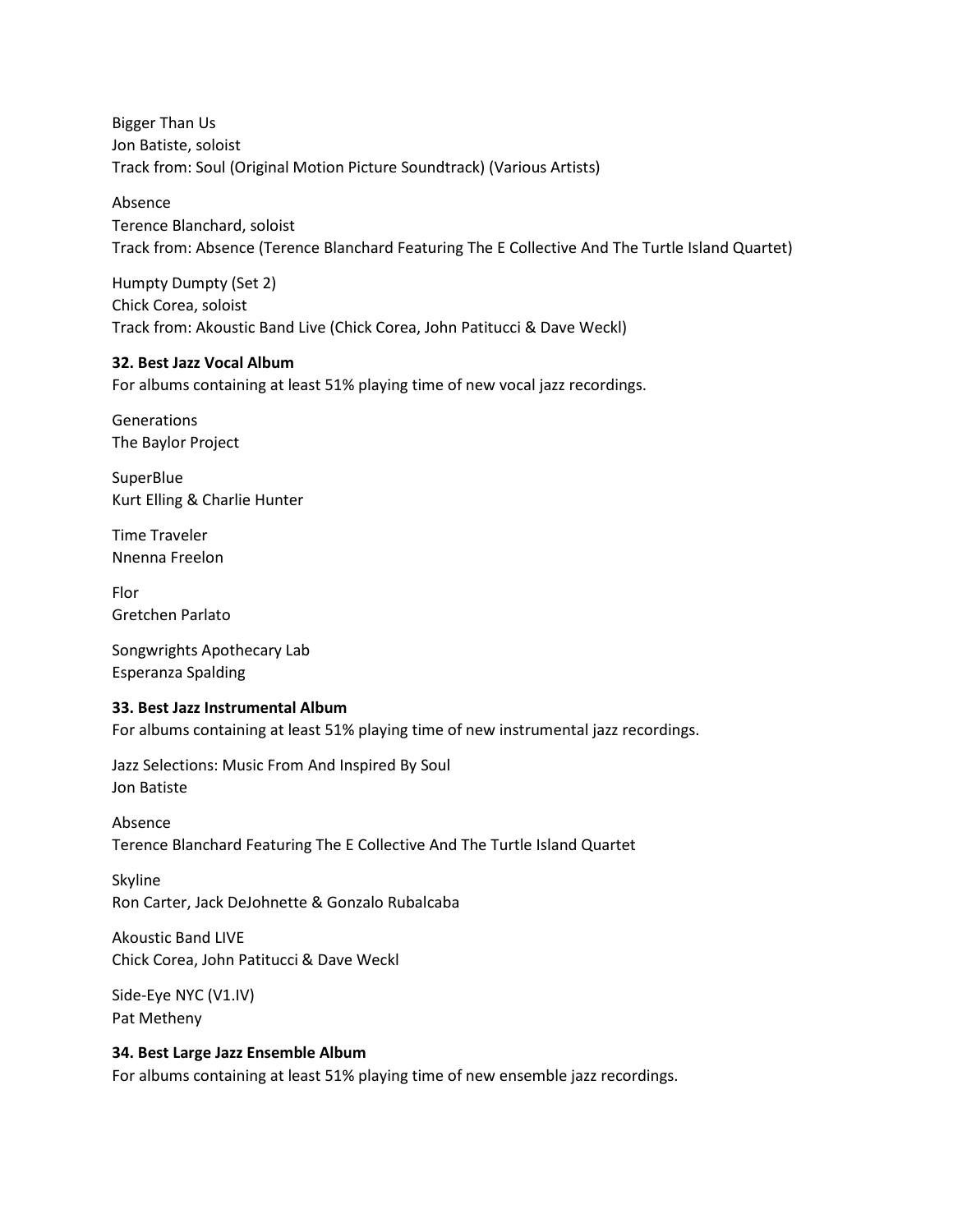Live At Birdland! The Count Basie Orchestra Directed By Scotty Barnhart

Dear Love Jazzmeia Horn And Her Noble Force

For Jimmy, Wes And Oliver Christian McBride Big Band

Swirling Sun Ra Arkestra

Jackets XL Yellowjackets + WDR Big Band

# **35. Best Latin Jazz Album**

For vocal or instrumental albums containing at least 51% playing time of newly recorded material. The intent of this category is to recognize recordings that represent the blending of jazz with Latin, Iberian-American, Brazilian, and Argentinian tango music.

Mirror Mirror Eliane Elias With Chick Corea and Chucho Valdés

The South Bronx Story Carlos Henriquez

Virtual Birdland Arturo O'Farrill & The Afro Latin Jazz Orchestra

**Transparency** Dafnis Prieto Sextet

El Arte Del Bolero Miguel Zenón & Luis Perdomo

## **GOSPEL/CONTEMPORARY CHRISTIAN MUSIC**

## **36. Best Gospel Performance/Song**

This award is given to the artist(s) and songwriter(s) (for new compositions) for the best traditional Christian, roots gospel or contemporary gospel single or track.

Voice Of God Dante Bowe Featuring Steffany Gretzinger & Chandler Moore; Dante Bowe, Tywan Mack, Jeff Schneeweis & Mitch Wong, songwriters

Joyful Dante Bowe; Dante Bowe & Ben Schofield, songwriters

Help

Anthony Brown & Group Therapy; Anthony Brown & Darryl Woodson, songwriters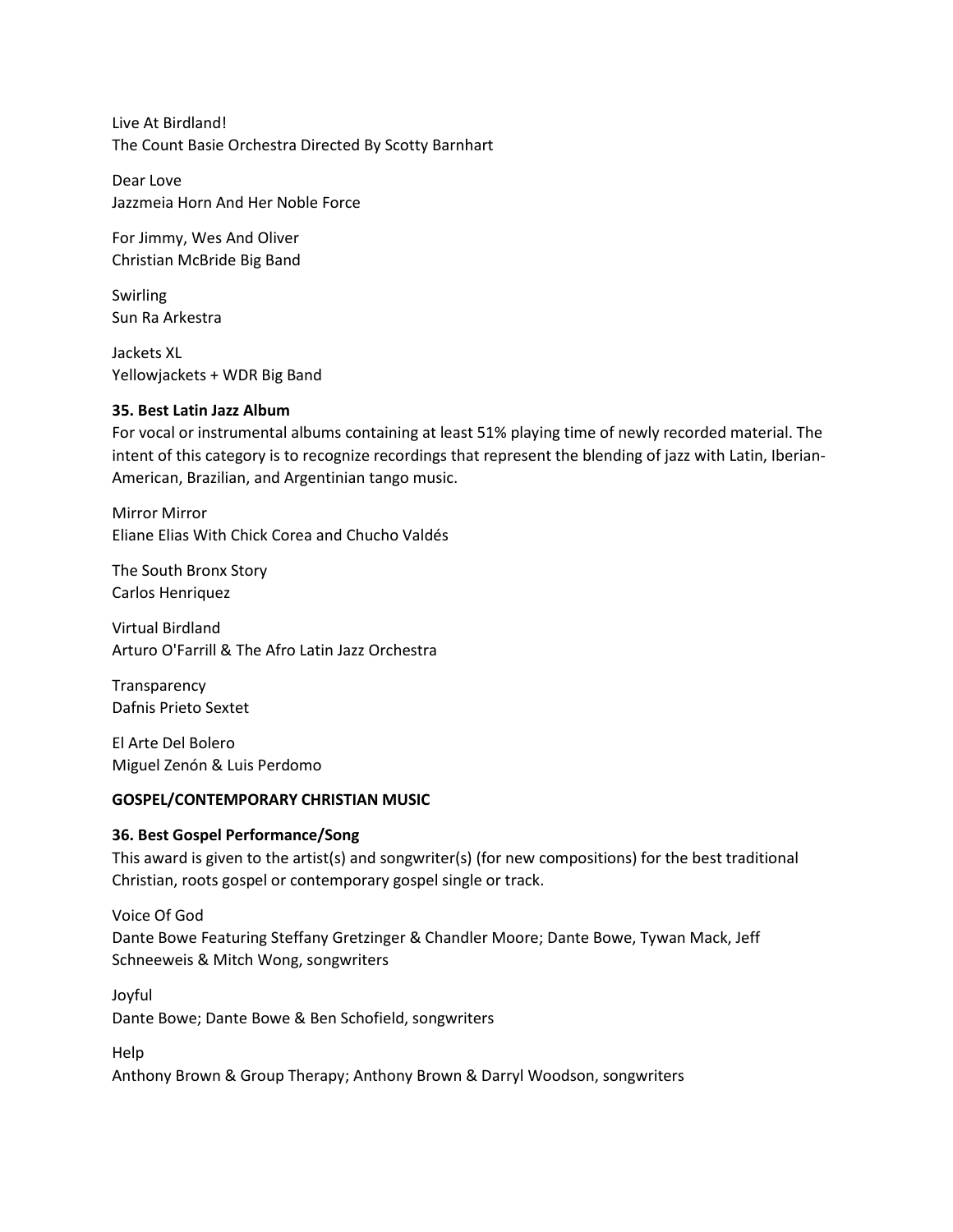Never Lost CeCe Winans

Wait On You

Elevation Worship & Maverick City Music; Dante Bowe, Chris Brown, Steven Furtick, Tiffany Hudson, Brandon Lake & Chandler Moore, songwriters

## **37. Best Contemporary Christian Music Performance/Song**

This award is given to the artist(s) and songwriter(s) (for new compositions) for the best contemporary Christian music single or track, (including pop, rap/hip-hop, Latin, or rock.)

We Win Kirk Franklin & Lil Baby; Kirk Franklin, Dominique Jones, Cynthia Nunn & Justin Smith, songwriters

Hold Us Together (Hope Mix) H.E.R. & Tauren Wells; Josiah Bassey, Dernst Emile & H.E.R., songwriters

Man Of Your Word Chandler Moore & KJ Scriven; Jonathan Jay, Nathan Jess & Chandler Moore, songwriters

Believe For It CeCe Winans; Dwan Hill, Kyle Lee, CeCe Winans & Mitch Wong, songwriters

Jireh

Elevation Worship & Maverick City Music Featuring Chandler Moore & Naomi Raine; Chris Brown, Steven Furtick, Chandler Moore & Naomi Raine, songwriters

## **38. Best Gospel Album**

For albums containing at least 51% playing time of newly recorded, vocal, traditional or contemporary/R&B gospel music recordings.

Changing Your Story Jekalyn Carr

Royalty: Live At The Ryman Tasha Cobbs Leonard

Jubilee: Juneteenth Edition Maverick City Music

Jonny X Mali: Live In LA Jonathan McReynolds & Mali Music

Believe For It CeCe Winans

## **39. Best Contemporary Christian Music Album**

For albums containing at least 51% playing time of newly recorded, vocal, contemporary Christian music, including pop, rap/hip hop, Latin, or rock recordings.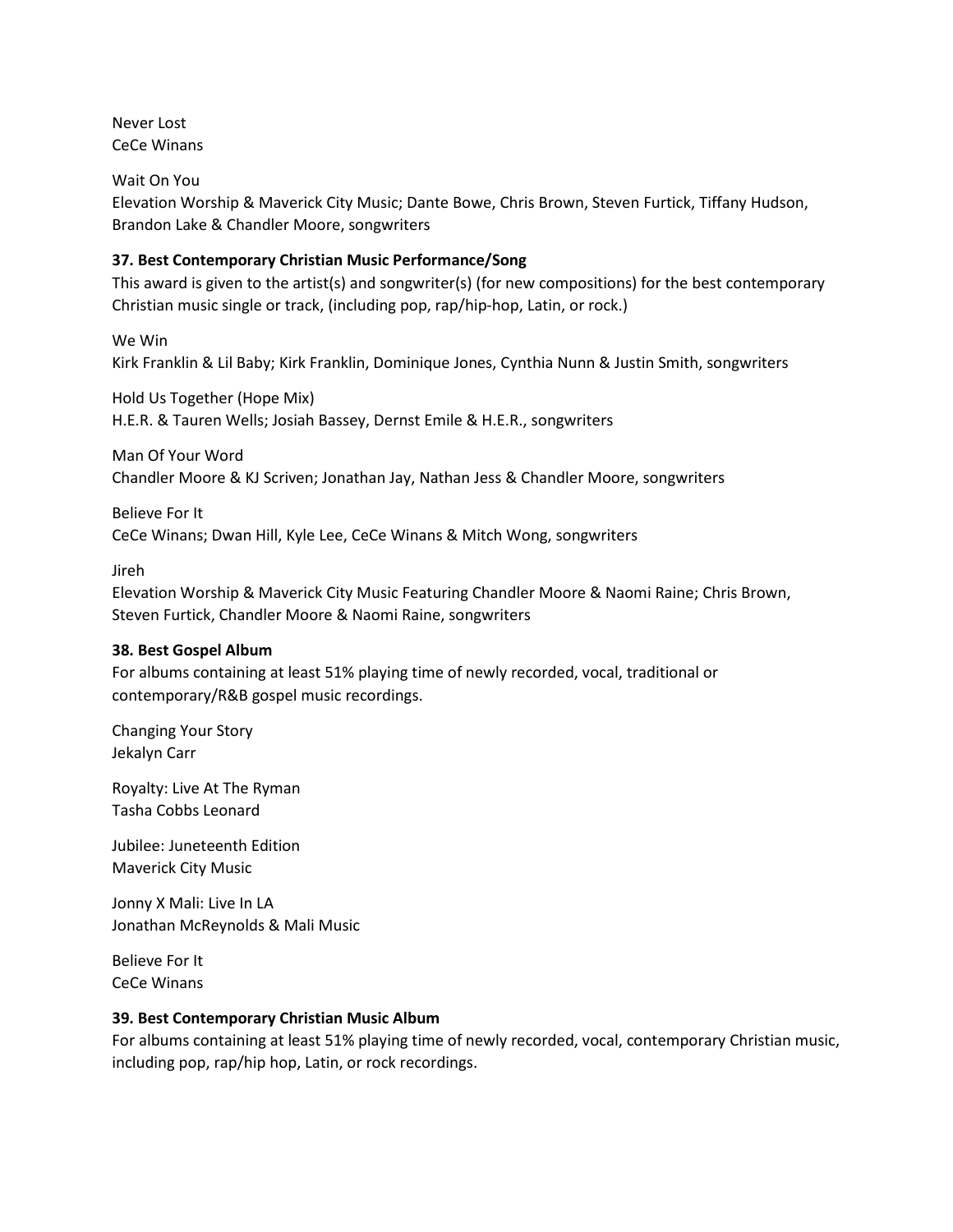No Stranger Natalie Grant

Feels Like Home Vol. 2 Israel & New Breed

The Blessing (Live) Kari Jobe

Citizen Of Heaven (Live) Tauren Wells

Old Church Basement Elevation Worship & Maverick City Music

## **40. Best Roots Gospel Album**

For albums containing at least 51% playing time of newly recorded, vocal, traditional/roots gospel music, including country, Southern gospel, bluegrass, and Americana recordings.

Alone With My Faith Harry Connick, Jr.

That's Gospel, Brother Gaither Vocal Band

Keeping On Ernie Haase & Signature Sound

Songs For The Times The Isaacs

My Savior Carrie Underwood

#### **LATIN**

#### **41. Best Latin Pop Album**

For albums containing at least 51% playing time of new Latin pop recordings.

Vértigo Pablo Alborán

Mis Amores Paula Arenas

Hecho A La Antigua Ricardo Arjona

Mis Manos Camilo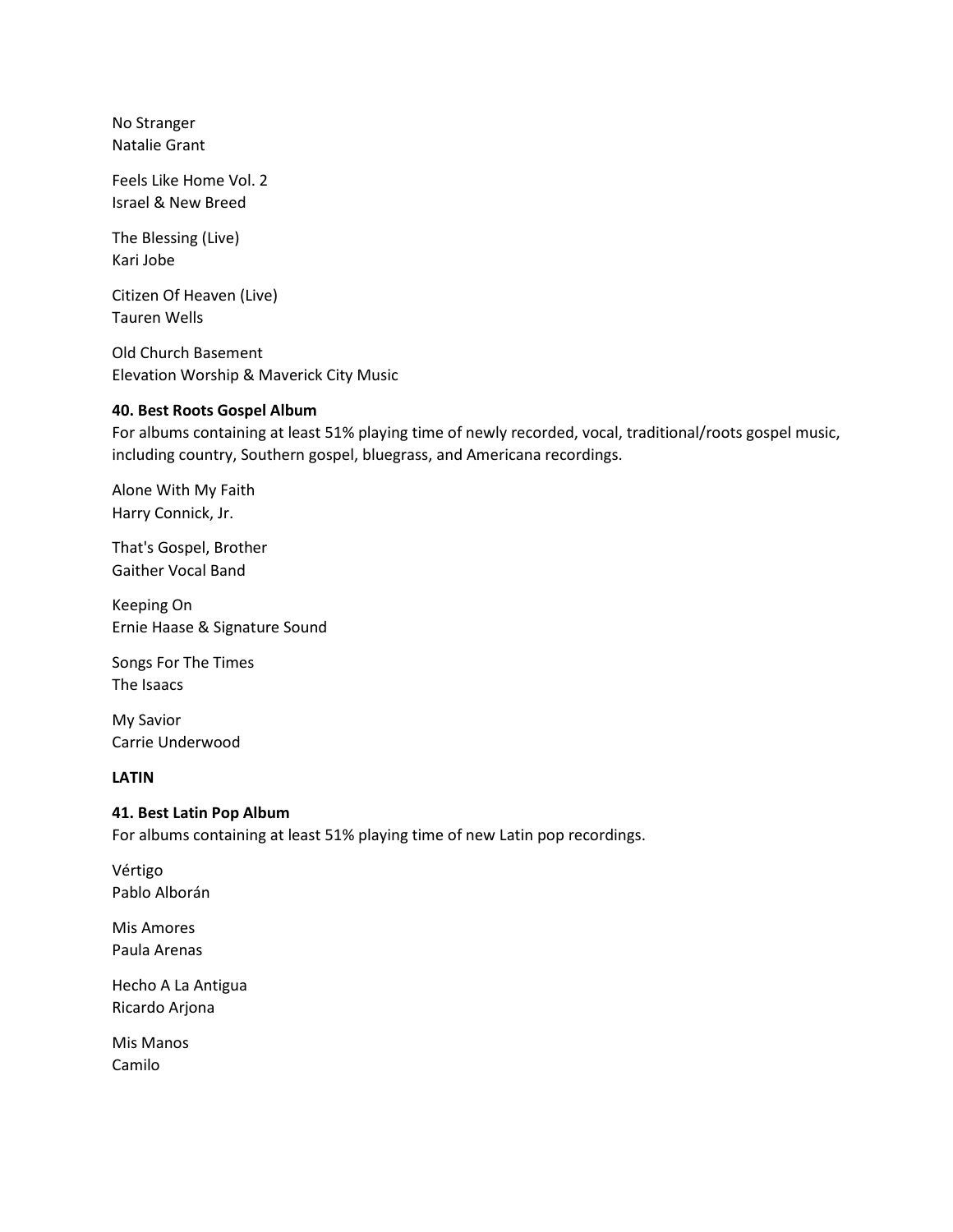Mendó Alex Cuba

Revelación Selena Gomez

#### **42. Best Música Urbana Album**

For albums containing at least 51% playing time of new Música Urbana recordings.

Afrodisíaco Rauw Alejandro

El Último Tour Del Mundo Bad Bunny

Jose J Balvin

KG0516 KAROL G

Sin Miedo (Del Amor Y Otros Demonios) 8 Kali Uchis

## **43. Best Latin Rock or Alternative Album**

For albums containing at least 51% playing time of new Latin rock or alternative recordings.

Deja Bomba Estéreo

Mira Lo Que Me Hiciste Hacer (Deluxe Edition) Diamante Eléctrico

Origen Juanes

Calambre Nathy Peluso

El Madrileño C. Tangana

Sonidos De Karmática Resonancia Zoé

## **\*\*44. Best Regional Mexican Music Album (Including Tejano)\*\***

For albums containing at least 51% playing time of new regional Mexican (banda, norteño, corridos, gruperos, mariachi, ranchera and Tejano) recordings.

Antología De La Musica Ranchera, Vol. 2 Aida Cuevas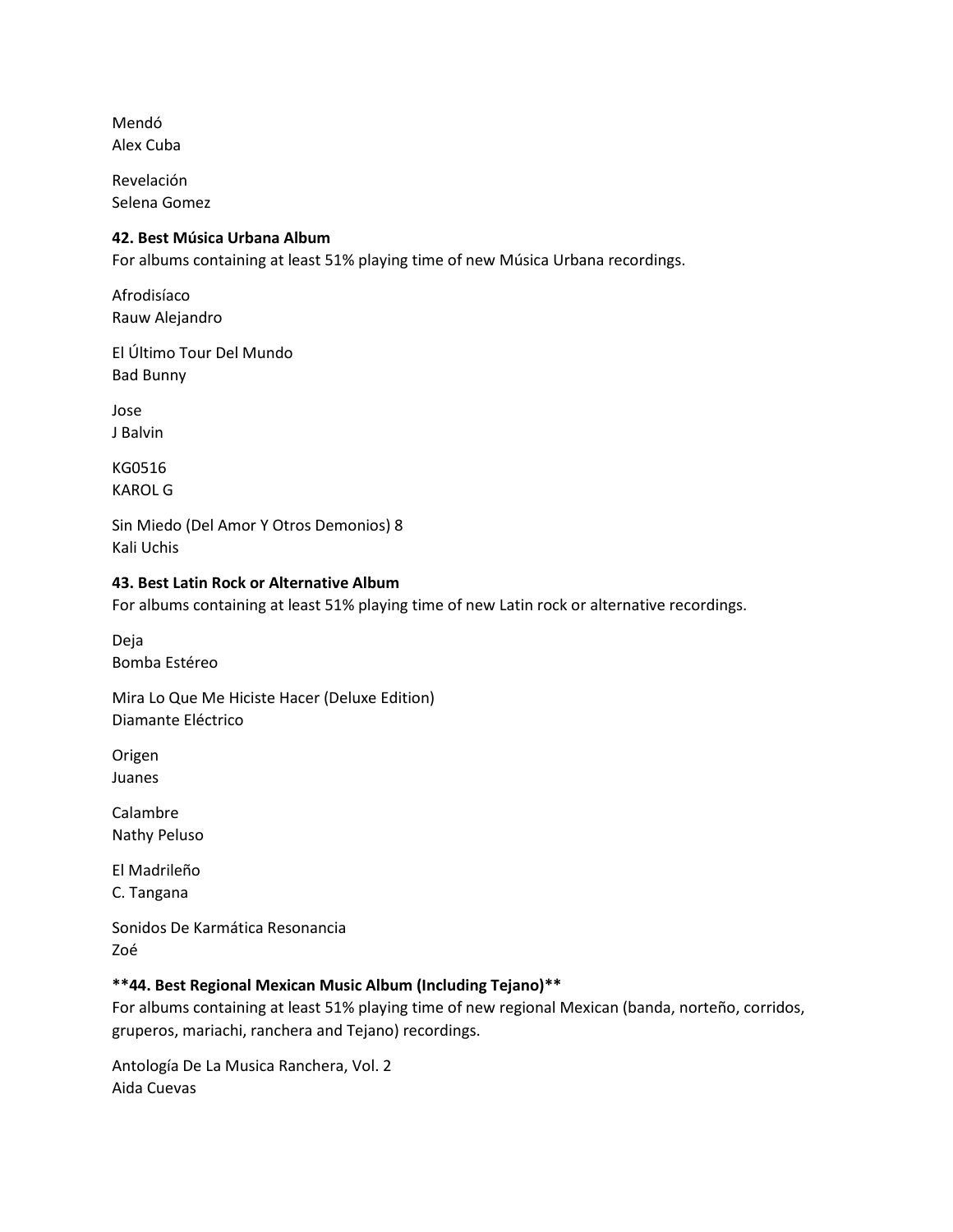A Mis 80's Vicente Fernández

Seis Mon Laferte

Un Canto Por México, Vol. II Natalia Lafourcade

Ayayay! (Súper Deluxe) Christian Nodal

## **45. Best Tropical Latin Album**

For albums containing at least 51% playing time of new tropical Latin recordings.

Salswing! Rubén Blades y Roberto Delgado & Orquesta

En Cuarentena El Gran Combo De Puerto Rico

Sin Salsa No Hay Paraíso Aymée Nuviola

Colegas Gilberto Santa Rosa

Live In Peru Tony Succar

## **AMERICAN ROOTS MUSIC**

## **46. Best American Roots Performance**

For new vocal or instrumental American Roots recordings. This is for performances in the style of any of the subgenres encompassed in the American Roots Music field including Americana, bluegrass, blues, folk or regional roots. Award to the artist(s).

Cry Jon Batiste

Love And Regret Billy Strings

I Wish I Knew How It Would Feel To Be Free The Blind Boys Of Alabama & Béla Fleck

Same Devil Brandy Clark Featuring Brandi Carlile

Nightflyer Allison Russell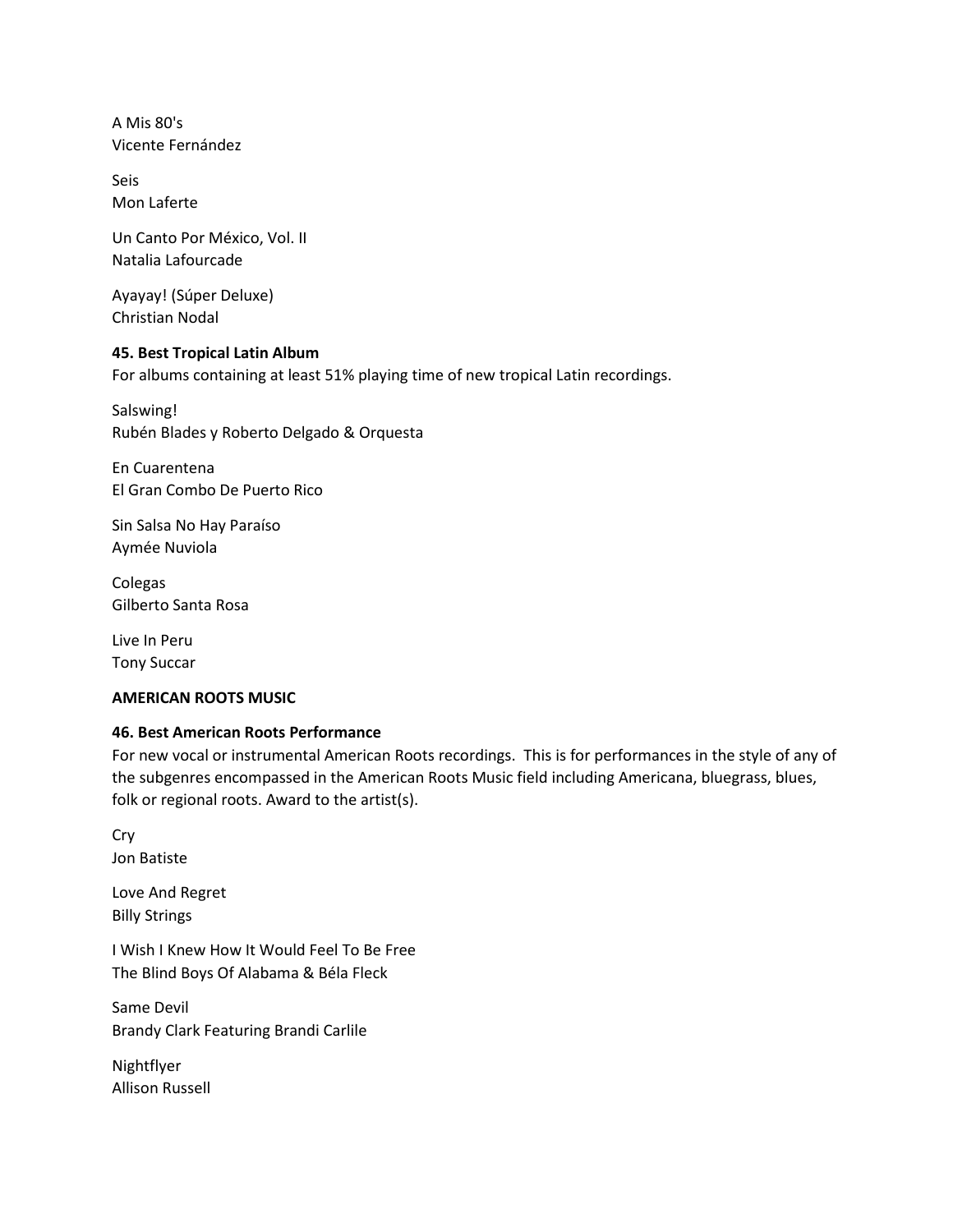## **47. Best American Roots Song**

A Songwriter(s) Award. Includes Americana, bluegrass, traditional blues, contemporary blues, folk or regional roots songs. A song is eligible if it was first released or if it first achieved prominence during the Eligibility Year. (Artist names appear in parentheses.) Singles or Tracks only.

Avalon

Rhiannon Giddens, Justin Robinson & Francesco Turrisi, songwriters (Rhiannon Giddens With Francesco Turrisi)

Bored Linda Chorney, songwriter (Linda Chorney Featuring Becca Byram, EJ Ouellette & Trevor Sewellzz

Call Me A Fool Valerie June, songwriter (Valerie June Featuring Carla Thomas)

Cry Jon Batiste & Steve McEwan, songwriters (Jon Batiste)

Diamond Studded Shoes

Dan Auerbach, Natalie Hemby, Aaron Lee Tasjan & Yola, songwriters (Yola)

Nightflyer Jeremy Lindsay & Allison Russell, songwriters (Allison Russell)

#### **48. Best Americana Album**

For albums containing at least 51% playing time of new vocal or instrumental Americana recordings.

Downhill From Everywhere Jackson Browne

Leftover Feelings John Hiatt with The Jerry Douglas Band

Native Sons Los Lobos

Outside Child Allison Russell

Stand For Myself Yola

#### **49. Best Bluegrass Album**

For albums containing at least 51% playing time of new vocal or instrumental bluegrass recordings.

Renewal Billy Strings

My Bluegrass Heart Béla Fleck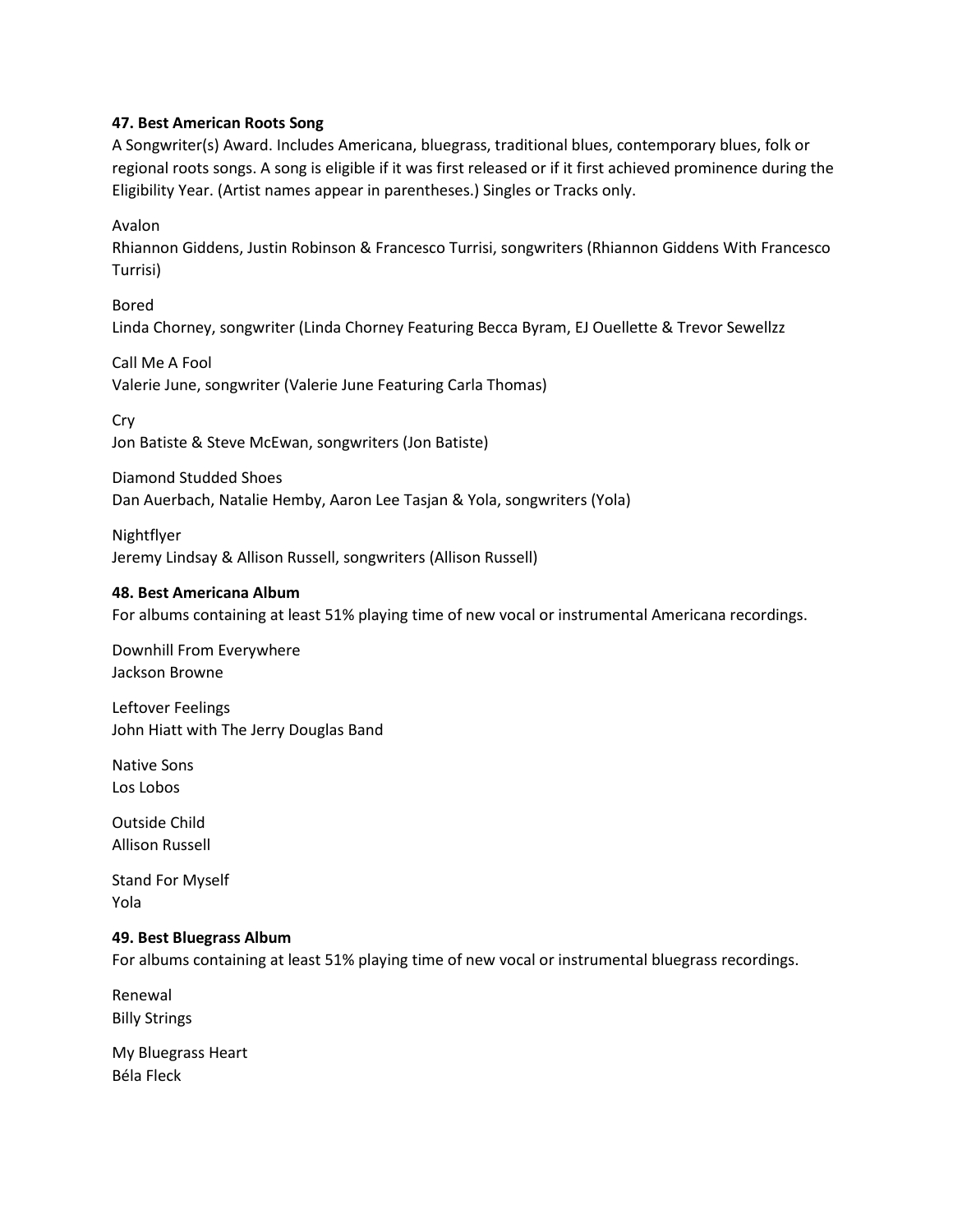A Tribute To Bill Monroe The Infamous Stringdusters

Cuttin' Grass - Vol. 1 (Butcher Shoppe Sessions) Sturgill Simpson

Music Is What I See Rhonda Vincent

## **50. Best Traditional Blues Album**

For albums containing at least 51% playing time of new vocal or instrumental traditional blues recordings.

100 Years Of Blues Elvin Bishop & Charlie Musselwhite

Traveler's Blues Blues Traveler

I Be Trying Cedric Burnside

Be Ready When I Call You Guy Davis

Take Me Back Kim Wilson

## **51. Best Contemporary Blues Album**

For albums containing at least 51% playing time of new vocal or instrumental contemporary blues recordings.

Delta Kream The Black Keys Featuring Eric Deaton & Kenny Brown

Royal Tea Joe Bonamassa

Uncivil War Shemekia Copeland

Fire It Up Steve Cropper

662 Christone "Kingfish" Ingram

## **52. Best Folk Album**

For albums containing at least 51% playing time of new vocal or instrumental folk recordings.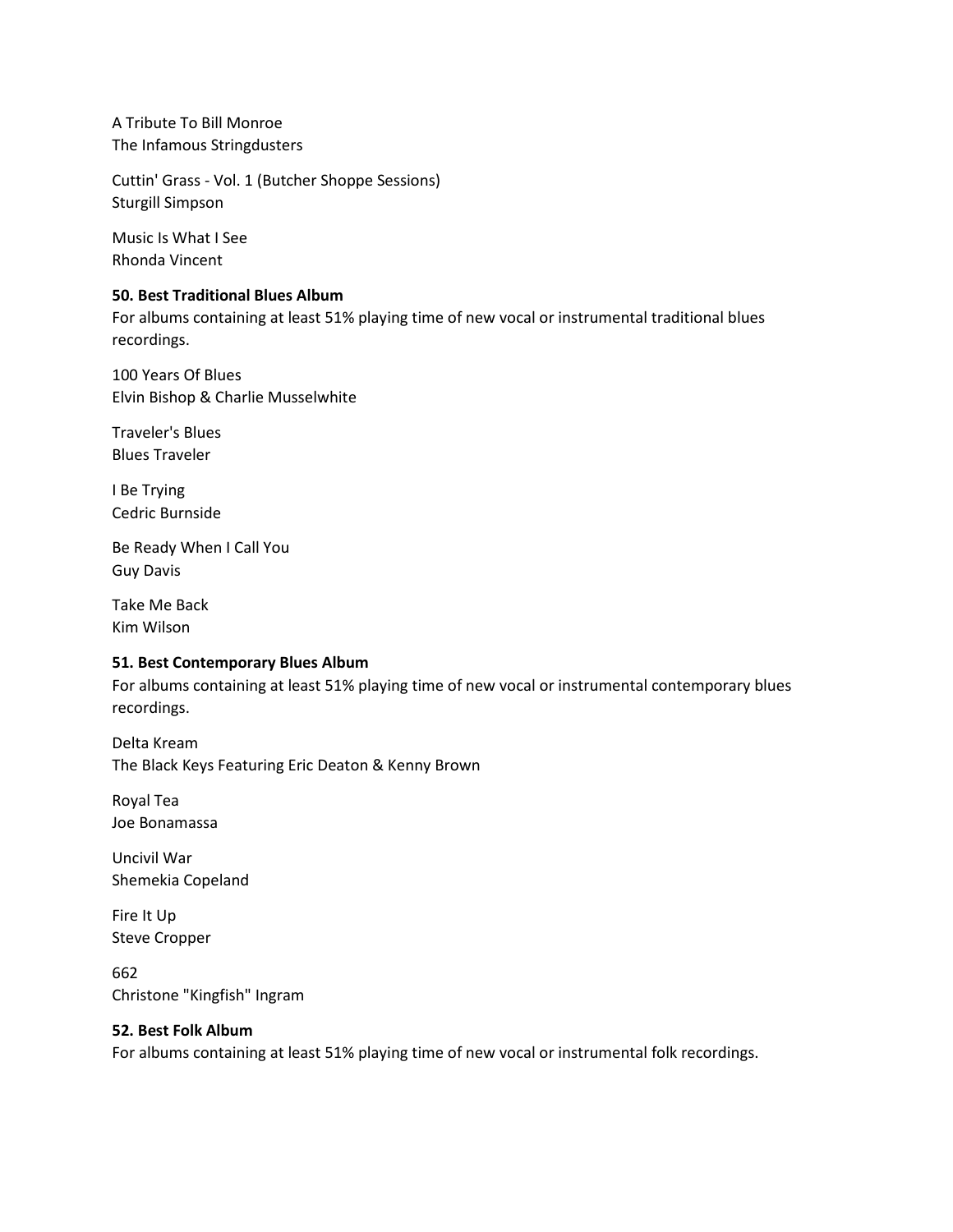One Night Lonely [Live] Mary Chapin Carpenter

Long Violent History Tyler Childers

Wednesday (Extended Edition) Madison Cunningham

They're Calling Me Home Rhiannon Giddens With Francesco Turrisi

Blue Heron Suite Sarah Jarosz

## **53. Best Regional Roots Music Album**

For albums containing at least 51% playing time of new vocal or instrumental regional roots music recordings.

Live In New Orleans! Sean Ardoin And Kreole Rock And Soul

Bloodstains & Teardrops Big Chief Monk Boudreaux

My People Cha Wa

Corey Ledet Zydeco Corey Ledet Zydeco

Kau Ka Pe'a Kalani Pe'a

#### **REGGAE**

#### **54. Best Reggae Album**

For albums containing at least 51% playing time of new reggae recordings.

Pamoja Etana

Positive Vibration Gramps Morgan

Live N Livin Sean Paul

Royal Jesse Royal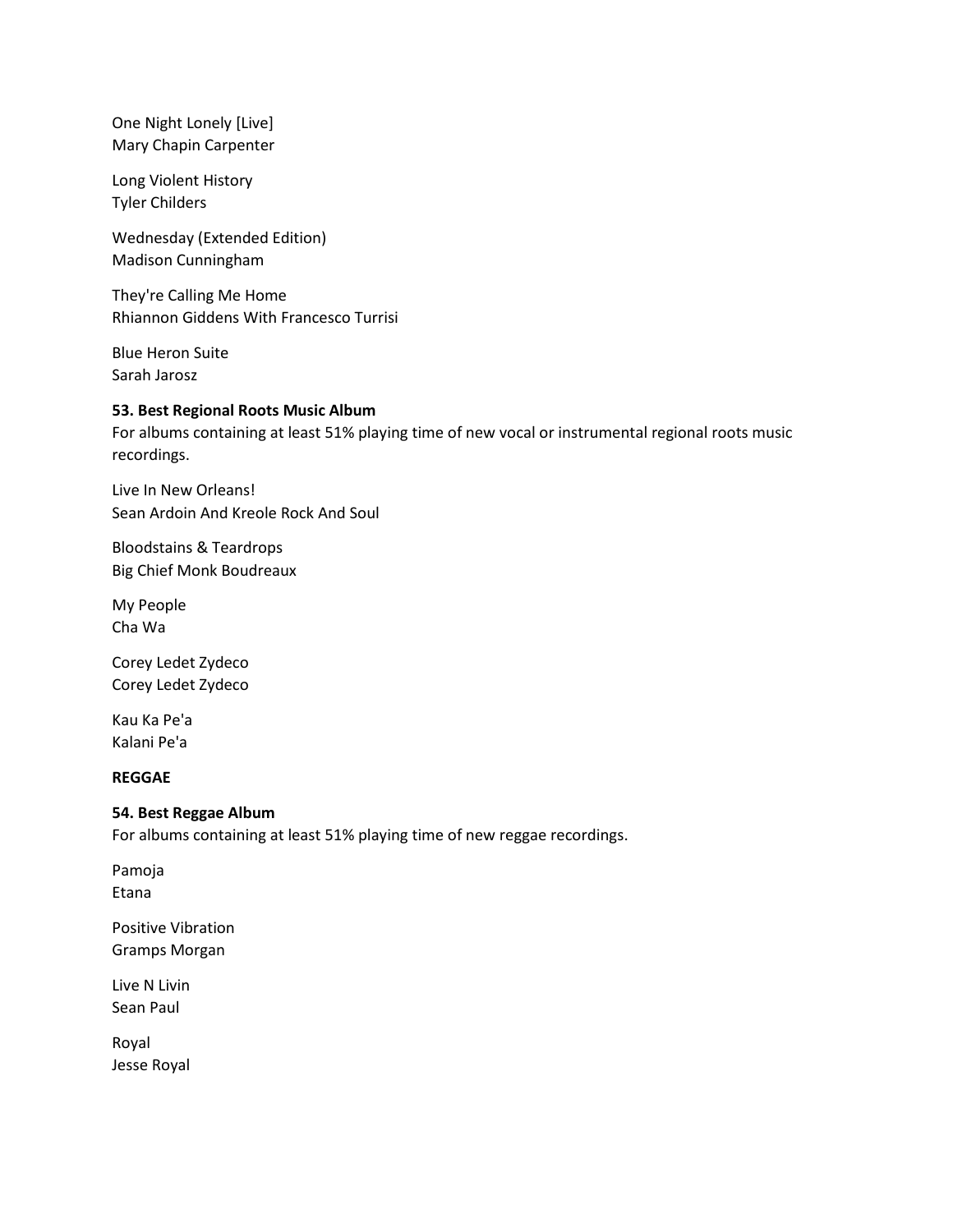Beauty In The Silence Soja

10 Spice

Global Music

## **55. Best Global Music Performance**

For new vocal or instrumental Global music recordings.

Mohabbat Arooj Aftab

Do Yourself Angelique Kidjo & Burna Boy

Pà Pá Pà Femi Kuti

Blewu Yo-Yo Ma & Angelique Kidjo

Essence WizKid Featuring Tems

#### **56. Best Global Music Album**

For albums containing at least 51% playing time of new vocal or instrumental Global Music recordings.

Voice Of Bunbon, Vol. 1 Rocky Dawuni

East West Players Presents: Daniel Ho & Friends Live In Concert Daniel Ho & Friends

Mother Nature Angelique Kidjo

Legacy + Femi Kuti And Made Kuti

Made In Lagos: Deluxe Edition WizKid

#### **CHILDREN'S**

#### **57. Best Children's Music Album**

For albums containing at least 51% playing time of new musical or spoken word recordings that are created and intended specifically for children.

Actívate 123 Andrés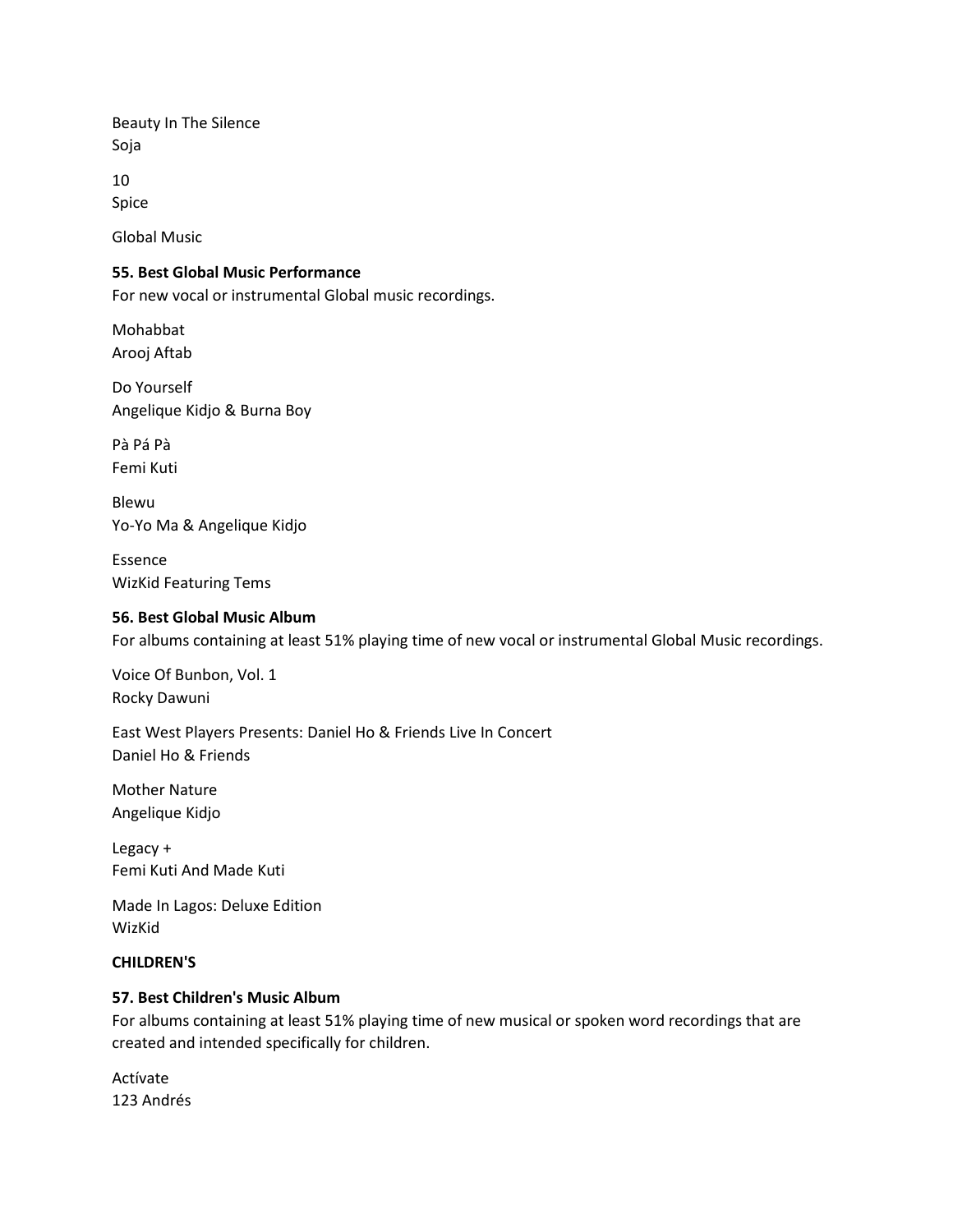All One Tribe 1 Tribe Collective

Black To The Future Pierce Freelon

A Colorful World Falu

Crayon Kids Lucky Diaz And The Family Jam Band

#### **SPOKEN WORD**

**58. Best Spoken Word Album** Includes Poetry, Audio Books & Storytelling

Aftermath LeVar Burton

Carry On: Reflections For A New Generation From John Lewis Don Cheadle

Catching Dreams: Live At Fort Knox Chicago J. Ivy

8:46 Dave Chappelle & Amir Sulaiman

A Promised Land Barack Obama

#### **COMEDY**

#### **59. Best Comedy Album**

For albums containing at least 51% playing time of new recordings.

The Comedy Vaccine Lavell Crawford

Evolution Chelsea Handler

Sincerely Louis CK Louis C.K.

Thanks For Risking Your Life Lewis Black

The Greatest Average American Nate Bargatze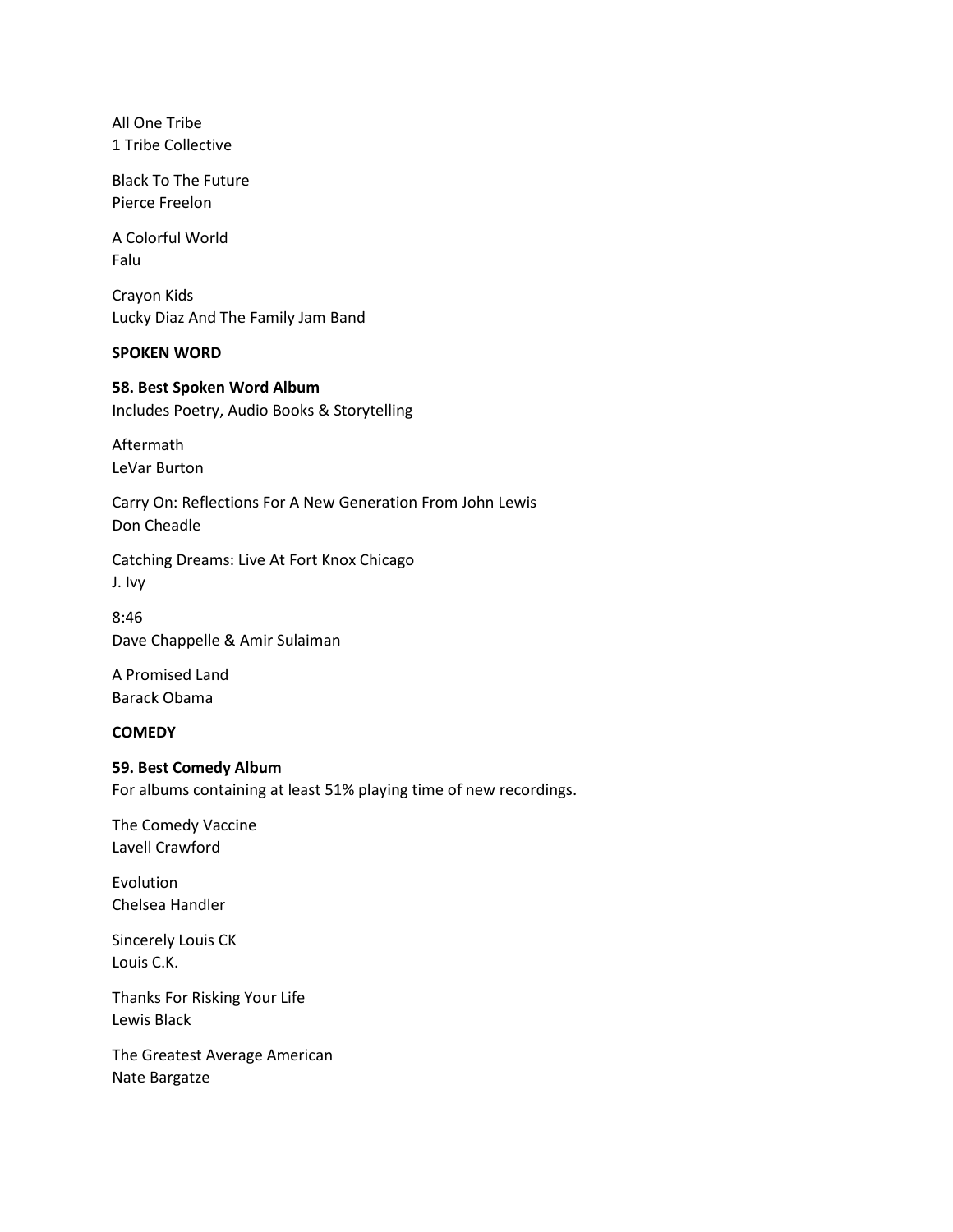Zero F\*\*\*s Given Kevin Hart

#### **MUSICAL THEATER**

## **60. Best Musical Theater Album**

For albums containing at least 51% playing time of new recordings. Award to the principle vocalist(s) and the album producer(s) of 51% or more playing time of the album. The lyricist(s) and composer(s) of a new score are eligible for an Award if they have written and/or composed a new score which comprises 51% or more playing time of the album.

Andrew Lloyd Webber's Cinderella

Andrew Lloyd Webber, Nick Lloyd Webber & Greg Wells, producers; Andrew Lloyd Webber & David Zippel, composers/lyricists (Original Album Cast)

Burt Bacharach and Steven Sater's Some Lovers Burt Bacharach, Michael Croiter, Ben Hartman, Cody Lassen & Steven Sater, producers; Burt Bacharach, composer; Steven Sater, lyricist (World Premiere Cast)

Girl From The North Country

Simon Hale, Conor McPherson & Dean Sharenow, producers (Bob Dylan, composer & lyricist) (Original Broadway Cast)

Les Misérables: The Staged Concert (The Sensational 2020 Live Recording) Cameron Mackintosh, Lee McCutcheon & Stephen Metcalfe, producers (Claude-Michel Schönberg, composer; Alain Boublil, John Caird, Herbert Kretzmer, Jean-Marc Natel & Trevor Nunn, lyricists) (The 2020 Les Misérables Staged Concert Company)

Stephen Schwartz's Snapshots

Daniel C. Levine, Michael J Moritz Jr, Bryan Perri & Stephen Schwartz, producers (Stephen Schwartz, composer & lyricist) (World Premiere Cast)

The Unofficial Bridgerton Musical

Emily Bear, producer; Abigail Barlow & Emily Bear, composers/lyricists (Barlow & Bear)

## **MUSIC FOR VISUAL MEDIA**

## **61. Best Compilation Soundtrack For Visual Media**

Award to the artist(s) and/or 'in studio' producer(s) of a majority of the tracks on the album. In the absence of both, award to the one or two individuals proactively responsible for the concept and musical direction of the album and for the selection of artists, songs and producers, as applicable. Award also goes to appropriately credited music supervisor(s).

Cruella (Various Artists) Craig Gillespie, compilation producer; Susan Jacobs, music supervisor

Dear Evan Hansen Ben Platt (& Various Artists)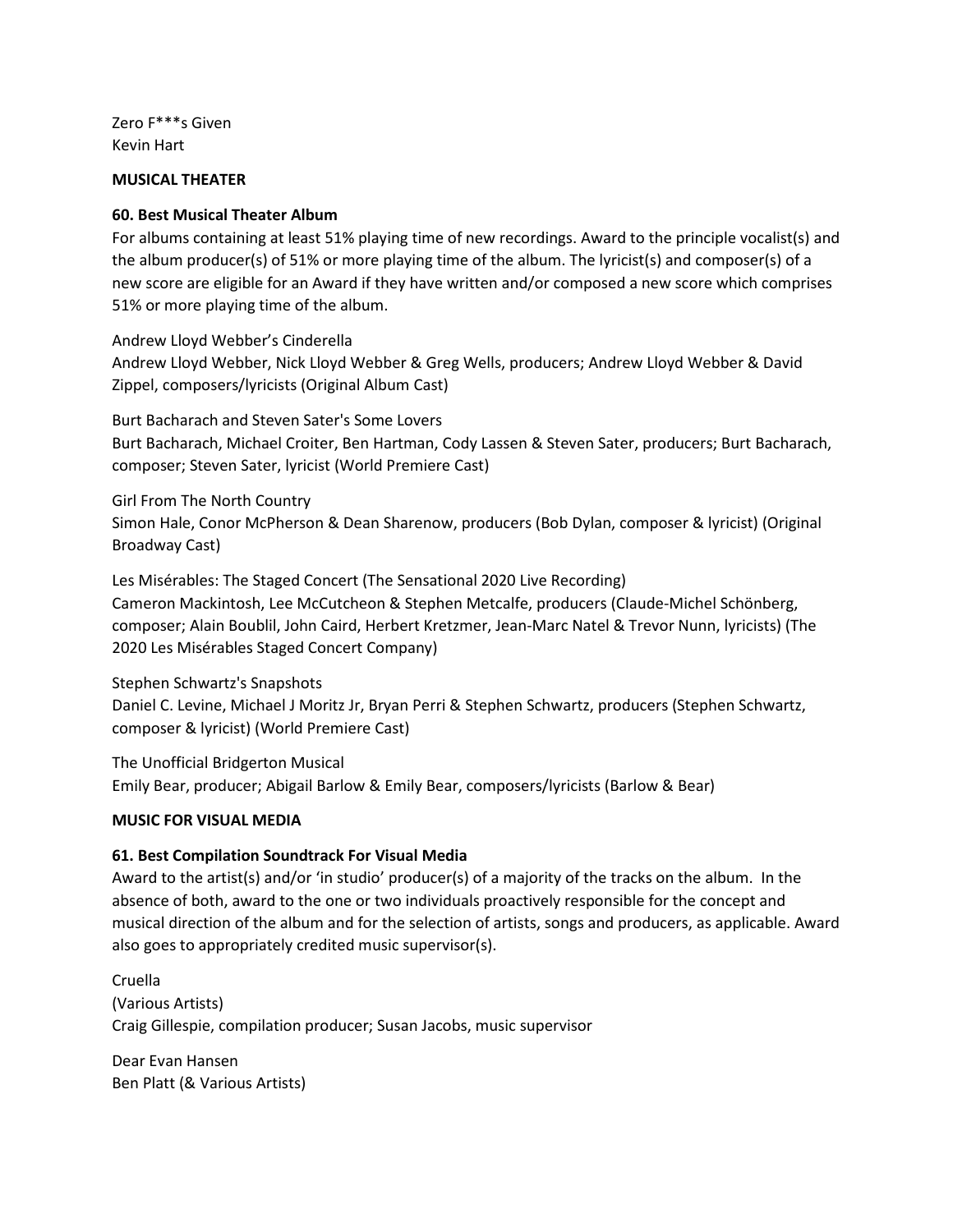Alex Lacamoire, Benj Pasek, Justin Paul & Dan Romer, compilation producers; Jordan Carroll, music supervisor

In The Heights (Various Artists) Alex Lacamoire, Lin-Manuel Miranda, Bill Sherman & Greg Wells, compilation producers; Steven Gizicki, music supervisor

One Night In Miami... Leslie Odom, Jr. (& Various Artists) Nicholai Baxter, compilation producer; Randall Poster, music supervisor

Respect Jennifer Hudson Stephen Bray & Jason Michael Webb, compilation producers

Schmigadoon! Episode 1 (Various Artists) Doug Besterman, Cinco Paul & Scott M. Riesett, compilation producers

The United States Vs. Billie Holiday Andra Day Salaam Remi, compilation producer; Lynn Fainchtein, music supervisor

## **62. Best Score Soundtrack For Visual Media**

Award to Composer(s) for an original score created specifically for, or as a companion to, a current legitimate motion picture, television show or series, video games or other visual media.

Bridgerton Kris Bowers, composer

Dune Hans Zimmer, composer

The Mandalorian: Season 2 - Vol. 2 (Chapters 13-16) Ludwig Göransson, composer

The Queen's Gambit Carlos Rafael Rivera, composer

Soul Jon Batiste, Trent Reznor & Atticus Ross, composers

## **63. Best Song Written For Visual Media**

A Songwriter(s) award. For a song (melody & lyrics) written specifically for a motion picture, television, video games or other visual media, and released for the first time during the Eligibility Year. (Artist names appear in parentheses.) Singles or Tracks only.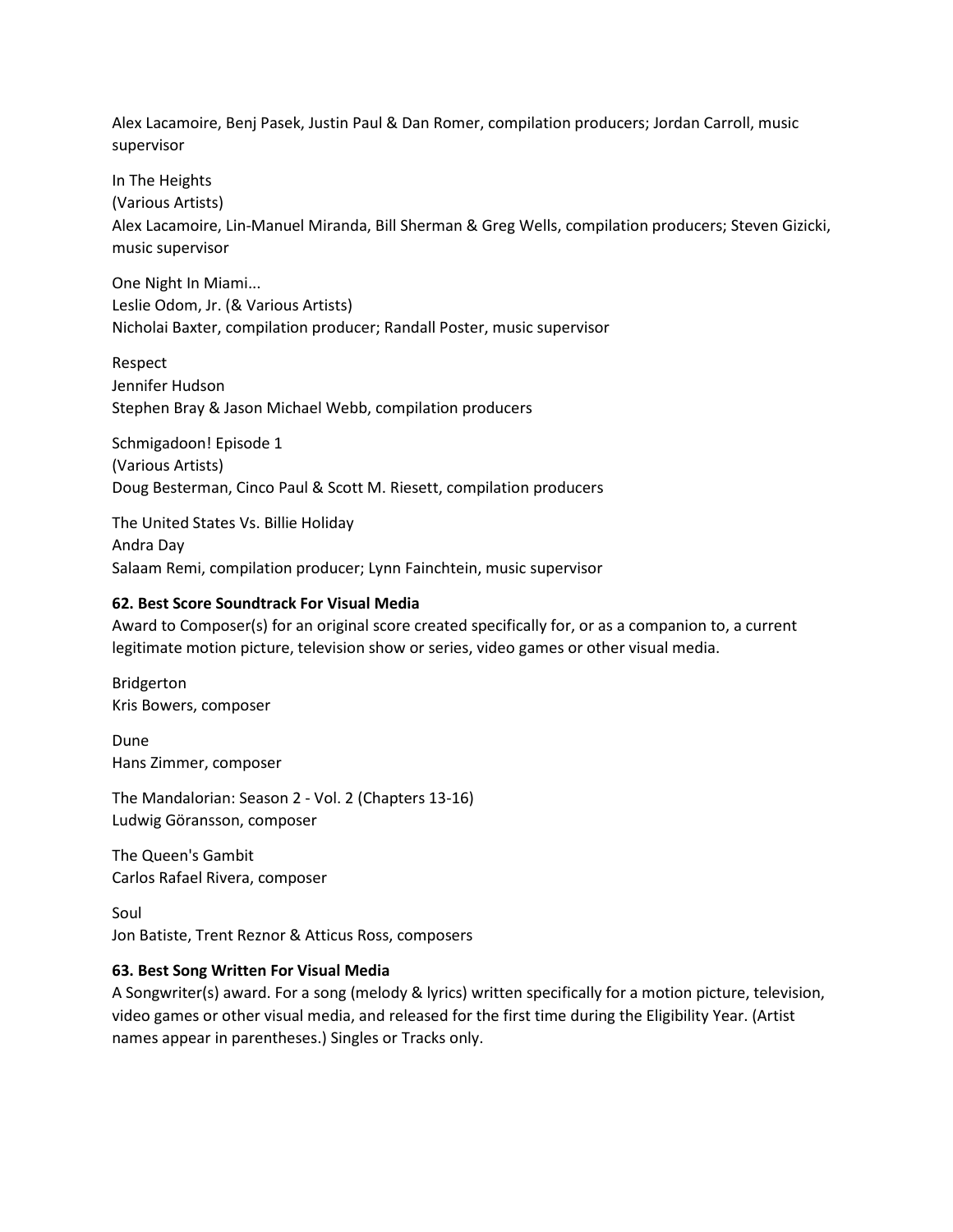Agatha All Along [From WandaVision: Episode 7]

Kristen Anderson-Lopez & Robert Lopez, songwriters (Kristen Anderson-Lopez & Robert Lopez Featuring Kathryn Hahn, Eric Bradley, Greg Whipple, Jasper Randall & Gerald White)

All Eyes On Me [From Inside] Bo Burnham, songwriter (Bo Burnham)

All I Know So Far [From P!NK: All I Know So Far] Alecia Moore, Benj Pasek & Justin Paul, songwriters (P!nk)

Fight For You [From Judas And The Black Messiah] Dernst Emile II, H.E.R. & Tiara Thomas, songwriters (H.E.R.)

Here I Am (Singing My Way Home) [From Respect] Jamie Hartman, Jennifer Hudson & Carole King, songwriters (Jennifer Hudson)

Speak Now [From One Night In Miami...] Sam Ashworth & Leslie Odom, Jr., songwriters (Leslie Odom, Jr.)

## **COMPOSING/ARRANGING**

## **64. Best Instrumental Composition**

A Composer's Award for an original composition (not an adaptation) first released during the Eligibility Year. Singles or Tracks only.

Beautiful Is Black Brandee Younger, composer (Brandee Younger)

Cat And Mouse Tom Nazziola, composer (Tom Nazziola)

Concerto For Orchestra: Finale Vince Mendoza, composer (Vince Mendoza & Czech National Symphony Orchestra Featuring Antonio Sánchez & Derrick Hodge)

Dreaming In Lions: Dreaming In Lions Arturo O'Farrill, composer (Arturo O'Farrill & The Afro Latin Jazz Ensemble)

Eberhard Lyle Mays, composer (Lyle Mays)

# **65. Best Arrangement, Instrumental or A Cappella**

An Arranger's Award. (Artist names appear in parentheses.) Singles or Tracks only.

Chopsticks Bill O'Connell, arranger (Richard Baratta)

For The Love Of A Princess (From "Braveheart") Robin Smith, arranger (HAUSER, London Symphony Orchestra & Robin Smith)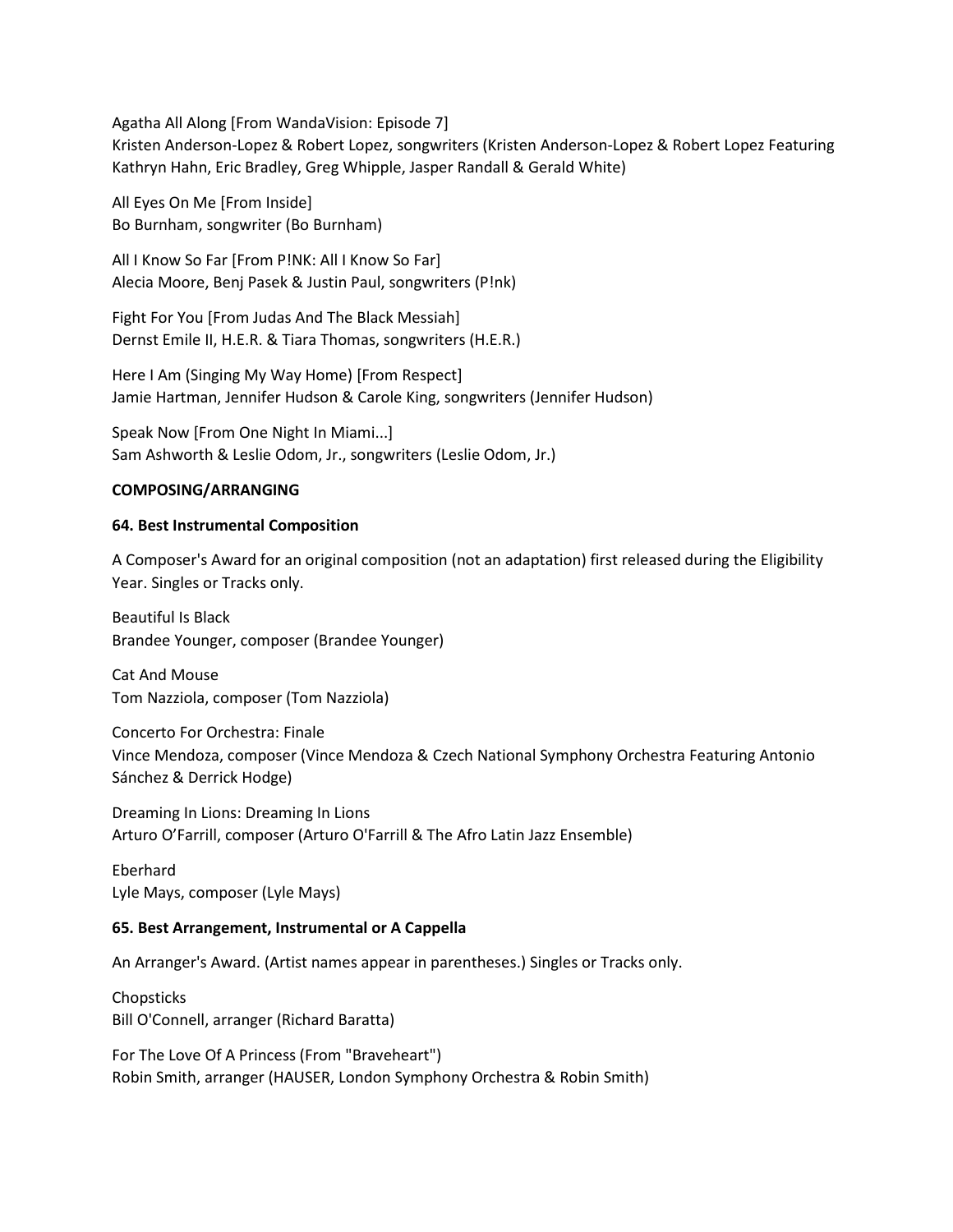Infinite Love Emile Mosseri, arranger (Emile Mosseri)

Meta Knight's Revenge (From "Kirby Superstar") Charlie Rosen & Jake Silverman, arrangers (The 8-Bit Big Band Featuring Button Masher)

The Struggle Within Gabriela Quintero & Rodrigo Sanchez, arrangers (Rodrigo y Gabriela)

## **66. Best Arrangement, Instruments and Vocals**

An Arranger's Award. (Artist names appear in parentheses.) Singles or Tracks only.

The Bottom Line Ólafur Arnalds, arranger (Ólafur Arnalds & Josin)

A Change Is Gonna Come Tehillah Alphonso, arranger (Tonality & Alexander Lloyd Blake)

The Christmas Song (Chestnuts Roasting On An Open Fire) Jacob Collier, arranger (Jacob Collier)

Eleanor Rigby Cody Fry, arranger (Cody Fry)

To The Edge Of Longing (Edit Version) Vince Mendoza, arranger (Vince Mendoza, Czech National Symphony Orchestra & Julia Bullock)

## **PACKAGE, NOTES AND HISTORICAL**

#### **67. Best Recording Package**

American Jackpot / American Girls Sarah Dodds & Shauna Dodds, art directors (Reckless Kelly)

Carnage

Nick Cave & Tom Hingston, art directors (Nick Cave & Warren Ellis)

Pakelang

Li Jheng Han & Yu, Wei, art directors (2nd Generation Falangao Singing Group & The Chairman Crossover Big Band)

Serpentine Prison Dayle Doyle, art director (Matt Berninger)

Zeta Xiao Qing Yang, art director (Soul Of Ears)

#### **68. Best Boxed Or Special Limited Edition Package**

All Things Must Pass: 50th Anniversary Edition Darren Evans, Dhani Harrison & Olivia Harrison, art directors (George Harrison)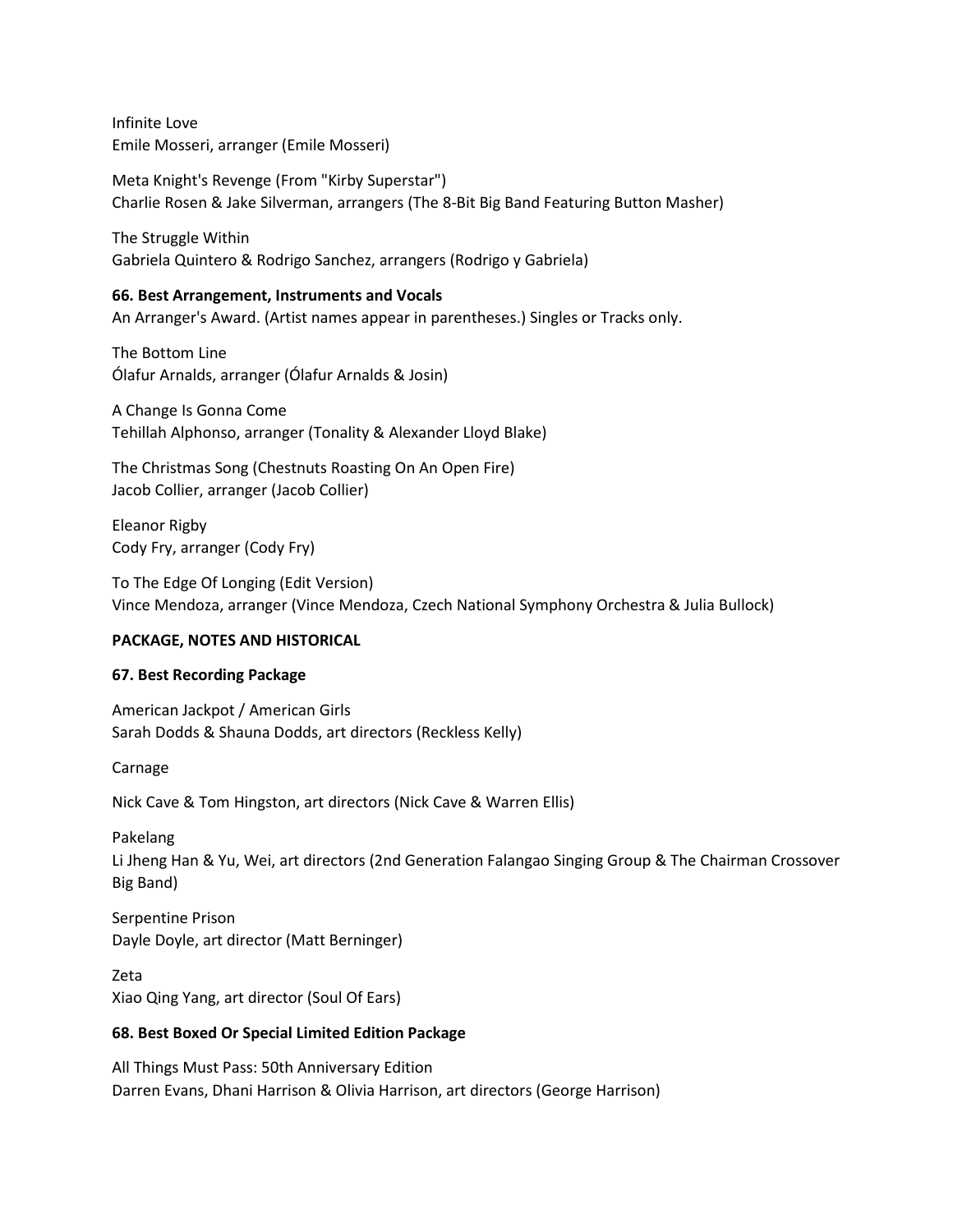Color Theory Lordess Foudre & Christopher Leckie, art directors (Soccer Mommy)

The Future Bites (Limited Edition Box Set) Simon Moore & Steven Wilson, art directors (Steven Wilson)

77-81 Dan Calderwood, Jon King & Bjarke Vind Normann, art directors (Gang Of Four)

Swimming In Circles Ramón Coronado & Marshall Rake, art directors (Mac Miller)

# **69. Best Album Notes**

Beethoven: The Last Three Sonatas Ann-Katrin Zimmermann, album notes writer (Sunwook Kim)

The Complete Louis Armstrong Columbia And RCA Victor Studio Sessions 1946-1966 Ricky Riccardi, album notes writer (Louis Armstrong)

Creation Never Sleeps, Creation Never Dies: The Willie Dunn Anthology Kevin Howes, album notes writer (Willie Dunn)

Etching The Voice: Emile Berliner And The First Commercial Gramophone Discs, 1889-1895 David Giovannoni, Richard Martin & Stephan Puille, album notes writers (Various Artists)

The King Of Gospel Music: The Life And Music Of Reverend James Cleveland Robert Marovich, album notes writer (Various Artists)

# **70. Best Historical Album**

Marian Anderson - Beyond The Music: Her Complete RCA Victor Recordings Robert Russ, compilation producer; Nancy Conforti, Andreas K. Meyer & Jennifer Nulsen, mastering engineers (Marian Anderson)

Etching The Voice: Emile Berliner And The First Commercial Gramophone Discs, 1889-1895 Meagan Hennessey & Richard Martin, compilation producers; Richard Martin, mastering engineer; David Giovannoni & Richard Martin, restoration engineers; (Various Artists)

Excavated Shellac: An Alternate History Of The World's Music April Ledbetter, Steven Lance Ledbetter & Jonathan Ward, compilation producers; Michael Graves, mastering engineer (Various Artists)

Joni Mitchell Archives, Vol. 1: The Early Years (1963-1967) Patrick Milligan & Joni Mitchell, compilation producers; Bernie Grundman, mastering engineer (Joni Mitchell)

Sign O' The Times (Super Deluxe Edition) Trevor Guy, Michael Howe & Kirk Johnson, compilation producers; Bernie Grundman, mastering engineer (Prince)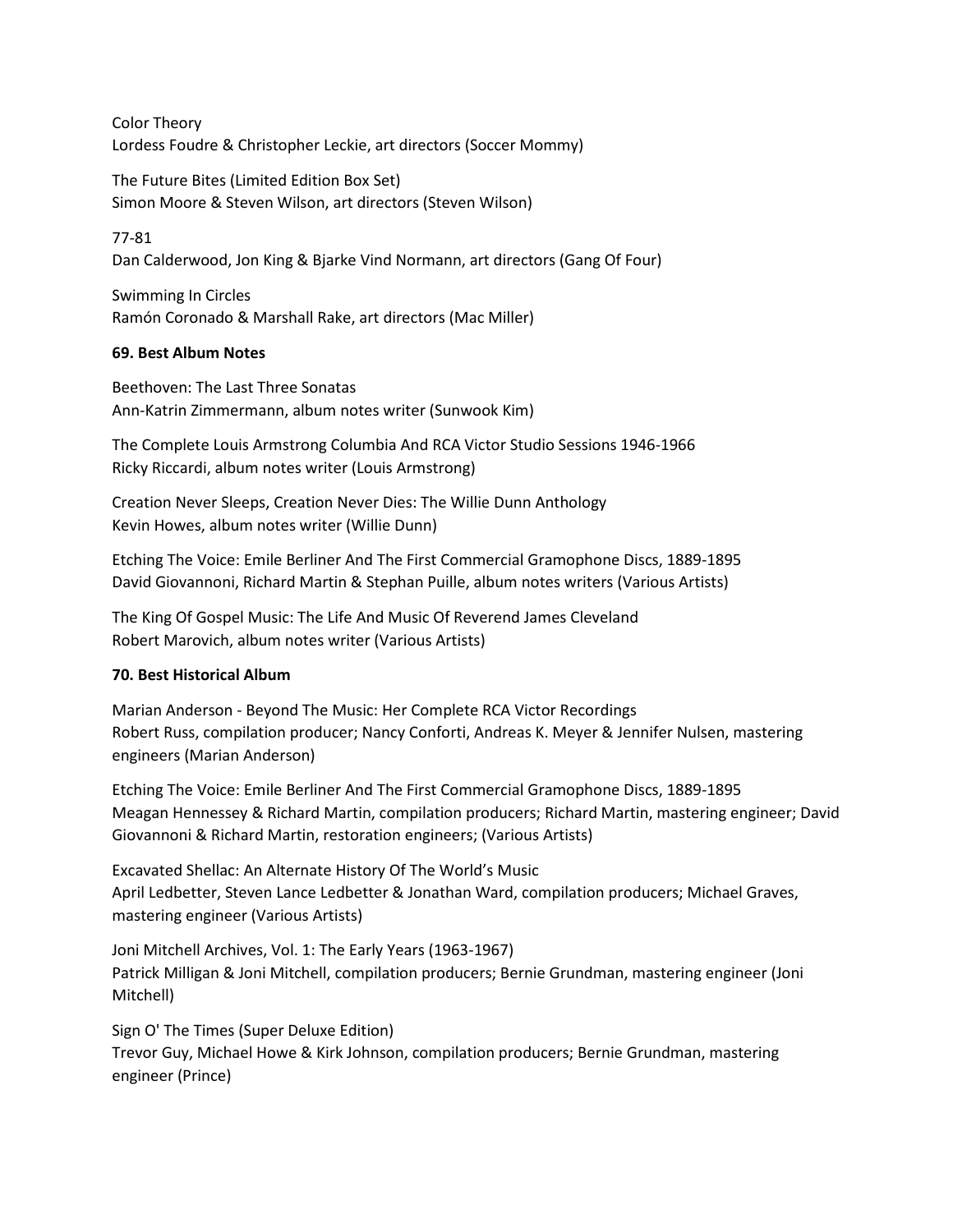## **PRODUCTION**

#### **71. Best Engineered Album, Non-Classical**

An Engineer's Award. (Artists names appear in parentheses.)

Cinema

Josh Conway, Marvin Figueroa, Josh Gudwin, Neal H Pogue & Ethan Shumaker, engineers; Joe LaPorta, mastering engineer (The Marías)

Dawn

Thomas Brenneck, Zach Brown, Elton "L10MixedIt" Chueng, Riccardo Damian, Tom Elmhirst, Jens Jungkurth, Todd Monfalcone, John Rooney & Smino, engineers; Randy Merrill, mastering engineer (Yebba)

Hey What BJ Burton, engineer; Huntley Miller, mastering engineer (Low)

Love For Sale

Dae Bennett, Josh Coleman & Billy Cumella, engineers; Greg Calbi & Steve Fallone, mastering engineers (Tony Bennett & Lady Gaga)

Notes With Attachments Joseph Lorge & Blake Mills, engineers; Greg Koller, mastering engineer (Pino Palladino & Blake Mills)

## **72. Producer Of The Year, Non-Classical**

A Producer's Award. (Artists names appear in parentheses.)

Jack Antonoff

Chemtrails Over The Country Club (Lana Del Rey) (A)

Daddy's Home (St. Vincent) (A)

Gold Rush (Taylor Swift) (T)

Sling (Clairo) (A)

Solar Power (Lorde) (A)

Take The Sadness Out Of Saturday Night (Bleachers) (A)

Rogét Chahayed

//aguardiente Y Limón %ᵕ‿‿ᵕ% (Kali Uchis) (T)

Ain't S\*\*\* (Doja Cat) (T)

Beautiful (Shelley FKA DRAM) (T)

Blueberry Eyes (MAX Featuring SUGA of BTS) (S)

Fire In The Sky (Anderson .Paak) (T)

Kiss Me More (Doja Cat Featuring SZA) (S)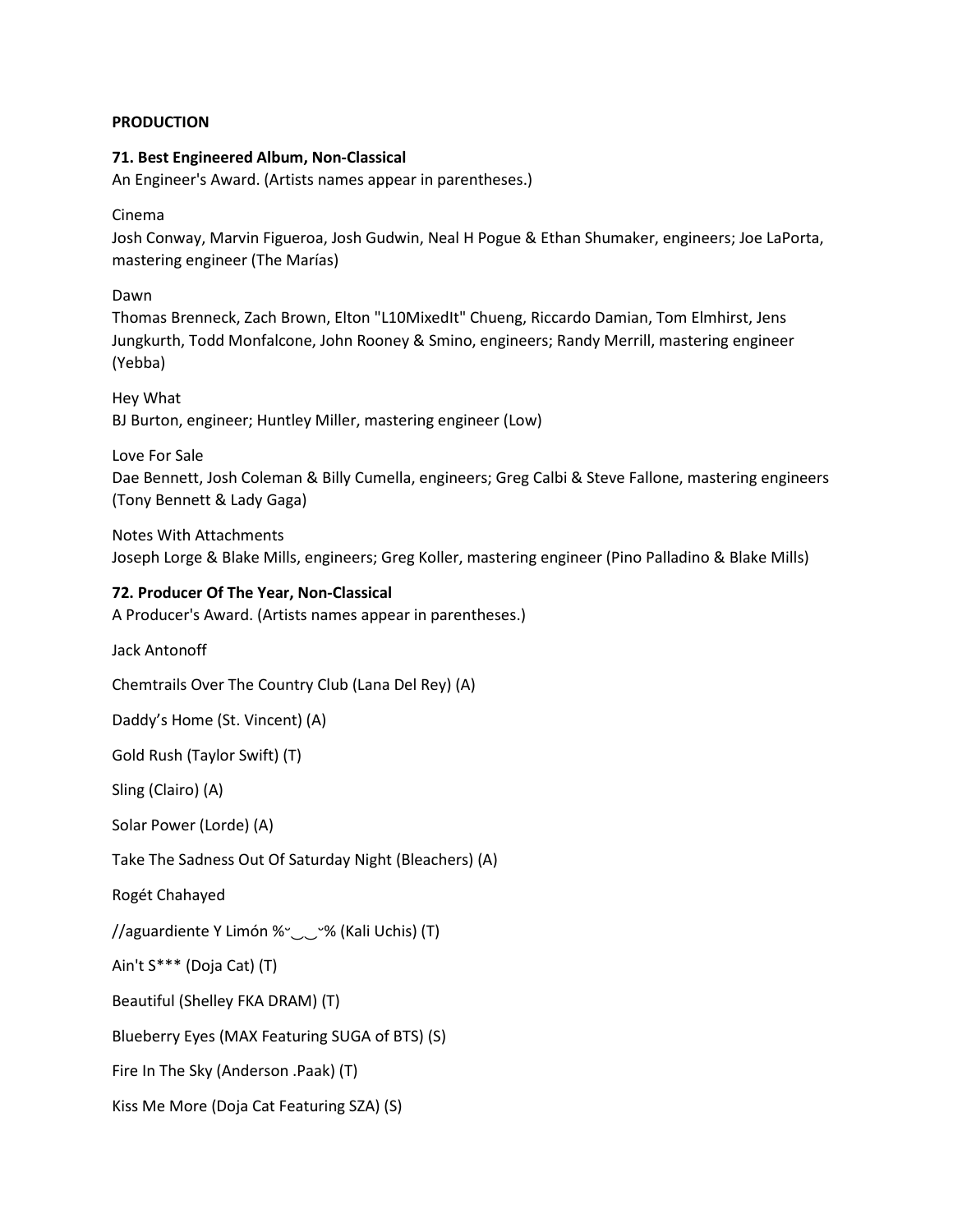Lazy Susan (21 Savage With Rich Brian Featuring Warren Hue & Masimwei) (S)

NITROUS (Joji) (T)

Vibez (ZAYN) (S)

Mike Elizondo

Glow On (Turnstile) (A)

Good Day (Twenty One Pilots) (T)

Life By Misadventure (Rag'n'Bone Man) (A)

Mercy (Jonas Brothers) (T)

Mulberry Street (Twenty One Pilots) (T)

Obviously (Lake Street Dive) (A)

Repeat (Grace Vanderwaal) (S)

Taking The Heat (Joy Oladokun) (T)

Hit-Boy

Judas And The Black Messiah: The Inspired Album (Various Artists) (A)

King's Disease II (Nas) (A)

Ricky Reed

//aguardiente y limón%ᵕ‿‿ᵕ% (Kali Uchis) (T)Can't Let You Go (Terrace Martin Featuring Nick Grant) (S)

Damn Bean (John-Robert) (T)

Don't Go Yet (Camila Cabello) (S)

Gold-Diggers Sound (Leon Bridges) (A)

Piece Of You (Shawn Mendes) (T)

Pushing Away (Junior Mesa) (T)

Rumors (Lizzo Featuring Cardi B) (S)

Sing (Jon Batiste) (T)

## **73. Best Remixed Recording**

A Remixer's Award. (Artists names appear in parentheses for identification.) Singles or Tracks only.

Back To Life (Booker T Kings Of Soul Satta Dub) Booker T, remixer (Soul II Soul)

Born For Greatness (Cymek Remix) Spencer Bastian, remixer (Papa Roach)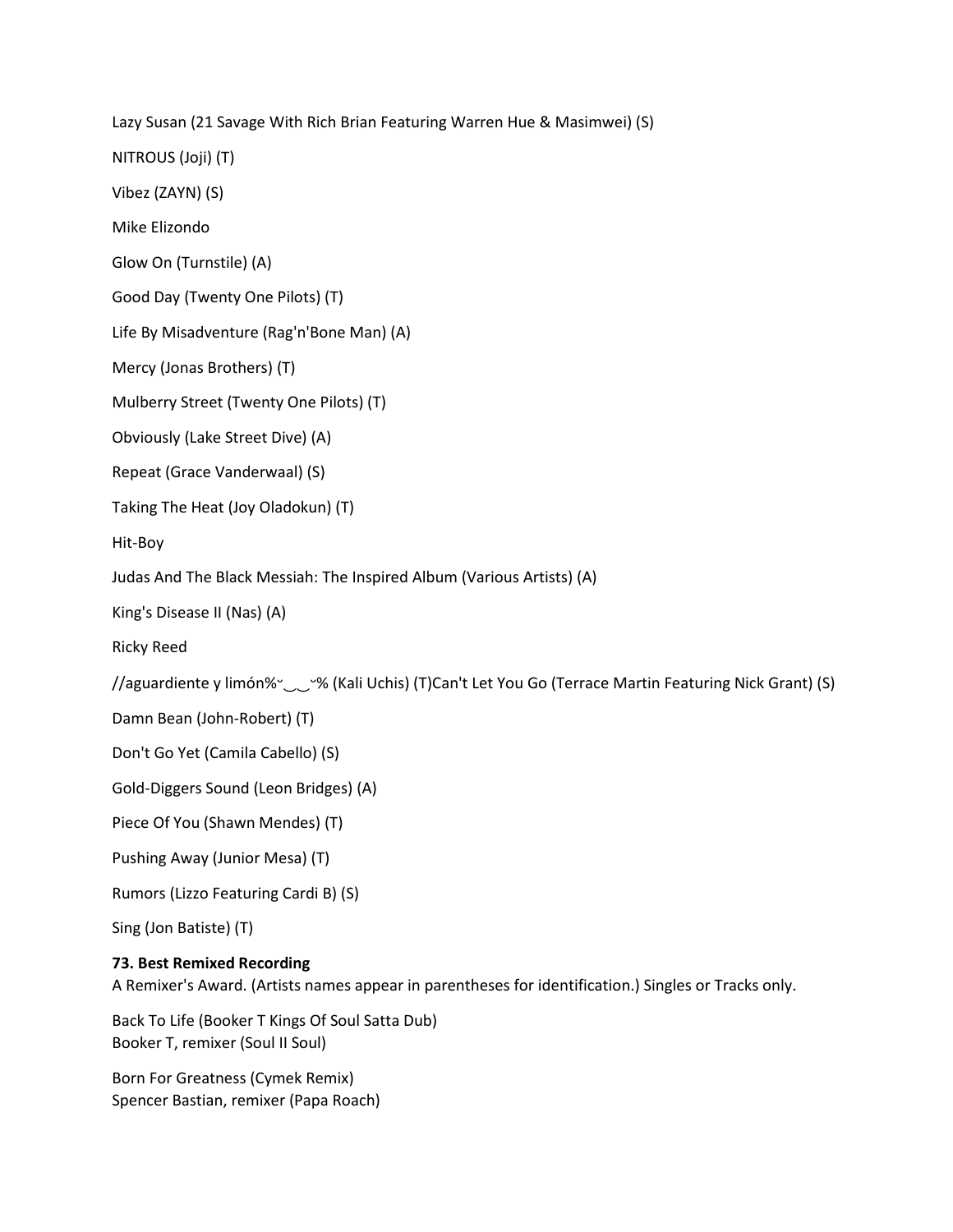Constant Craving (Fashionably Late Remix) Tracy Young, remixer (K.D. Lang)

Inside Out (3SCAPE DRM Remix) 3SCAPE DRM, remixer (Zedd & Griff)

Met Him Last Night (Dave Audé Remix) Dave Audé, remixer (Demi Lovato & Ariana Grande)

Passenger (Mike Shinoda Remix) Mike Shinoda, remixer (Deftones)

Talks (Mura Masa Remix)\ Alexander Crossan, remixer (PVA)

# **74. Best Immersive Audio Album**

This category recognizes excellence in multichannel immersive audio recordings. Eligible recordings must be commercially released for sale or streaming on a consumer format/configuration (DVD-Video, DVD-Audio, SACD, Blu-Ray, Atmos, Auro-3D, immersive download, etc.) that provides an original immersive mix (not electronically re-purposed) of four or more channels.

# Alicia

George Massenburg & Eric Schilling, immersive mix engineers; Michael Romanowski, immersive mastering engineer; Ann Mincieli, immersive producer (Alicia Keys)

Clique

Jim Anderson & Ulrike Schwarz, immersive mix engineers; Bob Ludwig, immersive mastering engineer; Jim Anderson, immersive producer (Patricia Barber)

# Fine Line

Greg Penny, immersive mix engineer; Greg Penny, immersive mastering engineer; Greg Penny, immersive producer (Harry Styles)

# The Future Bites

Jake Fields & Steven Wilson, immersive mix engineers; Dave Kosten & Steven Wilson, immersive producers (Steven Wilson)

# Stille Grender

Morten Lindberg, immersive mix engineer; Morten Lindberg, immersive mastering engineer; Morten Lindberg, immersive producer (Anne Karin Sundal-Ask & Det Norske Jentekor)

# **\*\*\*72. Best Immersive Audio Album (63RD GRAMMY)\*\***

Due the COVID-19 pandemic, the 63RD GRAMMY Awards Best Immersive Audio Album Craft Committee meeting was postponed until after last year's GRAMMY Awards. The committee has met and the nominations for the 63rd GRAMMYs are being voted on and the winner presented as part of the 64TH GRAMMY Awards.

## Bolstad: Tomba Sonora

Morten Lindberg, immersive mix engineer; Morten Lindberg, immersive mastering engineer; Morten Lindberg, immersive producer (Stemmeklang)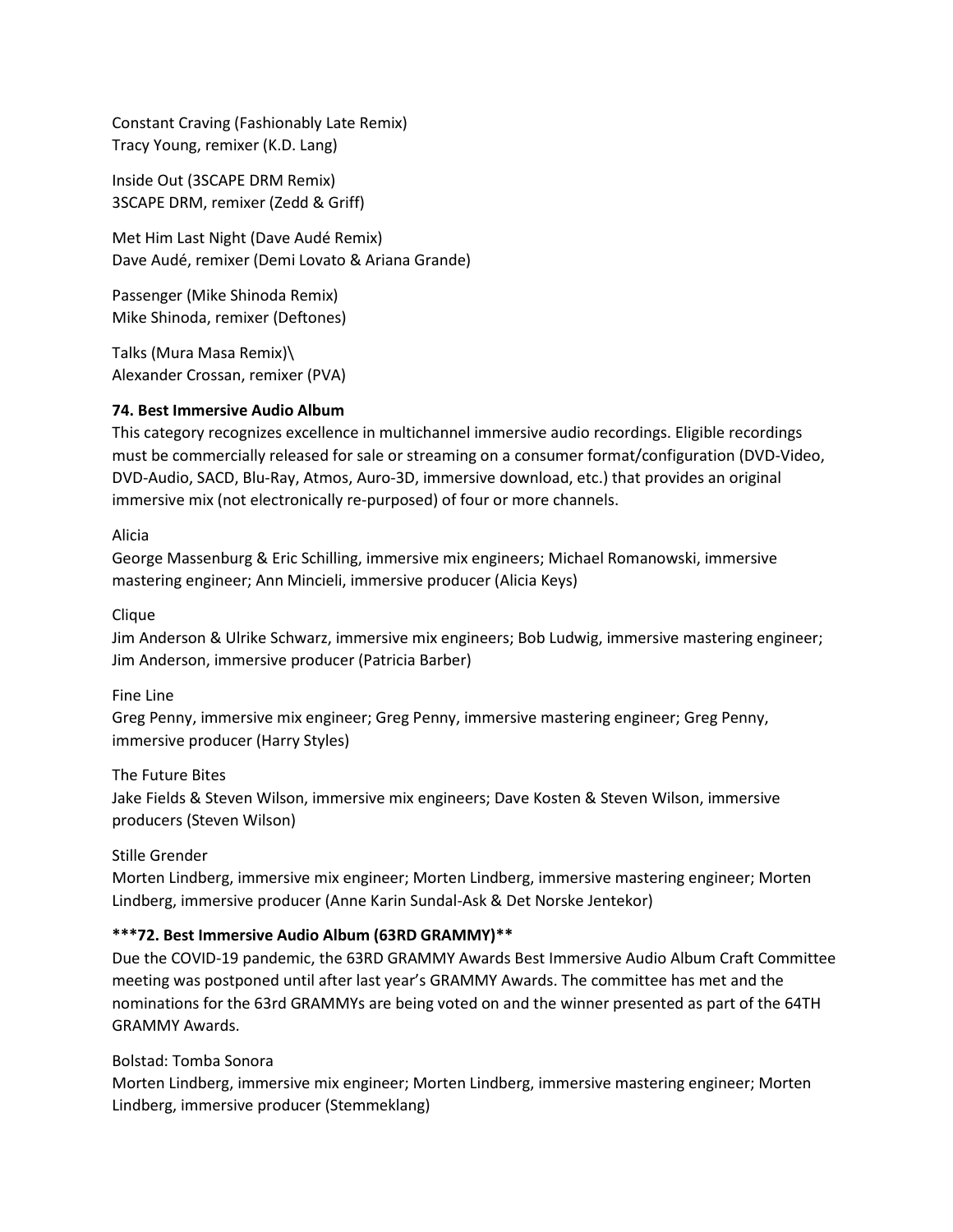Dear Future Self (Dolby Atmos Mixes)

Fritz Hilpert, immersive mix engineer; Jason Banks, Fritz Hilpert & David Ziegler, immersive mastering engineers; Tom Ammerman, Arno Kammermeier & Walter Merziger, immersive producers (Booka Shade)

Fryd

Morten Lindberg, immersive mix engineer; Morten Lindberg, immersive mastering engineer; Morten Lindberg, immersive producer (Tove Ramlo-Ystad & Cantus)

Mutt Slang II - A Wake Of Sorrows Engulfed In Rage Elliot Scheiner, immersive mix engineer; Darcy Proper, immersive mastering engineer; Alain Mallet & Elliot Scheiner, immersive producers (Alain Mallet)

Soundtrack Of The American Soldier

Leslie Ann Jones, immersive mix engineer; Michael Romanowski, immersive mastering engineer; Dan Merceruio, immersive producer (Jim R. Keene & The United States Army Field Band)

## **75. Best Engineered Album, Classical**

An Engineer's Award. (Artist names appear in parentheses.)

## Archetypes

Jonathan Lackey, Bill Maylone & Dan Nichols, engineers; Bill Maylone, mastering engineer (Sérgio Assad, Clarice Assad & Third Coast Percussion)

Beethoven: Cello Sonatas - Hope Amid Tears Richard King, engineer (Yo-Yo Ma & Emanuel Ax)

Beethoven: Symphony No. 9

Mark Donahue, engineer; Mark Donahue, mastering engineer (Manfred Honeck, Mendelssohn Choir Of Pittsburgh & Pittsburgh Symphony Orchestra)

Chanticleer Sings Christmas Leslie Ann Jones, engineer; Michael Romanowski, mastering engineer (Chanticleer)

Mahler: Symphony No. 8, 'Symphony Of A Thousand'

Alexander Lipay & Dmitriy Lipay, engineers; Alexander Lipay & Dmitriy Lipay, mastering engineers (Gustavo Dudamel, Fernando Malvar-Ruiz, Luke McEndarfer, Robert Istad, Grant Gershon, Los Angeles Children's Chorus, Los Angeles Master Chorale, National Children's Chorus, Pacific Chorale & Los Angeles Philharmonic)

# **76. Producer Of The Year, Classical**

A Producer's Award. (Artist names appear in parentheses.)

Blanton Alspaugh

Appear And Inspire (James Franklin & The East Carolina University Chamber Singers) (A)

Howells: Requiem (Brian Schmidt & Baylor University A Cappella Choir) (A)

Hymns Of Kassianí (Alexander Lingas & Cappella Romana) (A)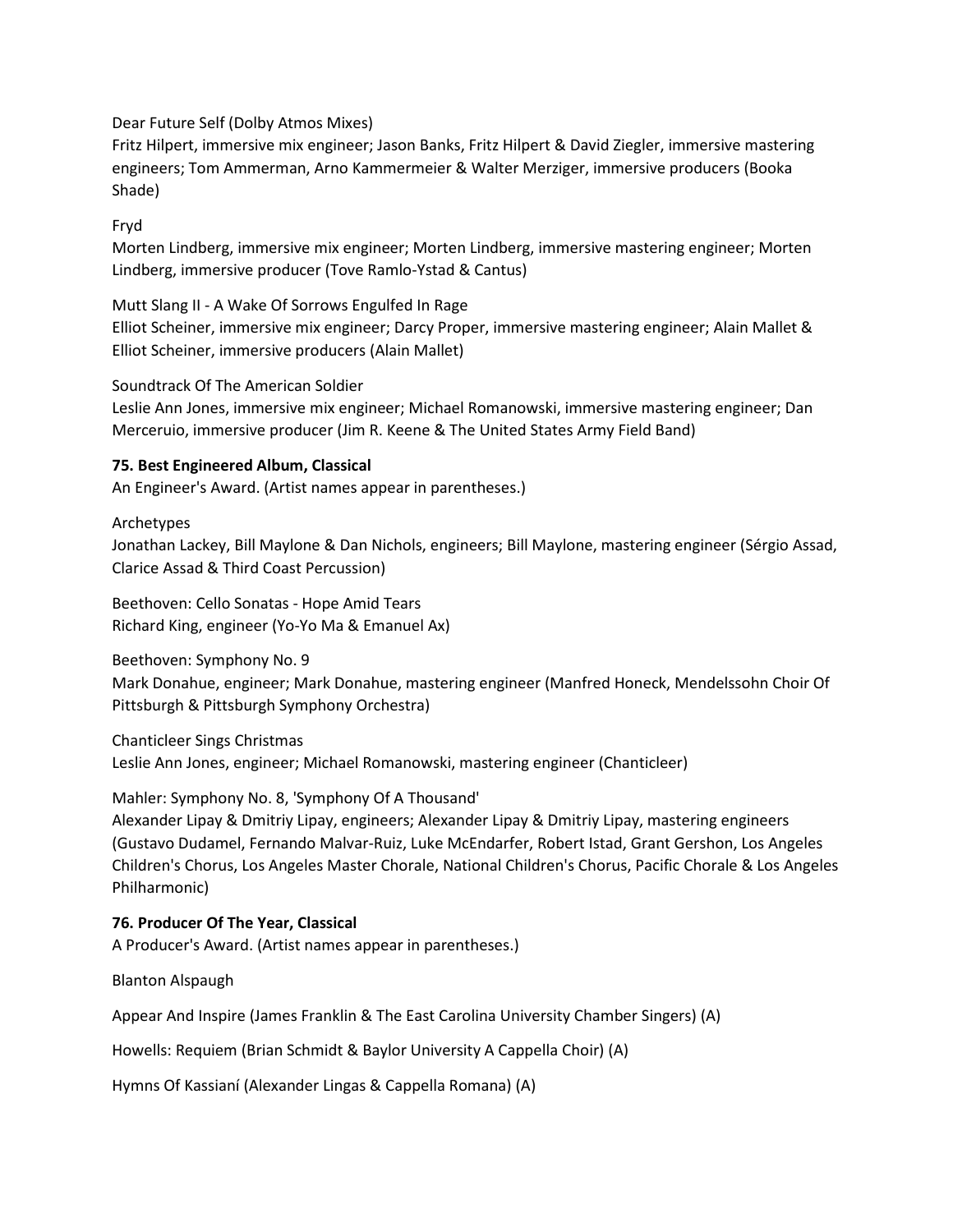Kyr: In Praise Of Music (Joshua Copeland & Antioch Chamber Ensemble) (A)

More Honourable Than The Cherubim (Vladimir Gorbik & PaTRAM Institute Male Choir) (A)

O'Regan: The Phoenix (Patrick Summers, Thomas Hampson, Chad Shelton, Rihab Chaieb, Lauren Snouffer, Houston Grand Opera & Houston Grand Opera Orchestra) (A)

Sheehan: Liturgy Of Saint John Chrysostom (Benedict Sheehan & The Saint Tikhon Choir) (A)

Steven Epstein

Bach And Brahms Re-Imagined (Jens Lindemann, James Ehnes & Jon Kimura Parker) (A)

Bartók: Quartet No. 3; Beethoven: Op. 59, No. 2; Dvořák: American Quartet (Juilliard String Quartet) (A)

Beethoven: Cello Sonatas - Hope Amid Tears (Yo-Yo Ma & Emanuel Ax) (A)

Mozart: Piano Concertos Nos. 9 & 17, Arr. For Piano, String Quartet And Double Bass (Alon Goldstein, Alexander Bickard & Fine Arts Quartet) (A)

Songs Of Comfort And Hope (Yo-Yo Ma & Kathryn Stott) (A)

David Frost

Chamber Works By Dmitri Klebanov (ARC Ensemble) (A)

Glass: Akhnaten (Karen Kamensek, J'Nai Bridges, Dísella Lárusdóttir, Zachary James, Anthony Roth Costanzo, Metropolitan Opera Chorus & Orchestra) (A)

Mon Ami, Mon Amour (Matt Haimovitz & Mari Kodama) (A)

One Movement Symphonies - Barber, Sibelius, Scriabin (Michael Stern & Kansas City Symphony) (A)

Poulenc: Dialogues Des Carmélites (Yannick Nézet-Séguin, Isabel Leonard, Erin Morley, Adrianne Pieczonka, Karita Mattila, Karen Cargill, Metropolitan Opera Chorus & Orchestra) (A)

Primavera I - The Wind (Matt Haimovitz) (A)

Roots (Randall Goosby & Zhu Wang) (A)

Elaine Martone

Archetypes (Sérgio Assad, Clarice Assad & Third Coast Percussion) (A)

Beneath The Sky (Zoe Allen & Levi Hernandez) (A)

Davis: Family Secrets - Kith & Kin (Timothy Myers, Andrea Edith Moore & Jane Holding) (A)

Quest (Elisabeth Remy Johnson) (A)

Schubert: Symphony In C Major, 'The Great'; Krenek: Static & Ecstatic (Franz Welser-Möst & The Cleveland Orchestra) (A)

Judith Sherman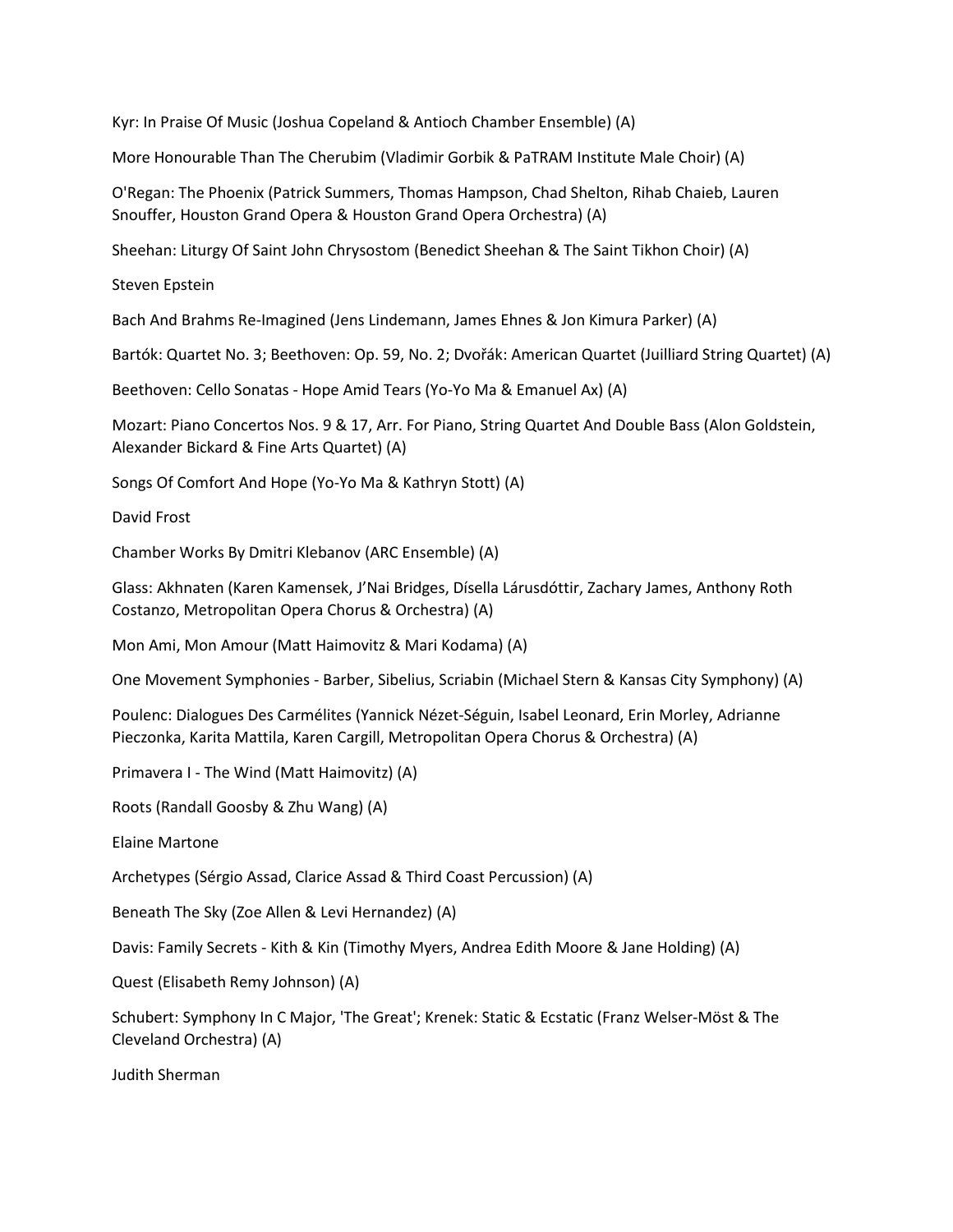Alone Together (Jennifer Koh) (A)

Bach & Beyond Part 3 (Jennifer Koh) (A)

Bruits (Imani Winds) (A)

Eryilmaz: Dances Of The Yogurt Maker (Erberk Eryilmaz & Carpe Diem String Quartet) (A)

Fantasy - Oppens Plays Kaminsky (Ursula Oppens) (A)

Home (Blythe Gaissert) (A)

Mendelssohn, Visconti & Golijov (Jasper String Quartet & Jupiter String Quartet) (A)

A Schubert Journey (Llŷr Williams) (A)

Vers Le Silence - William Bolcom & Frédéric Chopin (Ran Dank) (A)

## **CLASSICAL**

## **77. Best Orchestral Performance**

Award to the Conductor and to the Orchestra.

Adams: My Father Knew Charles Ives; Harmonielehre Giancarlo Guerrero, conductor (Nashville Symphony Orchestra)

Beethoven: Symphony No. 9 Manfred Honeck, conductor (Mendelssohn Choir Of Pittsburgh & Pittsburgh Symphony Orchestra)

Muhly: Throughline Nico Muhly, conductor (San Francisco Symphony)

Price: Symphonies Nos. 1 & 3 Yannick Nézet-Séguin, conductor (Philadelphia Orchestra)

Strauss: Also Sprach Zarathustra; Scriabin: The Poem Of Ecstasy Thomas Dausgaard, conductor (Seattle Symphony Orchestra)

## **78. Best Opera Recording**

Award to the Conductor, Album Producer(s) and Principal Soloists.

Bartók: Bluebeard's Castle Susanna Mälkki, conductor; Mika Kares & Szilvia Vörös; Robert Suff, producer (Helsinki Philharmonic Orchestra)

Glass: Akhnaten

Karen Kamensek, conductor; J'Nai Bridges, Anthony Roth Costanzo, Zachary James & Dísella Lárusdóttir; David Frost, producer (The Metropolitan Opera Orchestra; The Metropolitan Opera Chorus)

# Janáček: Cunning Little Vixen

Simon Rattle, conductor; Sophia Burgos, Lucy Crowe, Gerald Finley, Peter Hoare, Anna Lapkovskaja, Paulina Malefane, Jan Martinik & Hanno Müller-Brachmann; Andrew Cornall, producer (London Symphony Orchestra; London Symphony Chorus & LSO Discovery Voices)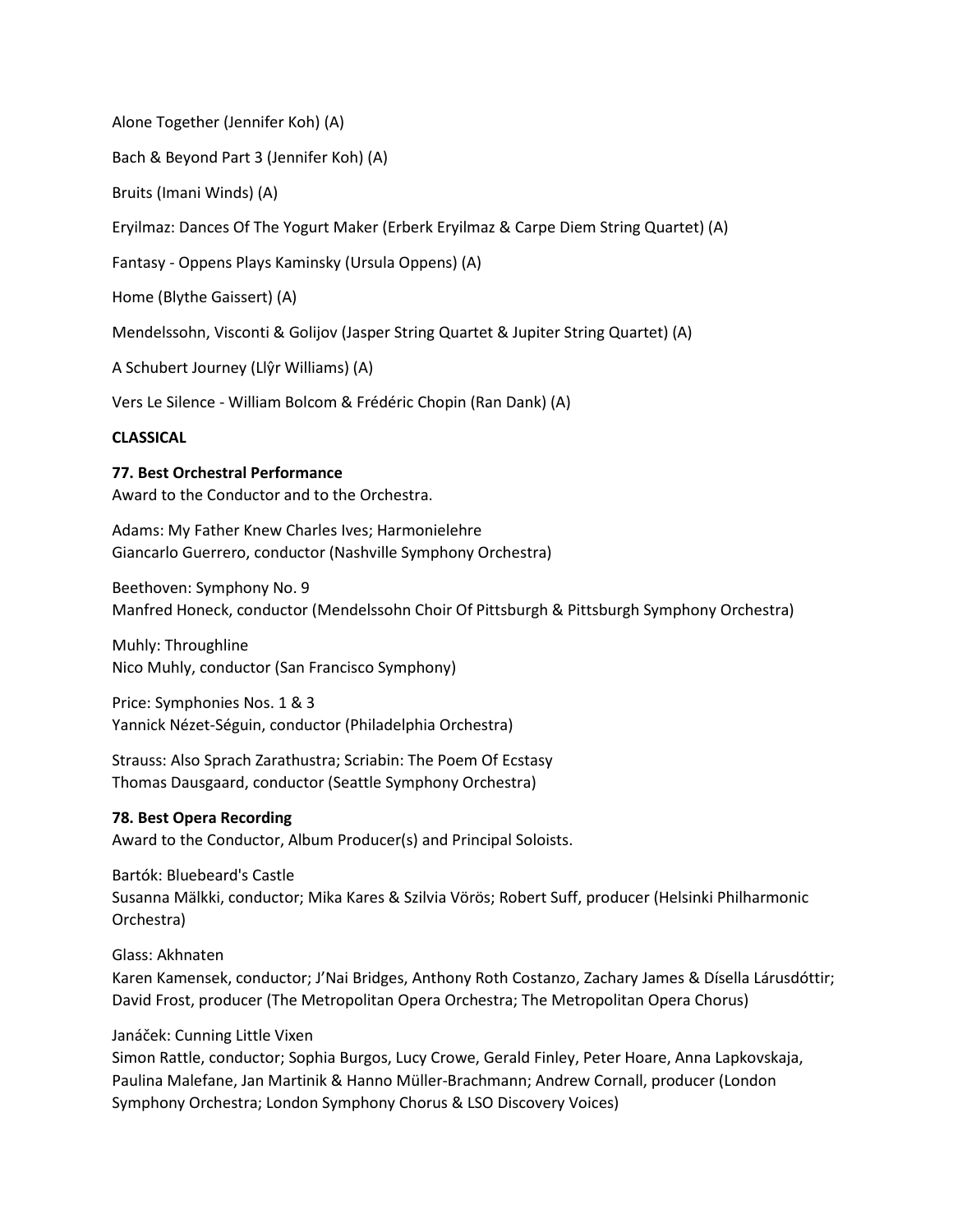## Little: Soldier Songs

Corrado Rovaris, conductor; Johnathan McCullough; James Darrah, David T. Little, Lewis Pesacov & John Toia, producers (The Opera Philadelphia Orchestra)

## Poulenc: Dialogues Des Carmélites

Yannick Nézet-Séguin, conductor; Karen Cargill, Isabel Leonard, Karita Mattila, Erin Morley & Adrianne Pieczonka; David Frost, producer (The Metropolitan Opera Orchestra; The Metropolitan Opera Chorus)

#### **79. Best Choral Performance**

Award to the Conductor, and to the Choral Director and/or Chorus Master where applicable and to the Choral Organization/Ensemble.

## It's A Long Way

Matthew Guard, conductor (Jonas Budris, Carrie Cheron, Fiona Gillespie, Nathan Hodgson, Helen Karloski, Enrico Lagasca, Megan Roth, Alissa Ruth Suver & Dana Whiteside; Skylark Vocal Ensemble)

## Mahler: Symphony No. 8, 'Symphony Of A Thousand'

Gustavo Dudamel, conductor; Grant Gershon, Robert Istad, Fernando Malvar-Ruiz & Luke McEndarfer, chorus masters (Leah Crocetto, Mihoko Fujimura, Ryan McKinny, Erin Morley, Tamara Mumford, Simon O'Neill, Morris Robinson & Tamara Wilson; Los Angeles Philharmonic; Los Angeles Children's Chorus, Los Angeles Master Chorale, National Children's Chorus & Pacific Chorale)

Rising w/The Crossing

Donald Nally, conductor (International Contemporary Ensemble & Quicksilver; The Crossing)

Schnittke: Choir Concerto; Three Sacred Hymns; Pärt: Seven Magnificat-Antiphons Kaspars Putniņš, conductor; Heli Jürgenson, chorus master (Estonian Philharmonic Chamber Choir)

Sheehan: Liturgy Of Saint John Chrysostom Benedict Sheehan, conductor (Michael Hawes, Timothy Parsons & Jason Thoms; The Saint Tikhon Choir)

The Singing Guitar Craig Hella Johnson, conductor (Estelí Gomez; Austin Guitar Quartet, Douglas Harvey, Los Angeles Guitar Quartet & Texas Guitar Quartet; Conspirare)

## **80. Best Chamber Music/Small Ensemble Performance**

For new recordings of works with chamber or small ensemble (twenty-four or fewer members, not including the conductor). One Award to the ensemble and one Award to the conductor, if applicable.

Adams, John Luther: Lines Made By Walking JACK Quartet

Akiho: Seven Pillars Sandbox Percussion

Archetypes Sérgio Assad, Clarice Assad & Third Coast Percussion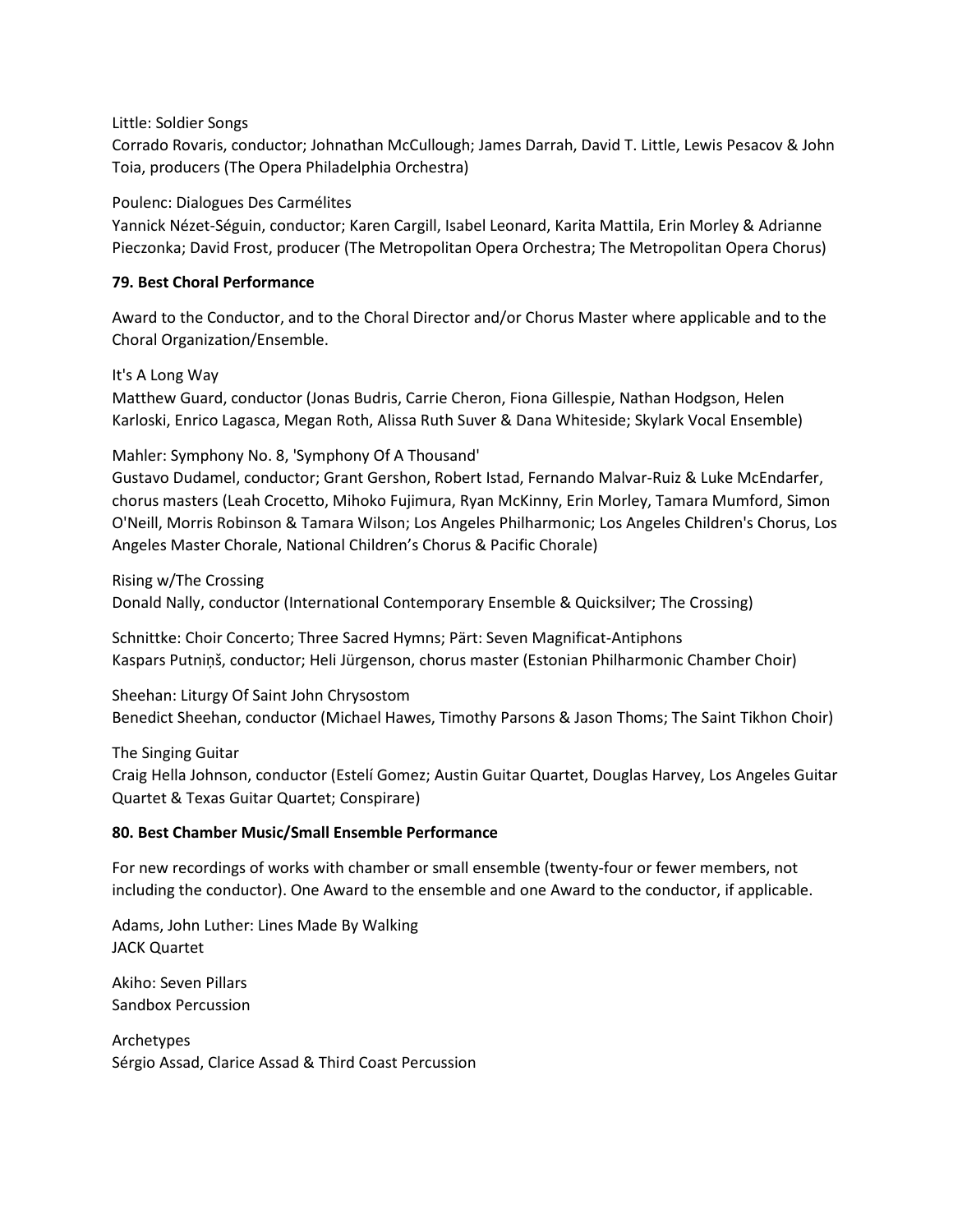Beethoven: Cello Sonatas - Hope Amid Tears Yo-Yo Ma & Emanuel Ax

Bruits Imani Winds

## **81. Best Classical Instrumental Solo**

Award to the Instrumental Soloist(s) and to the Conductor when applicable.

Alone Together Jennifer Koh

An American Mosaic Simone Dinnerstein

Bach: Sonatas & Partitas Augustin Hadelich

Beethoven & Brahms: Violin Concertos Gil Shaham; Eric Jacobsen, conductor (The Knights)

Mak Bach Mak Grgić

Of Power Curtis Stewart

## **82. Best Classical Solo Vocal Album**

Award to: Vocalist(s), Collaborative Artist(s) (Ex: pianists, conductors, chamber groups) Producer(s), Recording Engineers/Mixers with 51% or more playing time of new material.

Confessions Laura Strickling; Joy Schreier, pianist

Dreams Of A New Day - Songs By Black Composers Will Liverman; Paul Sánchez, pianist

Mythologies Sangeeta Kaur & Hila Plitmann; Danaë Xanthe Vlasse, pianist (Virginie D'Avezac De Castera, Lili Haydn, Wouter Kellerman, Nadeem Majdalany, Eru Matsumoto & Emilio D. Miler)

Schubert: Winterreise Joyce DiDonato; Yannick Nézet-Séguin, pianist

Unexpected Shadows Jamie Barton; Jake Heggie, pianist (Matt Haimovitz)

## **83. Best Classical Compendium**

Award to the Artist(s) and to the Album Producer(s) and Engineer(s) of over 51% playing time of the album, if other than the artist.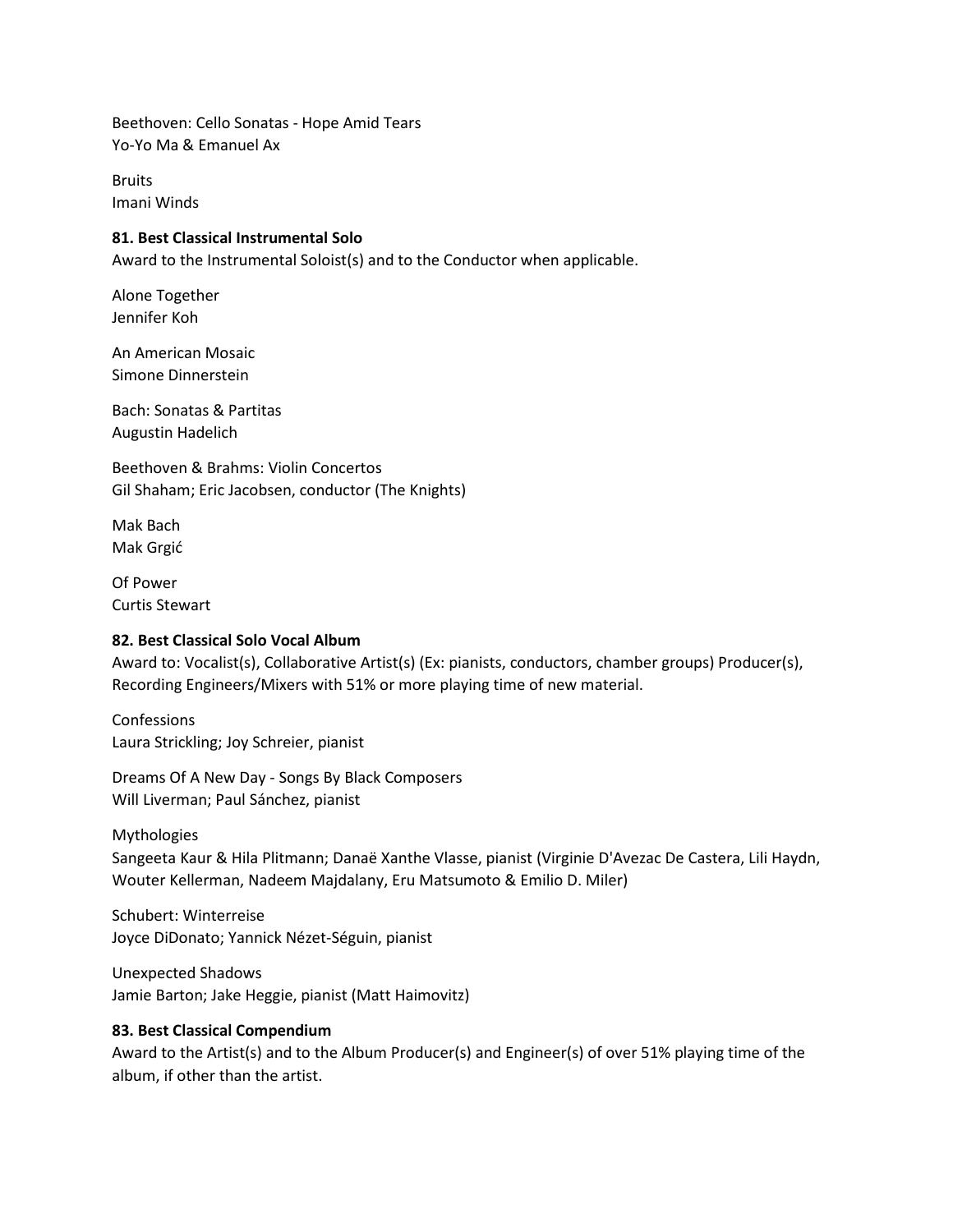American Originals - A New World, A New Canon AGAVE & Reginald L. Mobley; Geoffrey Silver, producer

Berg: Violin Concerto; Seven Early Songs & Three Pieces For Orchestra Michael Tilson Thomas, conductor; Jack Vad, producer

Cerrone: The Arching Path Timo Andres & Ian Rosenbaum; Mike Tierney, producer

Plays Chick Corea; Chick Corea & Bernie Kirsh, producers

Women Warriors - The Voices Of Change Amy Andersson, conductor; Amy Andersson, Mark Mattson & Lolita Ritmanis, producers

## **84. Best Contemporary Classical Composition**

A Composer's Award. (For a contemporary classical composition composed within the last 25 years, and released for the first time during the Eligibility Year.) Award to the librettist, if applicable.

Akiho: Seven Pillars Andy Akiho, composer (Sandbox Percussion)

Andriessen: The Only One Louis Andriessen, composer (Esa-Pekka Salonen, Nora Fischer & Los Angeles Philharmonic)

Assad, Clarice & Sérgio, Connors, Dillon, Martin & Skidmore: Archetypes Clarice Assad, Sérgio Assad, Sean Connors, Robert Dillon, Peter Martin & David Skidmore, composers (Sérgio Assad, Clarice Assad & Third Coast Percussion)

Batiste: Movement 11' Jon Batiste, composer (Jon Batiste)

Shaw: Narrow Sea Caroline Shaw, composer (Dawn Upshaw, Gilbert Kalish & Sō Percussion)

## **MUSIC VIDEO/FILM**

**85. Best Music Video** Award to the artist, video director, and video producer.

Shot In The Dark AC/DC David Mallet, video director; Dione Orrom, video producer

Freedom Jon Batiste Alan Ferguson, video director; Alex P. Willson, video producer